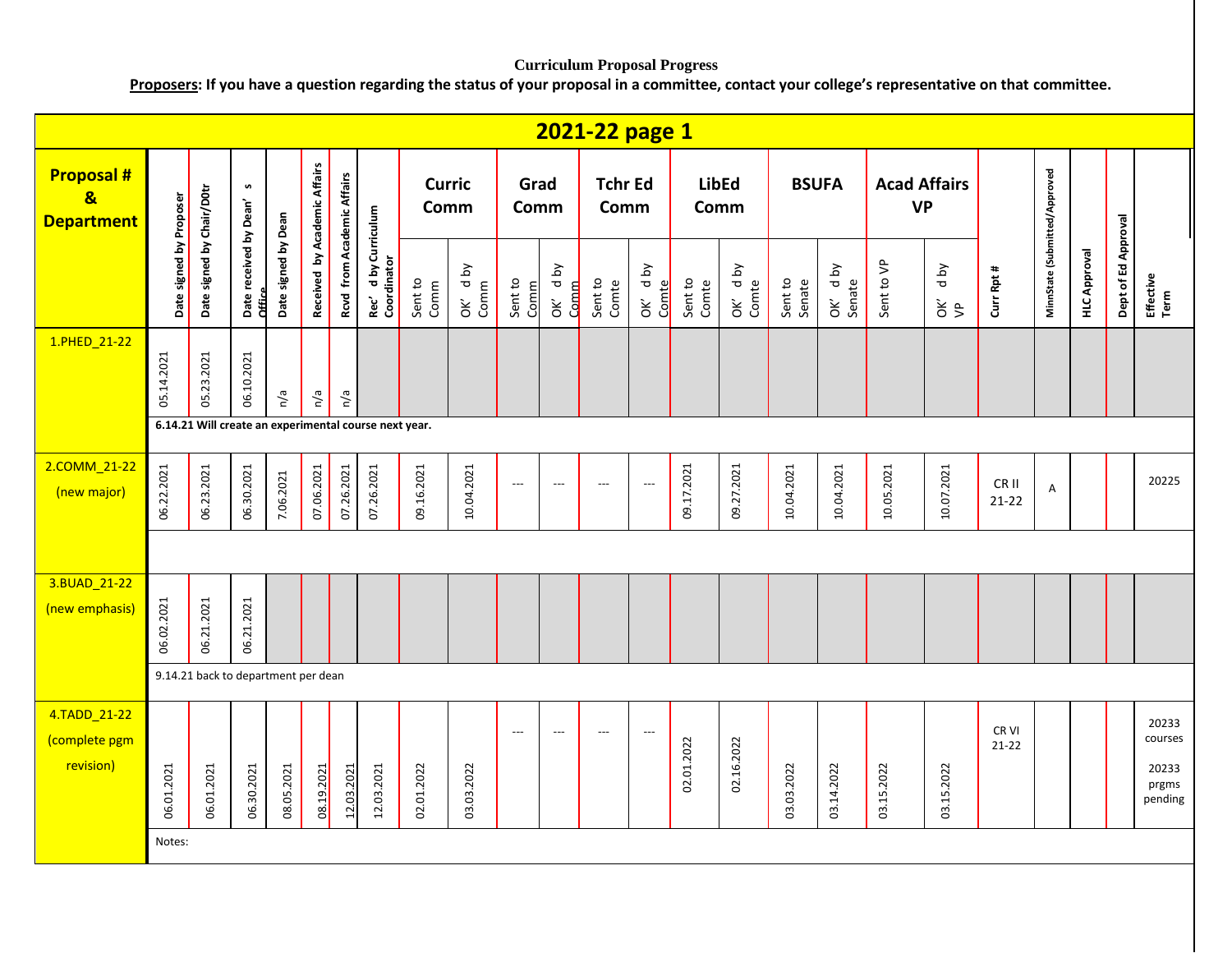|                                                                   |                         |                           |                                  |                     |                              |                              |                          |                          |                 |                          |                 | 2021-22 page 2           |                          |                          |                          |                   |                   |                                  |                       |                              |                                     |                     |                          |                      |
|-------------------------------------------------------------------|-------------------------|---------------------------|----------------------------------|---------------------|------------------------------|------------------------------|--------------------------|--------------------------|-----------------|--------------------------|-----------------|--------------------------|--------------------------|--------------------------|--------------------------|-------------------|-------------------|----------------------------------|-----------------------|------------------------------|-------------------------------------|---------------------|--------------------------|----------------------|
| <b>Proposal #</b><br>$\overline{\mathbf{g}}$<br><b>Department</b> |                         |                           | S                                |                     |                              |                              |                          | <b>Curric</b><br>Comm    |                 | Grad<br>Comm             |                 | <b>Tchr Ed</b><br>Comm   |                          | <b>LibEd</b><br>Comm     |                          |                   | <b>BSUFA</b>      | <b>Acad Affairs</b><br><b>VP</b> |                       |                              |                                     |                     |                          |                      |
|                                                                   | Date signed by Proposer | Date signed by Chair/D0tr | Date received by Dean'<br>Office | Date signed by Dean | Received by Academic Affairs | Reviewed by Academic Affairs | Recd by Curriculum Coord | Sent to<br>Comm          | OK' dby<br>Comm | Sent to<br>Comm          | OK' dby<br>Comm | Sent to<br>Comte         | OK' dby<br>Comte         | Sent to<br>Comte         | OK' d by<br>Comte        | Sent to<br>Senate | OK' dby<br>Senate | Sent to VP                       | d by<br>$\frac{2}{5}$ | Curr Rpt #                   | MinnState (Submitted/Approved       | <b>HLC Approval</b> | Dept of Ed Approval      | Effective<br>Term    |
| 5.MASC 21-22<br>(prereq change)                                   | 07.20.2021              | 07.20.2021                | 07.23.2021                       | 07.23.2021          | 07.23.2021                   | 07.23.2021                   | 07.23.2021               | 08.23.2021               | 09.03.2021      | $\hspace{0.05cm} \ldots$ | $---$           | $\hspace{0.05cm} \ldots$ | $\overline{\phantom{a}}$ | $\overline{\phantom{a}}$ | $\hspace{0.05cm} \ldots$ | 09.07.2021        | 09.13.2021        | 09.14.2021                       | 09.14.2021            | CR <sub>1</sub><br>$21 - 22$ | $\overline{\phantom{a}}$            |                     |                          | <b>S21</b><br>20215  |
|                                                                   |                         |                           |                                  |                     |                              |                              |                          |                          |                 |                          |                 |                          |                          |                          |                          |                   |                   |                                  |                       |                              |                                     |                     |                          |                      |
| 6.POL_21-22<br>(new UG/G cert)                                    | 03.22.2021              | 03.22.2021                | 09.13.2021                       | 09.13.2021          | 09.13.2021                   | 09.13.2021                   | 09.13.2021               | 09.13.2021               | 10.04.2021      | 09.13.2021               | 09.28.2021      | $\hspace{0.05cm} \ldots$ | $\overline{a}$           | $\overline{\phantom{a}}$ | $\overline{\phantom{a}}$ | 10.04.2021        | 10.05.2021        | 10.05.2021                       | 10.07.2021            | CR II<br>$21-22$             | A                                   | Α                   | $\mathsf A$              | F23<br>20233         |
|                                                                   |                         |                           |                                  |                     |                              |                              |                          |                          |                 |                          |                 |                          |                          |                          |                          |                   |                   |                                  |                       |                              |                                     |                     |                          |                      |
| 7.SOWK_21-22                                                      |                         |                           |                                  |                     |                              |                              |                          |                          |                 |                          |                 |                          |                          |                          |                          |                   |                   |                                  |                       |                              |                                     |                     |                          |                      |
|                                                                   |                         |                           |                                  |                     |                              |                              |                          |                          |                 |                          |                 |                          |                          |                          |                          |                   |                   |                                  |                       |                              |                                     |                     |                          |                      |
| 8.LANG 21-22<br>(Ger course<br>mods)                              | 09.20.2021              | 09.20.2021                | 09.28.2021                       | 09.28.2021          | 09.29.2021                   | 09.29.2021                   | 9.29.2021                | 11.02.2021<br>11.04.2021 | 11.12.2021      | $---$                    | $---$           | $---$                    | $\overline{\phantom{a}}$ | 11.04.2021               | 11.12.2021               | 11.24.2021        | 12.06.2021        | 12.06.2021                       | 12.14.2021            | CR III<br>$21 - 22$          | $\hspace{0.05cm}---\hspace{0.05cm}$ |                     | $\overline{\phantom{a}}$ | <b>SS23</b><br>20231 |
|                                                                   | Notes:                  |                           |                                  |                     |                              |                              |                          |                          |                 |                          |                 |                          |                          |                          |                          |                   |                   |                                  |                       |                              |                                     |                     |                          |                      |
|                                                                   |                         |                           |                                  |                     |                              |                              |                          |                          |                 |                          |                 |                          |                          |                          |                          |                   |                   |                                  |                       |                              |                                     |                     |                          |                      |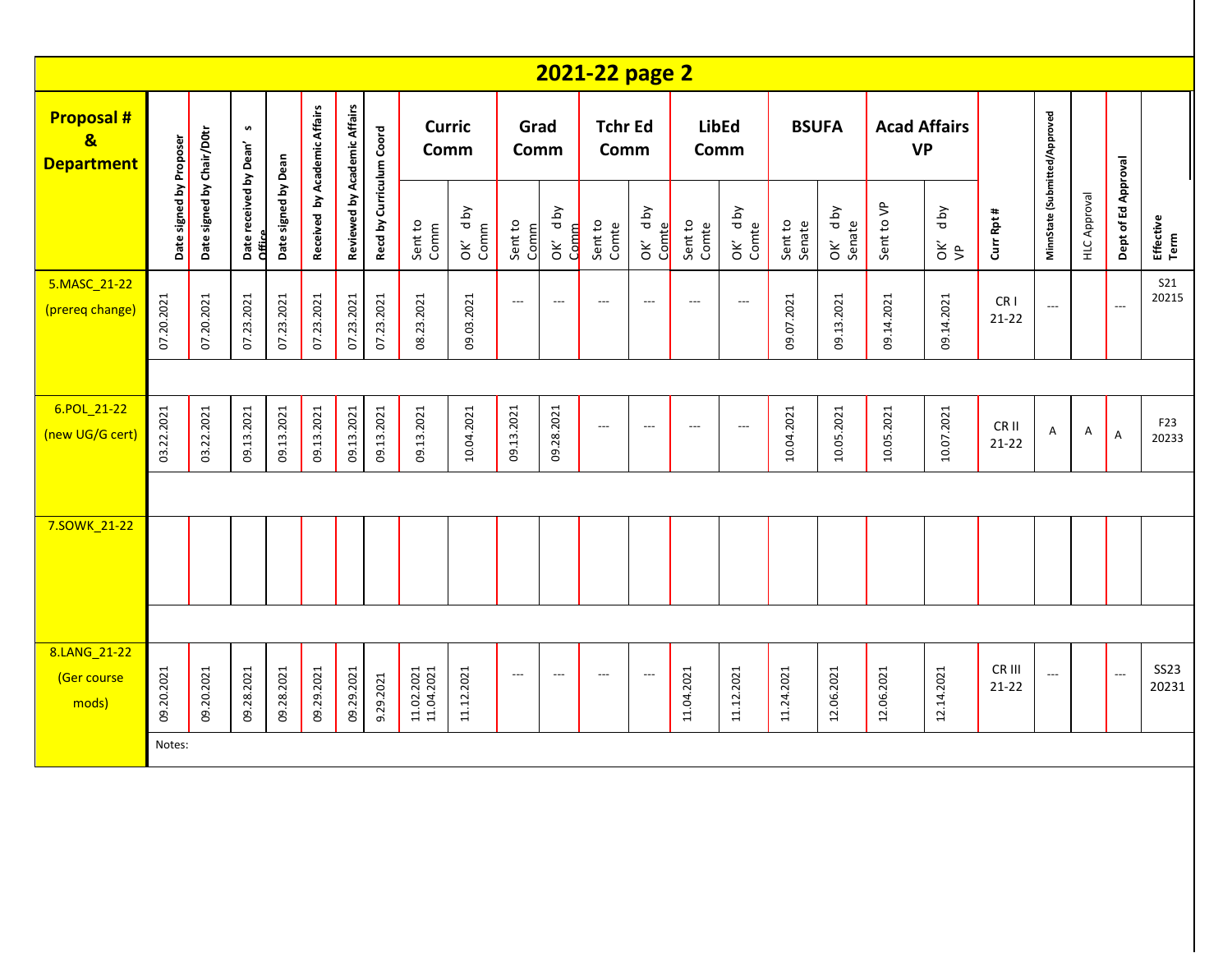|                                                                   |                                                               |                                            |                                  |                     |                              |                              |                          |                          |                          |                          |                          | 2021-22 page 3           |                          |                      |                          |                   |                   |            |                       |                     |                               |                     |                     |                             |
|-------------------------------------------------------------------|---------------------------------------------------------------|--------------------------------------------|----------------------------------|---------------------|------------------------------|------------------------------|--------------------------|--------------------------|--------------------------|--------------------------|--------------------------|--------------------------|--------------------------|----------------------|--------------------------|-------------------|-------------------|------------|-----------------------|---------------------|-------------------------------|---------------------|---------------------|-----------------------------|
| <b>Proposal #</b><br>$\overline{\mathbf{g}}$<br><b>Department</b> |                                                               |                                            | S                                |                     |                              |                              |                          | Comm                     | <b>Curric</b>            | Grad<br>Comm             |                          | <b>Tchr Ed</b><br>Comm   |                          | <b>LibEd</b><br>Comm |                          | <b>BSUFA</b>      |                   | <b>VP</b>  | <b>Acad Affairs</b>   |                     |                               |                     |                     |                             |
|                                                                   | Date signed by Proposer                                       | Date signed by Chair/D0tr                  | Date received by Dean'<br>Office | Date signed by Dean | Received by Academic Affairs | Reviewed by Academic Affairs | Recd by Curriculum Coord | Sent to<br>Comm          | OK' dby<br>Comm          | Sent to<br>Comm          | OK' dby<br>Comm          | Sent to<br>Comte         | OK' dby<br>Comte         | Sent to<br>Comte     | OK' dby<br>Comte         | Sent to<br>Senate | OK' dby<br>Senate | Sent to VP | d by<br>$\frac{2}{5}$ | Curr Rpt #          | MinnState (Submitted/Approved | <b>HLC Approval</b> | Dept of Ed Approval | Effective<br>Term           |
| 9.ED 21-22                                                        | 08.30.2021<br>09.03.2021                                      | 09.15.2021                                 | 09.17.2021                       |                     |                              |                              |                          |                          |                          |                          |                          |                          |                          |                      |                          |                   |                   |            |                       |                     |                               |                     |                     |                             |
|                                                                   | 01.05.2022 proposal back to department fall semester per dean |                                            |                                  |                     |                              |                              |                          |                          |                          |                          |                          |                          |                          |                      |                          |                   |                   |            |                       |                     |                               |                     |                     |                             |
| 10.TADT_21-22<br>(5 course mods)                                  | 09.21.2021                                                    | 09.21.2021                                 | 09.28.2021                       | 09.28.2021          | 09.28.2021                   | 09.29.2021                   | 09.29.2021               | 11.10.2021               | 11.23.2021               | $\overline{\phantom{a}}$ | $---$                    | $\overline{\phantom{a}}$ | $\overline{\phantom{a}}$ | $---$                | $---$                    | 11.24.2021        | 12.06.2021        | 12.06.2021 | 12.14.2021            | CR III<br>$21 - 22$ | $\overline{\phantom{a}}$      |                     | $\overline{a}$      | <b>SS23</b><br>20231        |
|                                                                   |                                                               |                                            |                                  |                     |                              |                              |                          |                          |                          |                          |                          |                          |                          |                      |                          |                   |                   |            |                       |                     |                               |                     |                     |                             |
| 11.CRJS 21-22<br>(cert)                                           | 09.27.2021<br>12.09.2021                                      | 09.27.2021<br>12.09.2021                   | 09.28.2021<br>12.09.2021         |                     | 09.28.2021<br>12.09.2021     | 09.29.2021                   | 09.29.2021<br>12.20.2021 | 11.03.2021<br>12.21.2021 | 11.23.2021<br>01.04.2022 | $---$                    | $\overline{\phantom{a}}$ | $\overline{\phantom{a}}$ | $\overline{\phantom{a}}$ | ---                  | $---$                    | 11.24.2021        | 01.10.2022        | 01.11.2022 |                       | CR III<br>$21 - 22$ | S                             |                     |                     | TBD<br>$***$<br>see<br>note |
|                                                                   |                                                               | ** pending approval from MinnState and HLC |                                  |                     |                              |                              |                          |                          |                          |                          |                          |                          |                          |                      |                          |                   |                   |            |                       |                     |                               |                     |                     |                             |
| 12.TADT_21-22<br>(2 course mods)                                  | 09.07.2021                                                    | 09.07.2021                                 | 09.18.2021                       | 09.18.2021          | 09.28.2021                   | 09.29.2021                   | 09.29.2021               | 09.29.2021               | 10.29.2021               | $---$                    | $---$                    | $\overline{\phantom{a}}$ | $\overline{\phantom{a}}$ | $---$                | $\overline{\phantom{a}}$ | 11.24.2021        | 12.06.2021        | 12.06.2021 | 12.14.2021            | CR III<br>$21 - 22$ | $\overline{\phantom{a}}$      |                     | $\overline{a}$      | <b>SS23</b><br>20231        |
|                                                                   | Notes:                                                        |                                            |                                  |                     |                              |                              |                          |                          |                          |                          |                          |                          |                          |                      |                          |                   |                   |            |                       |                     |                               |                     |                     |                             |
|                                                                   |                                                               |                                            |                                  |                     |                              |                              |                          |                          |                          |                          |                          |                          |                          |                      |                          |                   |                   |            |                       |                     |                               |                     |                     |                             |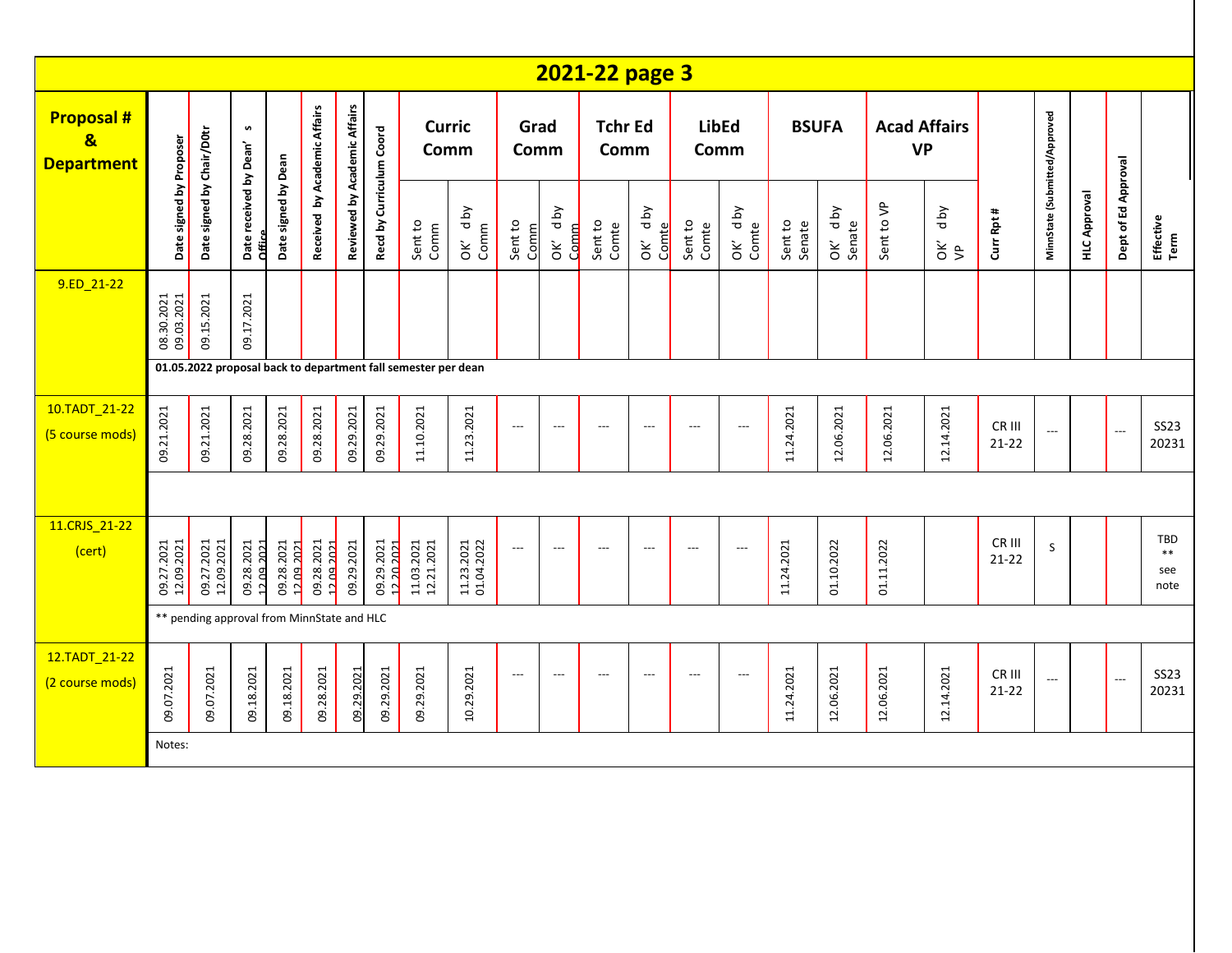|                                                                  |                         |                           |                          |                     |                              |                              |                          |                       |                 |                          |                          | 2021-22 page 4           |                          |                          |                              |                   |                   |                                  |                       |                              |                               |                     |                          |                   |
|------------------------------------------------------------------|-------------------------|---------------------------|--------------------------|---------------------|------------------------------|------------------------------|--------------------------|-----------------------|-----------------|--------------------------|--------------------------|--------------------------|--------------------------|--------------------------|------------------------------|-------------------|-------------------|----------------------------------|-----------------------|------------------------------|-------------------------------|---------------------|--------------------------|-------------------|
| <b>Proposal#</b><br>$\overline{\mathbf{g}}$<br><b>Department</b> |                         |                           | s Office                 |                     |                              |                              |                          | <b>Curric</b><br>Comm |                 | Grad<br>Comm             |                          | <b>Tchr Ed</b><br>Comm   |                          | <b>LibEd</b><br>Comm     |                              | <b>BSUFA</b>      |                   | <b>Acad Affairs</b><br><b>VP</b> |                       |                              |                               |                     |                          |                   |
|                                                                  | Date signed by Proposer | Date signed by Chair/D0tr | Date received by Dean'   | Date signed by Dean | Received by Academic Affairs | Reviewed by Academic Affairs | Recd by Curriculum Coord | Sent to<br>Comm       | OK' dby<br>Comm | Sent to<br>Comm          | OK' dby<br>Comm          | Sent to<br>Comte         | OK' dby<br>Comte         | Sent to<br>Comte         | OK' dby<br>Comte             | Sent to<br>Senate | OK' dby<br>Senate | Sent to VP                       | d by<br>$\frac{2}{5}$ | Curr Rpt #                   | MinnState (Submitted/Approved | <b>HLC Approval</b> | Dept of Ed Approval      | Effective<br>Term |
| 13.ACCT_21-22<br>(MPA & ugrad)                                   | 10.19.2021              | 10.19.2021                | 11.01.2021<br>11.10.2021 | 01.05.2022          | 01.05.2022                   | 01.05.2022                   | 01.05.2022               | 01.07.2022            | 01.19.2022      | 01.07.2022               | 01.25.2022               | $\hspace{0.05cm} \ldots$ | $\overline{\phantom{a}}$ | $---$                    | $\hspace{0.05cm} \ldots$     | 01.26.2022        | 02.08.2022        | 02.09.2022                       | 02.10.2022            | CR <sub>V</sub><br>$21 - 22$ | n/a                           |                     |                          | F22<br>20233      |
|                                                                  |                         | Resent 12.6.21 to dean    |                          |                     |                              |                              |                          |                       |                 |                          |                          |                          |                          |                          |                              |                   |                   |                                  |                       |                              |                               |                     |                          |                   |
| 14.LANG_21-22<br>(SPAN)                                          | 10.01.2021              | 10.01.2021                | 11.02.2021               | 11.09.2021          | 11.10.2021                   | 11.11.2021                   | 11.12.2021               | 11.16.2021            | 11.23.2021      | $\overline{\phantom{a}}$ | $\hspace{0.05cm} \ldots$ | ---                      | $\overline{\phantom{a}}$ | 11.16.2021<br>11.23.2021 | rcvd 12.6.2021<br>11.29.2021 | 01.04.2022        | 01.10.2022        | 01.11.2022                       | 01.12.2022            | CR IV<br>$21 - 22$           | $\overline{\phantom{a}}$      |                     | $\overline{\phantom{a}}$ | F22<br>20233      |
|                                                                  |                         |                           |                          |                     |                              |                              |                          |                       |                 |                          |                          |                          |                          |                          |                              |                   |                   |                                  |                       |                              |                               |                     |                          |                   |
| 15.CSS_21-22<br>(pgm)                                            | 10.04.2021              | 09.30.2021                | 10.05.2021               | 10.05.2021          | 10.26.2021                   | 10.26.2021                   | 10.26.2021               | 11.01.2021            | 11.16.2021      | $\hspace{0.05cm} \ldots$ | $---$                    | ---                      | $\overline{\phantom{a}}$ | $---$                    | $\overline{\phantom{a}}$     | 11.24.2021        | 12.06.2021        | 12.06.2021                       | 12.14.2021            | CR III<br>$21 - 22$          |                               |                     | $\overline{\phantom{a}}$ | F23<br>20233      |
|                                                                  |                         |                           |                          |                     |                              |                              |                          |                       |                 |                          |                          |                          |                          |                          |                              |                   |                   |                                  |                       |                              |                               |                     |                          |                   |
| 16.GWS_21-22                                                     | 10.17.2021              | 10.17.2021                | 11.03.2021               | 11.10.2021          | 11.12.2021                   | 11.12.2021                   | 11.12.2021               | 11.18.2021            | 11.23.2021      | $\hspace{0.05cm} \ldots$ | $---$                    | $\overline{\phantom{a}}$ | $\overline{\phantom{a}}$ | 11.18.2021               | rcvd 12.6.2021<br>11.29.2021 | 01.04.2022        | 01.10.2022        | 01.11.2022                       | 01.12.20222           | CR IV<br>$21 - 22$           | $\hspace{0.05cm} \ldots$      |                     | $\overline{\phantom{a}}$ | F22<br>20233      |
|                                                                  | Notes:                  |                           |                          |                     |                              |                              |                          |                       |                 |                          |                          |                          |                          |                          |                              |                   |                   |                                  |                       |                              |                               |                     |                          |                   |
|                                                                  |                         |                           |                          |                     |                              |                              |                          |                       |                 |                          |                          |                          |                          |                          |                              |                   |                   |                                  |                       |                              |                               |                     |                          |                   |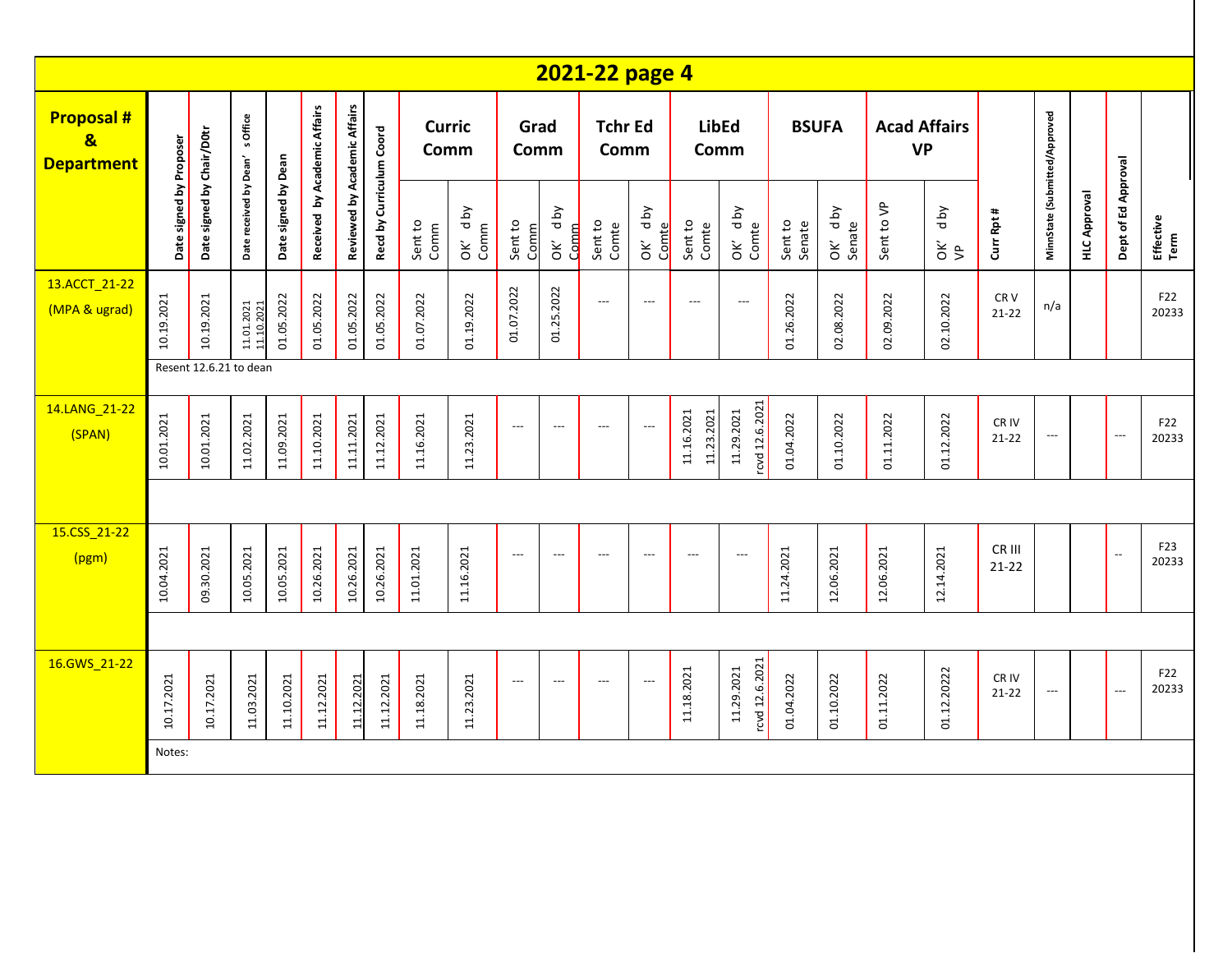|                                                                  |            |                                                                                                                                                                                 |                    |                              |            |                          |                 |                       |                 |                    |                          | 2021-22 page 5                             |                          |                            |                          |                   |              |                                  |            |                               |                     |                     |                          |              |
|------------------------------------------------------------------|------------|---------------------------------------------------------------------------------------------------------------------------------------------------------------------------------|--------------------|------------------------------|------------|--------------------------|-----------------|-----------------------|-----------------|--------------------|--------------------------|--------------------------------------------|--------------------------|----------------------------|--------------------------|-------------------|--------------|----------------------------------|------------|-------------------------------|---------------------|---------------------|--------------------------|--------------|
| <b>Proposal#</b><br>$\overline{\mathbf{g}}$<br><b>Department</b> |            |                                                                                                                                                                                 | $\pmb{\mathsf{w}}$ |                              |            |                          |                 | <b>Curric</b><br>Comm |                 | Grad<br>Comm       |                          | <b>Tchr Ed</b><br>Comm                     |                          | Comm                       | <b>LibEd</b>             |                   | <b>BSUFA</b> | <b>Acad Affairs</b><br><b>VP</b> |            |                               |                     |                     |                          |              |
|                                                                  |            | Received by Academic Affairs<br>Reviewed by Academic Affairs<br>Date signed by Chair/D0tr<br>Date signed by Proposer<br>Date received by Dean'<br>Date signed by Dean<br>Office |                    |                              |            | Recd by Curriculum Coord | Sent to<br>Comm | Aq p<br>Comm<br>òκ    | Sent to<br>Comm | d by<br>Comm<br>ŎK | Sent to<br>Comte         | <b>Aq</b> p<br>Comte<br>$\check{\epsilon}$ | Sent to<br>Comte         | Aq p<br>OK' d <sub>1</sub> | Sent to<br>Senate        | OK' dby<br>Senate | Sent to VP   | d by<br>$\frac{2}{5}$            | Curr Rpt # | MinnState (Submitted/Approved | <b>HLC Approval</b> | Dept of Ed Approval | Effective<br>Term        |              |
| 17.MASC_21-22                                                    | 10.22.2021 | 10.22.2021                                                                                                                                                                      | 11.01.2021         | 11.01.2021                   | 11.01.2021 | 11.08.2021               | 11.08.2021      | 11.17.2021            | 11.24.2021      | $---$              | $\hspace{0.05cm} \ldots$ | $---$                                      | $\overline{\phantom{a}}$ | 11.17.2021<br>11.24.2021   |                          |                   |              |                                  |            |                               |                     |                     |                          |              |
|                                                                  |            |                                                                                                                                                                                 |                    |                              |            |                          |                 |                       |                 |                    |                          |                                            |                          |                            |                          |                   |              |                                  |            |                               |                     |                     |                          |              |
| 18.BIOL_21-22                                                    | 08.30.2021 | 11.01.2021                                                                                                                                                                      | 11.02.2021         | 11.17.2021                   | 11.17.2021 | 11.17.2021               | 11.17.2021      | 11.18.2021            | 11.23.2021      | $---$              | $\overline{\phantom{a}}$ | $---$                                      | $\hspace{0.05cm} \ldots$ | $---$                      | $\overline{\phantom{a}}$ | 11.24.2021        | 12.06.2021   | 12.06.2021                       | 12.14.2021 | CR III<br>$21 - 22$           |                     |                     | $\overline{\phantom{a}}$ | F23<br>20233 |
|                                                                  |            |                                                                                                                                                                                 |                    |                              |            |                          |                 |                       |                 |                    |                          |                                            |                          |                            |                          |                   |              |                                  |            |                               |                     |                     |                          |              |
| 19.SOC 21-22                                                     | 10.17.2021 | 10.17.2021                                                                                                                                                                      | 11.05.2021         | 11.10.2021                   | 11.12.2021 | 11.12.2021               | 11.12.2021      | 11.22.2021            | 11.23.2021      | $---$              | $\overline{\phantom{a}}$ | $\overline{\phantom{a}}$                   | $\overline{\phantom{a}}$ | 11.22.2021                 | 11.29.2021               | 01.04.2022        | 01.10.2022   | 01.11.2022                       | 01.12.2022 | CR IV<br>$21 - 22$            | ---                 |                     | $\overline{\phantom{a}}$ | F22<br>20233 |
|                                                                  |            |                                                                                                                                                                                 |                    |                              |            |                          |                 |                       |                 |                    |                          |                                            |                          |                            |                          |                   |              |                                  |            |                               |                     |                     |                          |              |
| 20.MASC.CSS_21-<br>22                                            | 10.07.2021 | $\frac{10.07.2021}{10.11.2021}$                                                                                                                                                 | 10.18.2021         | 11.18.21 JW<br>11.30.2021 MY | 11.30.2021 | 12.21.2021               | 12.21.2021      | 01.11.2022            | 01.19.2022      | $---$              | $\hspace{0.05cm} \ldots$ | $---$                                      | $\hspace{0.05cm} \ldots$ | $---$                      | $\overline{\phantom{a}}$ | 01.25.2022        | 02.08.2022   | 02.09.2022                       | 02.10.2022 | CRV<br>$21 - 22$              | $\mathsf A$         | A                   | n/a                      | F22<br>20233 |
|                                                                  | Notes:     |                                                                                                                                                                                 |                    |                              |            |                          |                 |                       |                 |                    |                          |                                            |                          |                            |                          |                   |              |                                  |            |                               |                     |                     |                          |              |
|                                                                  |            |                                                                                                                                                                                 |                    |                              |            |                          |                 |                       |                 |                    |                          |                                            |                          |                            |                          |                   |              |                                  |            |                               |                     |                     |                          |              |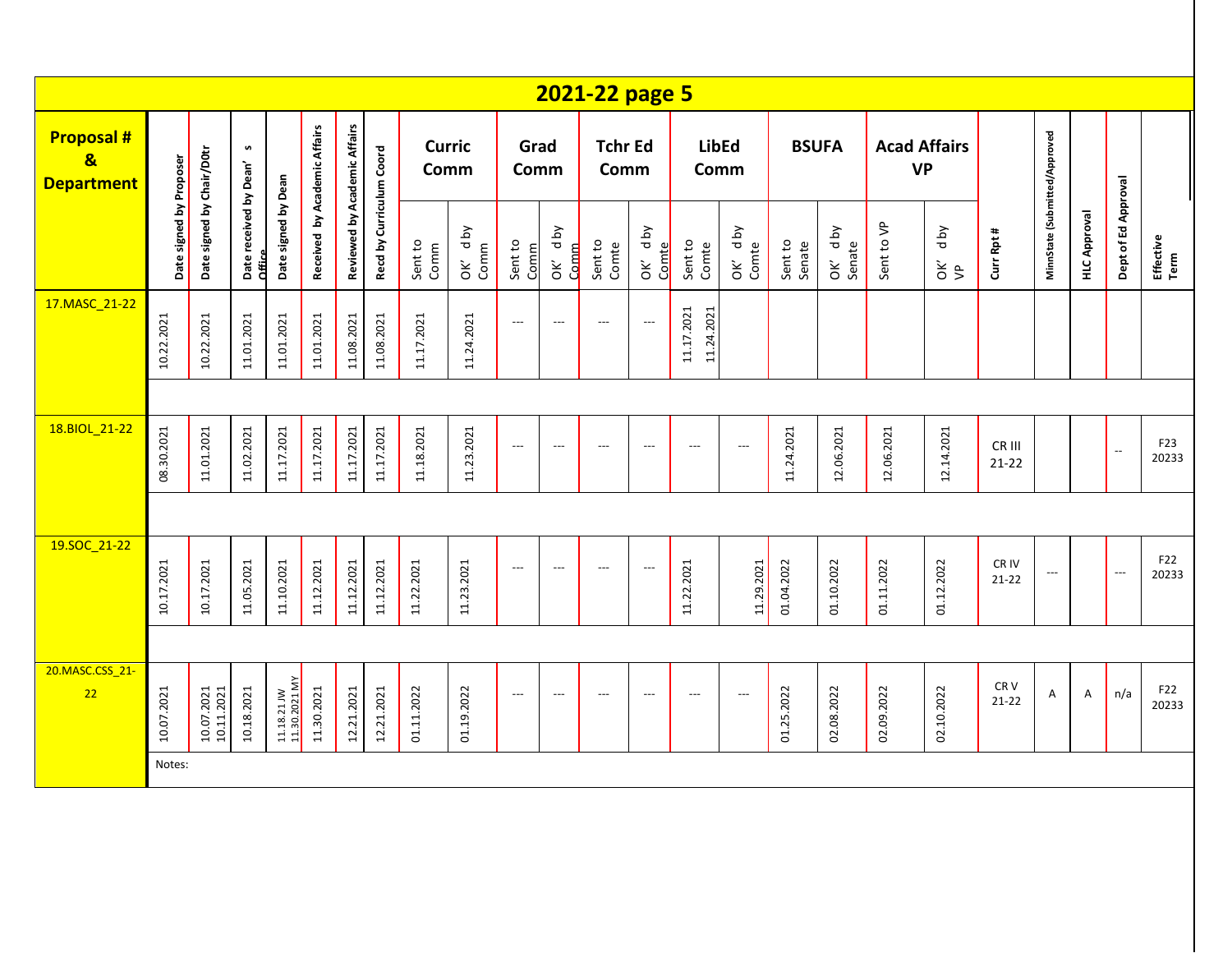|                                                                   |                         |                                             |                                  |                     |                              |                              |                          |                          |                              |                          |                          | 2021-22 page 6           |                          |                          |                          |                   |                   |                                  |                       |                               |                               |                          |                     |                   |
|-------------------------------------------------------------------|-------------------------|---------------------------------------------|----------------------------------|---------------------|------------------------------|------------------------------|--------------------------|--------------------------|------------------------------|--------------------------|--------------------------|--------------------------|--------------------------|--------------------------|--------------------------|-------------------|-------------------|----------------------------------|-----------------------|-------------------------------|-------------------------------|--------------------------|---------------------|-------------------|
| <b>Proposal #</b><br>$\overline{\mathbf{g}}$<br><b>Department</b> |                         |                                             | n                                |                     |                              |                              |                          | <b>Curric</b><br>Comm    |                              | Grad<br>Comm             |                          | <b>Tchr Ed</b><br>Comm   |                          | Comm                     | <b>LibEd</b>             | <b>BSUFA</b>      |                   | <b>Acad Affairs</b><br><b>VP</b> |                       |                               |                               |                          |                     |                   |
|                                                                   | Date signed by Proposer | Date signed by Chair/D0tr                   | Date received by Dean'<br>Office | Date signed by Dean | Received by Academic Affairs | Reviewed by Academic Affairs | Recd by Curriculum Coord | Sent to<br>Comm          | d by<br>Comm<br>$\mathsf{S}$ | Sent to<br>Comm          | d by<br>Comm<br>òΚ       | Sent to<br>Comte         | OK' dby<br>Comte         | Sent to<br>Comte         | OK' dby<br>Comte         | Sent to<br>Senate | OK' dby<br>Senate | Sent to VP                       | d by<br>$\frac{2}{5}$ | Curr Rpt #                    | MinnState (Submitted/Approved | <b>HLC Approval</b>      | Dept of Ed Approval | Effective<br>Term |
| 21.MASC_21-22<br>(new minor)                                      | 10.07.2021              | 10.07.2021                                  | 11.10.2021                       | 11.12.2021          | 11.12.2021                   | 11.16.2021                   | 11.16.2021               | 11.17.2021               | 11.23.2021                   | $\hspace{0.05cm} \ldots$ | $\hspace{0.05cm} \ldots$ | $\hspace{0.05cm} \ldots$ | $\hspace{0.05cm} \ldots$ | $\hspace{0.05cm} \ldots$ | $\hspace{0.05cm} \ldots$ | 01.04.2022        | 01.10.2022        | 01.11.2022                       | 01.12.2022            | CR <sub>IV</sub><br>$21 - 22$ |                               |                          | ---                 | F22<br>20233      |
|                                                                   |                         |                                             |                                  |                     |                              |                              |                          |                          |                              |                          |                          |                          |                          |                          |                          |                   |                   |                                  |                       |                               |                               |                          |                     |                   |
| 22.LibEd 21-22<br>(pgm revision)                                  | 11.17.2021              | 11.17.2021                                  | 11.18.2021                       | See note<br>below   | 12.08.2021                   | 01.25.2022                   | 01.25.2022               | 02.03.2022               | 02.16.2022                   | $\overline{\phantom{a}}$ | $\hspace{0.05cm} \ldots$ | $---$                    | ---                      | 02.16.2022               | 02.22.2022               | 03.03.2022        | 03.14.2022        | 03.15.2022                       | 03.15.2022            | CR <sub>VI</sub><br>$21 - 22$ |                               |                          |                     | F23<br>20243      |
|                                                                   |                         | Seig 12.01.21/Yoder 12.08.21/White 12.08.21 |                                  |                     |                              |                              |                          |                          |                              |                          |                          |                          |                          |                          |                          |                   |                   |                                  |                       |                               |                               |                          |                     |                   |
| 23.ED_21-22<br>(ECS)                                              | 11.30.2021              | 11.30.2021                                  | 11.30.2021                       | 12.01.2021          | 12.02.2021                   | 12.03.2021                   | 12.03.2021               | 12.07.2021<br>01.12.2022 | 01.12.2022                   | 12.07.2021<br>01.12.2022 | 01.25.2022               | 12.08.2021<br>01.12.2022 | 01.20.2022               | ---                      | $\hspace{0.05cm} \ldots$ | 01.26.2022        | 02.08.2022        | 02.09.2022                       | 02.10.2022            | CR <sub>V</sub><br>$21 - 22$  | Α                             | $\overline{\phantom{a}}$ | Ξ.                  | F22<br>20233      |
|                                                                   |                         |                                             |                                  |                     |                              |                              |                          |                          |                              |                          |                          |                          |                          |                          |                          |                   |                   |                                  |                       |                               |                               |                          |                     |                   |
| 24.ACCT 21-22<br>(Fraud Cert)                                     | 11.30.2021              | 11.30.2021                                  | 12.02.2021                       | 12.03.2021          | 12.03.2021                   | 12.03.2021                   | 12.03.2021               | 12.03.2021               | 12.15.2021                   | $---$                    | $\hspace{0.05cm} \ldots$ | $\hspace{0.05cm} \ldots$ | $\hspace{0.05cm} \ldots$ | $\hspace{0.05cm} \ldots$ | $\hspace{0.05cm} \ldots$ | 01.04.2022        | 01.10.2022        | 01.11.2022                       | 01.12.2022            | CR IV<br>$21 - 22$            | Α                             | Α                        |                     | F22<br>20233      |
|                                                                   |                         |                                             |                                  |                     |                              |                              |                          |                          |                              |                          |                          |                          |                          |                          |                          |                   |                   |                                  |                       |                               |                               |                          |                     |                   |
|                                                                   |                         |                                             |                                  |                     |                              |                              |                          |                          |                              |                          |                          |                          |                          |                          |                          |                   |                   |                                  |                       |                               |                               |                          |                     |                   |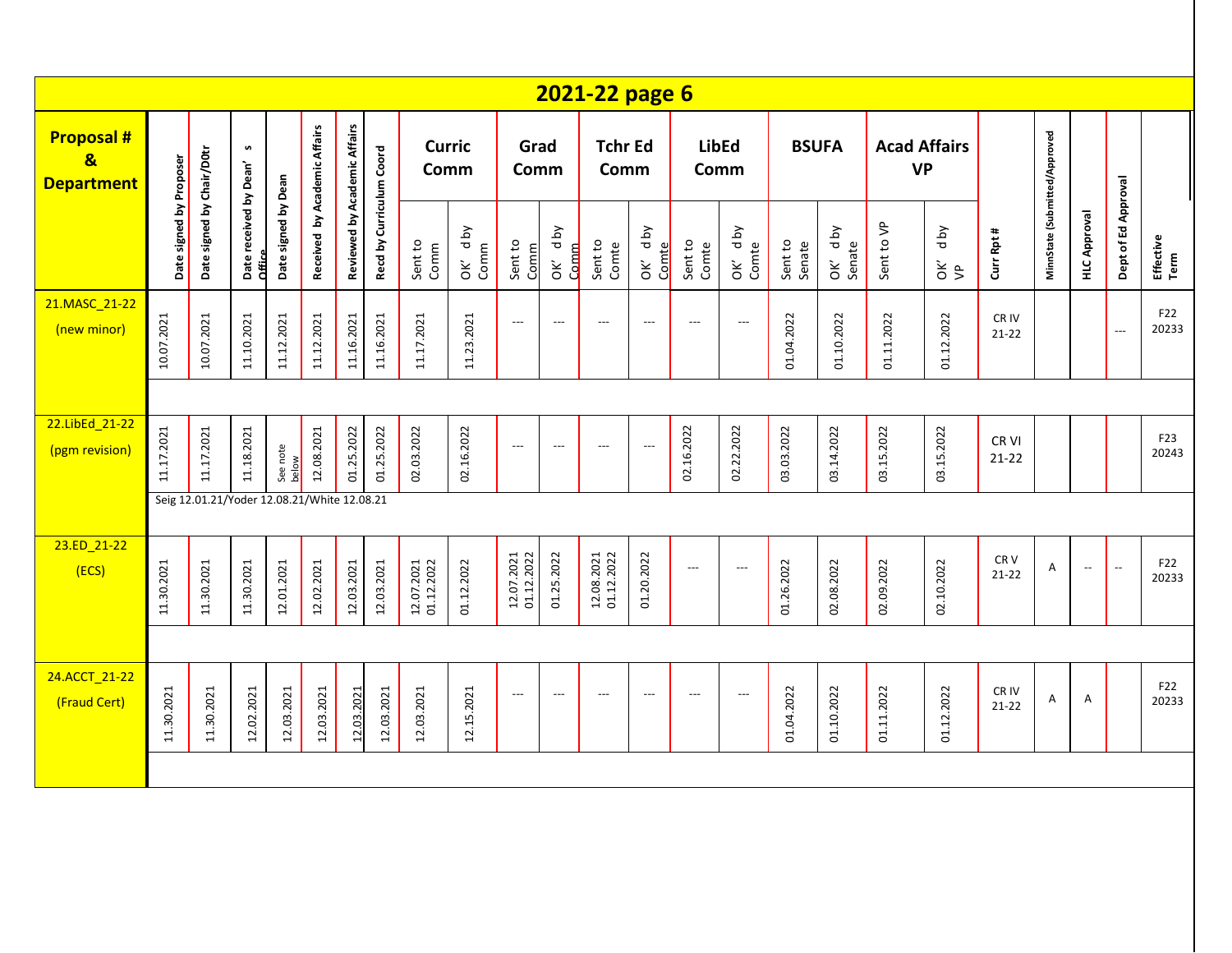|                                                                  |                         |                           |                                  |                     |                              |                              |                          |                          |                                                                                    |                          |                    | 2021-22 page 7           |                            |                          |                                 |                          |                   |                                  |                            |                                            |                               |                     |                     |                   |
|------------------------------------------------------------------|-------------------------|---------------------------|----------------------------------|---------------------|------------------------------|------------------------------|--------------------------|--------------------------|------------------------------------------------------------------------------------|--------------------------|--------------------|--------------------------|----------------------------|--------------------------|---------------------------------|--------------------------|-------------------|----------------------------------|----------------------------|--------------------------------------------|-------------------------------|---------------------|---------------------|-------------------|
| <b>Proposal#</b><br>$\overline{\mathbf{g}}$<br><b>Department</b> |                         |                           | n                                |                     |                              |                              |                          | <b>Curric</b><br>Comm    |                                                                                    | Grad<br>Comm             |                    | <b>Tchr Ed</b><br>Comm   |                            | <b>LibEd</b><br>Comm     |                                 |                          | <b>BSUFA</b>      | <b>Acad Affairs</b><br><b>VP</b> |                            |                                            |                               |                     |                     |                   |
|                                                                  | Date signed by Proposer | Date signed by Chair/D0tr | Date received by Dean'<br>Office | Date signed by Dean | Received by Academic Affairs | Reviewed by Academic Affairs | Recd by Curriculum Coord | Sent to<br>Comm          | d by<br>Comm<br>ŎK                                                                 | Sent to<br>Comm          | yq p<br>Comm<br>ŏΚ | Sent to<br>Comte         | <b>Aq</b> p<br>Comte<br>òΚ | Sent to<br>Comte         | <b>Aq</b><br>OK' d <sub>1</sub> | Sent to<br>Senate        | OK' dby<br>Senate | Sent to VP                       | <b>Aq</b> p<br>$rac{c}{d}$ | Curr Rpt #                                 | MinnState (Submitted/Approved | <b>HLC Approval</b> | Dept of Ed Approval | Effective<br>Term |
| 25.ACCT_21-22<br>(analytics cert)                                | 11.30.2021              | 11.30.2021                | 12.02.2021<br>12.06.2021         | 01.05.2022          | 01.05.2022                   | 01.05.2022                   | 01.05.2022               | 01.12.2022               | 01.19.2020                                                                         | 01.12.2022               | 01.25.2022         | $\overline{\phantom{a}}$ | $\overline{\phantom{a}}$   | $---$                    | $\overline{\phantom{a}}$        | 01.26.2022               | 02.08.2022        | 02.09.2022                       | 02.10.2022                 | CR <sub>V</sub><br>$21 - 22$               | A                             | Α                   |                     | F22<br>20233      |
|                                                                  |                         |                           |                                  |                     |                              |                              |                          |                          |                                                                                    |                          |                    |                          |                            |                          |                                 |                          |                   |                                  |                            |                                            |                               |                     |                     |                   |
| 26.CS 21-22<br>(new course)                                      | 11.04.2021              | 12.03.2021                | 12.06.2021                       | 01.06.2022          | 01.06.2022                   | 01.11.2022                   | 01.11.2022               | 01.11.2022               | 01.21.2022                                                                         | $\overline{\phantom{a}}$ | $---$              | $\overline{\phantom{a}}$ | $\overline{\phantom{a}}$   | $---$                    | $\overline{\phantom{a}}$        | 01.26.2022               | 02.08.2022        | 02.09.2022                       | 02.10.2022                 | CR <sub>V</sub><br>$21 - 22$               | n/a                           | n/a                 | n/a                 | F22<br>20233      |
|                                                                  |                         |                           |                                  |                     |                              |                              |                          |                          |                                                                                    |                          |                    |                          |                            |                          |                                 |                          |                   |                                  |                            |                                            |                               |                     |                     |                   |
| 27.EQ_21-22<br>(Equity Cert)                                     | 11.30.2021              | 12.07.2021                | 12.02.2021                       | 12.02.2021          | 12.02.2021                   | 12.03.2021                   | 12.03.2021               | 12.07.2021<br>01.10.2022 | 01.19.2022                                                                         | $---$                    | $---$              | $\overline{\phantom{a}}$ | $\overline{\phantom{a}}$   | 12.07.2021<br>01.10.2022 | 01.24.2022                      | 01.26.2022               | 02.08.2022        | 02.09.2022                       | 02.10.2022                 | CR <sub>V</sub><br>$21 - 22$               | A                             | Α                   | n/a                 | F22<br>20233      |
|                                                                  |                         |                           |                                  |                     |                              |                              |                          |                          |                                                                                    |                          |                    |                          |                            |                          |                                 |                          |                   |                                  |                            |                                            |                               |                     |                     |                   |
| 28.TADT_21-22<br>(new minor)                                     | 01.13.2022              | 01.13.2022                | 01.14.2022                       | 01.14.2022          | 01.18.2022                   | 01.27.2022                   | 01.27.2022               | 02.01.2022               | 02.17.2022                                                                         | $---$                    | $---$              | $\overline{\phantom{a}}$ | $\overline{\phantom{a}}$   | $---$                    | $---$                           | 03.03.2022<br>04.29.2022 |                   |                                  |                            | CR VI<br>$21 - 22$<br>CR VIII<br>$21 - 22$ |                               |                     |                     |                   |
|                                                                  |                         |                           |                                  |                     |                              |                              |                          |                          | Notes: 3.14.2022 Not approved at Faculty Senate   Proposal sent back to department |                          |                    |                          |                            |                          |                                 |                          |                   |                                  |                            |                                            |                               |                     |                     |                   |
|                                                                  |                         |                           |                                  |                     |                              |                              |                          |                          |                                                                                    |                          |                    |                          |                            |                          |                                 |                          |                   |                                  |                            |                                            |                               |                     |                     |                   |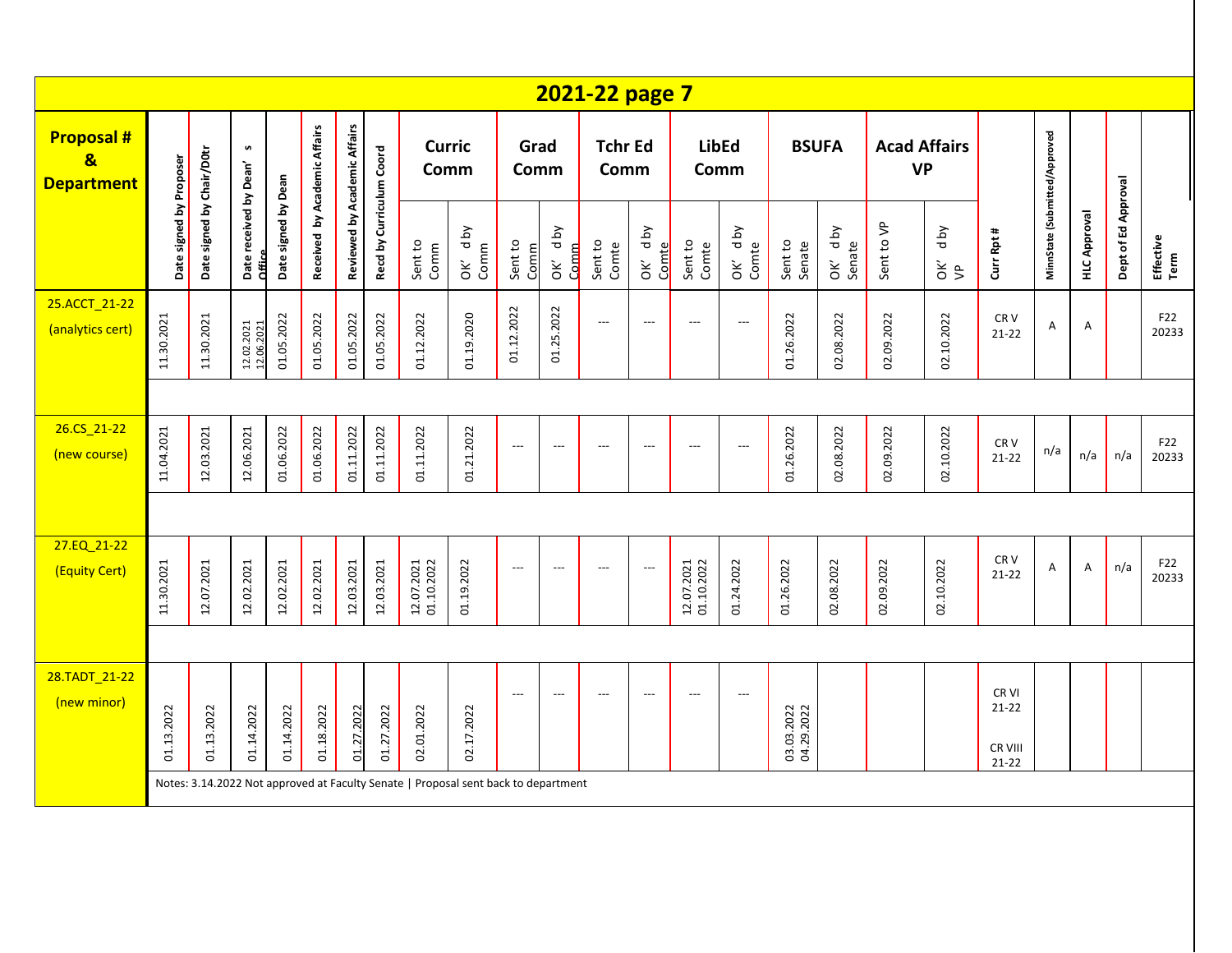|                                                                  |                         |                           |                                  |                     |                              |                              |                          |                       |                      |                 |                           | 2021-22 page 8           |                                     |                          |                          |                   |                   |            |                                           |                     |                               |                     |                     |                          |
|------------------------------------------------------------------|-------------------------|---------------------------|----------------------------------|---------------------|------------------------------|------------------------------|--------------------------|-----------------------|----------------------|-----------------|---------------------------|--------------------------|-------------------------------------|--------------------------|--------------------------|-------------------|-------------------|------------|-------------------------------------------|---------------------|-------------------------------|---------------------|---------------------|--------------------------|
| <b>Proposal#</b><br>$\overline{\mathbf{g}}$<br><b>Department</b> |                         |                           | n                                |                     | Received by Academic Affairs |                              |                          | <b>Curric</b><br>Comm |                      | Grad<br>Comm    |                           | <b>Tchr Ed</b><br>Comm   |                                     |                          | <b>LibEd</b><br>Comm     |                   | <b>BSUFA</b>      |            | <b>Acad Affairs</b><br><b>VP</b>          |                     |                               |                     |                     |                          |
|                                                                  | Date signed by Proposer | Date signed by Chair/D0tr | Date received by Dean'<br>Office | Date signed by Dean |                              | Reviewed by Academic Affairs | Recd by Curriculum Coord | Sent to<br>Comm       | <b>Aq</b> p<br>OK' d | Sent to<br>Comm | <b>Aq</b> p<br>Comm<br>òΚ | Sent to<br>Comte         | OK' dby<br>Comte                    | Sent to<br>Comte         | OK' dby<br>Comte         | Sent to<br>Senate | OK' dby<br>Senate | Sent to VP | d by<br>$\check{\sigma}$ $\check{\sigma}$ | Curr Rpt #          | MinnState (Submitted/Approved | <b>HLC Approval</b> | Dept of Ed Approval | Effective<br>Term        |
| 29.SOWK_21-22<br>(new course)                                    | 02.01.2022              | 02.01.2022                | 02.01.2022                       | 02.04.2022          | 02.04.2022                   | 02.08.2022                   | 02.08.2022               | 02.09.2022            | 02.16.2022           | $\overline{a}$  | $\hspace{0.05cm} \ldots$  | $\overline{a}$           | $\hspace{0.05cm}---\hspace{0.05cm}$ | $\qquad \qquad - -$      | $\hspace{0.05cm} \ldots$ | 03.03.2022        | 03.14.2022        | 03.15.2022 | 03.15.2022                                | CR VI<br>$21 - 22$  | n/a                           | n/a                 | n/a                 | F22<br>20233             |
|                                                                  |                         |                           |                                  |                     |                              |                              |                          |                       |                      |                 |                           |                          |                                     |                          |                          |                   |                   |            |                                           |                     |                               |                     |                     |                          |
| 31.ED_21-22                                                      | 02.02.2022              | 02.10.2022                | 02.10.2022                       | 02.10.2022          | 02.11.2022                   | 02.11.2022                   | 02.14.2022               | 02.17.2022            | 03.02.2022           | 02.17.2022      | 02.25.2022                | 02.17.2022               | 03.02.2022                          | $\hspace{0.05cm} \ldots$ | $\hspace{0.05cm} \ldots$ | 03.03.2022        | 03.14.2022        | 03.15.2022 | 03.15.2022                                | CR VI<br>$21 - 22$  | n/a                           | n/a                 | n/a                 | F22<br>20233             |
|                                                                  |                         |                           |                                  |                     |                              |                              |                          |                       |                      |                 |                           |                          |                                     |                          |                          |                   |                   |            |                                           |                     |                               |                     |                     |                          |
| 32.TADD_21-22                                                    | 06.01.2021              | 06.01.2021<br>02.28.2022  | 06.30.2021                       | 08.05.2021          | 08.19.2021                   | 12.03.2021                   | 12.03.2021               | 02.01.2022            | 03.03.2022           | $---$           | $\cdots$                  | $\hspace{0.05cm} \ldots$ | $\overline{\phantom{a}}$            | 02.01.2022               | 02.16.2022               | 03.03.2022        | 03.14.2022        | 03.15.2022 | 03.15.2022                                | CR VI<br>$21 - 22$  |                               |                     |                     | 20233<br>prgm<br>pending |
|                                                                  |                         |                           |                                  |                     |                              |                              |                          |                       |                      |                 |                           |                          |                                     |                          |                          |                   |                   |            |                                           |                     |                               |                     |                     |                          |
| 33.PHYS_21-22<br>(new course)                                    | 02.22.2022              | 02.22.2022                | 02.25.2022                       | 02.25.2022          | 02.25.2022                   | 02.28.2022                   | 02.28.2022               | 02.28.2022            | 03.03.2022           | $\overline{a}$  | $\hspace{0.05cm} \ldots$  | $\hspace{0.05cm} \ldots$ | $\overline{\phantom{a}}$            | 02.28.2022               | 03.24.2022               | 03.28.2022        | 04.05.2022        | 04.06.2022 | 04.06.2022                                | CR VII<br>$21 - 22$ | n/a                           | n/a                 | n/a                 | 20235                    |
|                                                                  | Notes:                  |                           |                                  |                     |                              |                              |                          |                       |                      |                 |                           |                          |                                     |                          |                          |                   |                   |            |                                           |                     |                               |                     |                     |                          |
|                                                                  |                         |                           |                                  |                     |                              |                              |                          |                       |                      |                 |                           |                          |                                     |                          |                          |                   |                   |            |                                           |                     |                               |                     |                     |                          |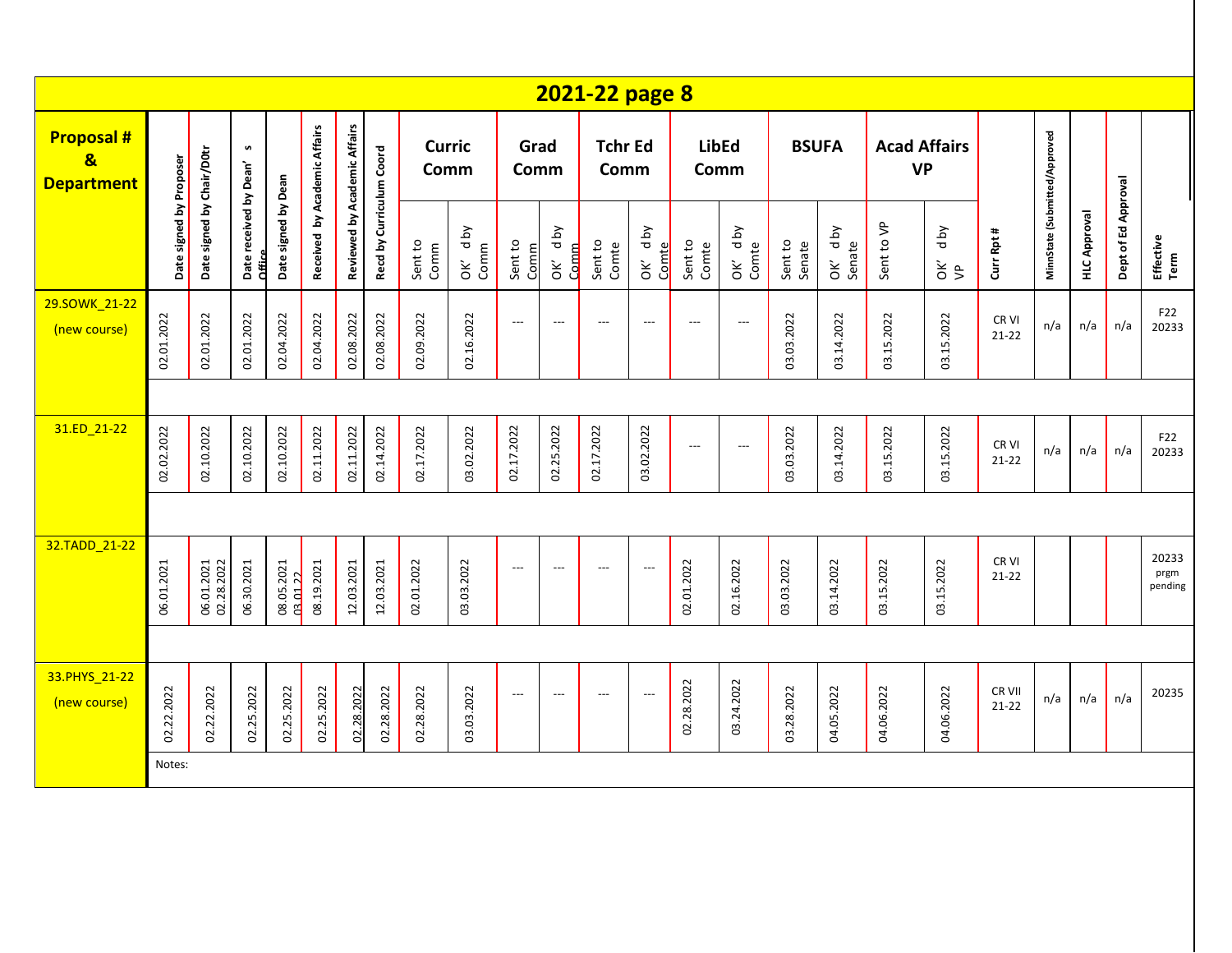|                                                                  |                         |                           |                                  |                     |                              |                              |                          |                       |                 |                          |                          | 2021-22 page 9           |                          |                          |                          |                   |                   |                                  |                                           |                      |                               |                     |                     |                   |
|------------------------------------------------------------------|-------------------------|---------------------------|----------------------------------|---------------------|------------------------------|------------------------------|--------------------------|-----------------------|-----------------|--------------------------|--------------------------|--------------------------|--------------------------|--------------------------|--------------------------|-------------------|-------------------|----------------------------------|-------------------------------------------|----------------------|-------------------------------|---------------------|---------------------|-------------------|
| <b>Proposal#</b><br>$\overline{\mathbf{g}}$<br><b>Department</b> |                         |                           | S                                |                     | Received by Academic Affairs | Reviewed by Academic Affairs |                          | <b>Curric</b><br>Comm |                 | Grad<br>Comm             |                          | <b>Tchr Ed</b><br>Comm   |                          | <b>LibEd</b><br>Comm     |                          |                   | <b>BSUFA</b>      | <b>Acad Affairs</b><br><b>VP</b> |                                           |                      |                               |                     |                     |                   |
|                                                                  | Date signed by Proposer | Date signed by Chair/D0tr | Date received by Dean'<br>Office | Date signed by Dean |                              |                              | Recd by Curriculum Coord | Sent to<br>Comm       | OK' dby<br>Comm | Sent to<br>Comm          | OK' dby<br>Comm          | Sent to<br>Comte         | OK' dby<br>Comte         | Sent to<br>Comte         | OK' dby<br>Comte         | Sent to<br>Senate | OK' dby<br>Senate | Sent to VP                       | yq p<br>$\check{\sigma}$ $\check{\sigma}$ | Curr Rpt #           | MinnState (Submitted/Approved | <b>HLC Approval</b> | Dept of Ed Approval | Effective<br>Term |
| 34.BIOL 21-22<br>pgm change                                      | 01.20.2022              | 02.10.2022                | 02.10.2022                       | 03.21.2022          | 03.21.2022                   | 03.22.2022                   | 03.22.2022               | 03.22.2022            | 04.01.2022      | $\overline{\phantom{a}}$ | $\hspace{0.05cm} \ldots$ | $\hspace{0.05cm} \ldots$ | $\overline{\phantom{a}}$ | $\overline{\phantom{a}}$ | $\overline{\phantom{a}}$ | 04.21.2022        | 05.03.2022        | 05.04.2022                       |                                           | CR VIII<br>$21 - 22$ |                               |                     |                     |                   |
|                                                                  |                         |                           |                                  |                     |                              |                              |                          |                       |                 |                          |                          |                          |                          |                          |                          |                   |                   |                                  |                                           |                      |                               |                     |                     |                   |
| 35.NRSG 21-22<br>prereq change                                   | 03.16.2022              | 03.19.2022                | 03.16.2022                       | 03.16.2022          | 03.21.2022                   | 03.22.2022                   | 03.22.2022               | 03.22.2022            | 04.01.2022      | $\overline{a}$           | $---$                    | $---$                    | $\hspace{0.05cm} \ldots$ | $\overline{\phantom{a}}$ | $---$                    | 04.21.2022        | 05.03.2022        | 05.04.2022                       |                                           | CR VIII<br>$21 - 22$ |                               |                     |                     |                   |
|                                                                  |                         |                           |                                  |                     |                              |                              |                          |                       |                 |                          |                          |                          |                          |                          |                          |                   |                   |                                  |                                           |                      |                               |                     |                     |                   |
| 36.LANG 21-22<br>(new course)                                    | 03.21.2022              | 03.21.2022                | 03.21.2022                       | 03.24.2022          | 03.24.2022                   | 03.25.2022                   | 03.25.2022               | 03.31.2022            | 04.01.2022      | 04.04.2022               | 04.26.2022               | $\hspace{0.05cm} \ldots$ | $\overline{\phantom{a}}$ | ---                      | $\overline{\phantom{a}}$ | 04.29.2022        | 05.03.2022        | 05.04.2022                       |                                           | CR VIII<br>$21 - 22$ |                               |                     |                     |                   |
|                                                                  |                         |                           |                                  |                     |                              |                              |                          |                       |                 |                          |                          |                          |                          |                          |                          |                   |                   |                                  |                                           |                      |                               |                     |                     |                   |
| 37.HOPR_21-22<br>(course mod)                                    | 03.24.2022              | 03.24.2022                | n/a                              | n/a                 | 03.24.2022                   | 03.25.2022                   | 03.25.2022               | 03.29.2022            | 04.01.2022      | $\qquad \qquad - -$      | $\overline{\phantom{a}}$ | $---$                    | $\overline{\phantom{a}}$ | $\overline{\phantom{a}}$ | $---$                    | 04.21.2022        | 05.03.2022        | 05.04.2022                       |                                           | CR VIII<br>$21 - 22$ |                               |                     |                     |                   |
|                                                                  | Notes:                  |                           |                                  |                     |                              |                              |                          |                       |                 |                          |                          |                          |                          |                          |                          |                   |                   |                                  |                                           |                      |                               |                     |                     |                   |
|                                                                  |                         |                           |                                  |                     |                              |                              |                          |                       |                 |                          |                          |                          |                          |                          |                          |                   |                   |                                  |                                           |                      |                               |                     |                     |                   |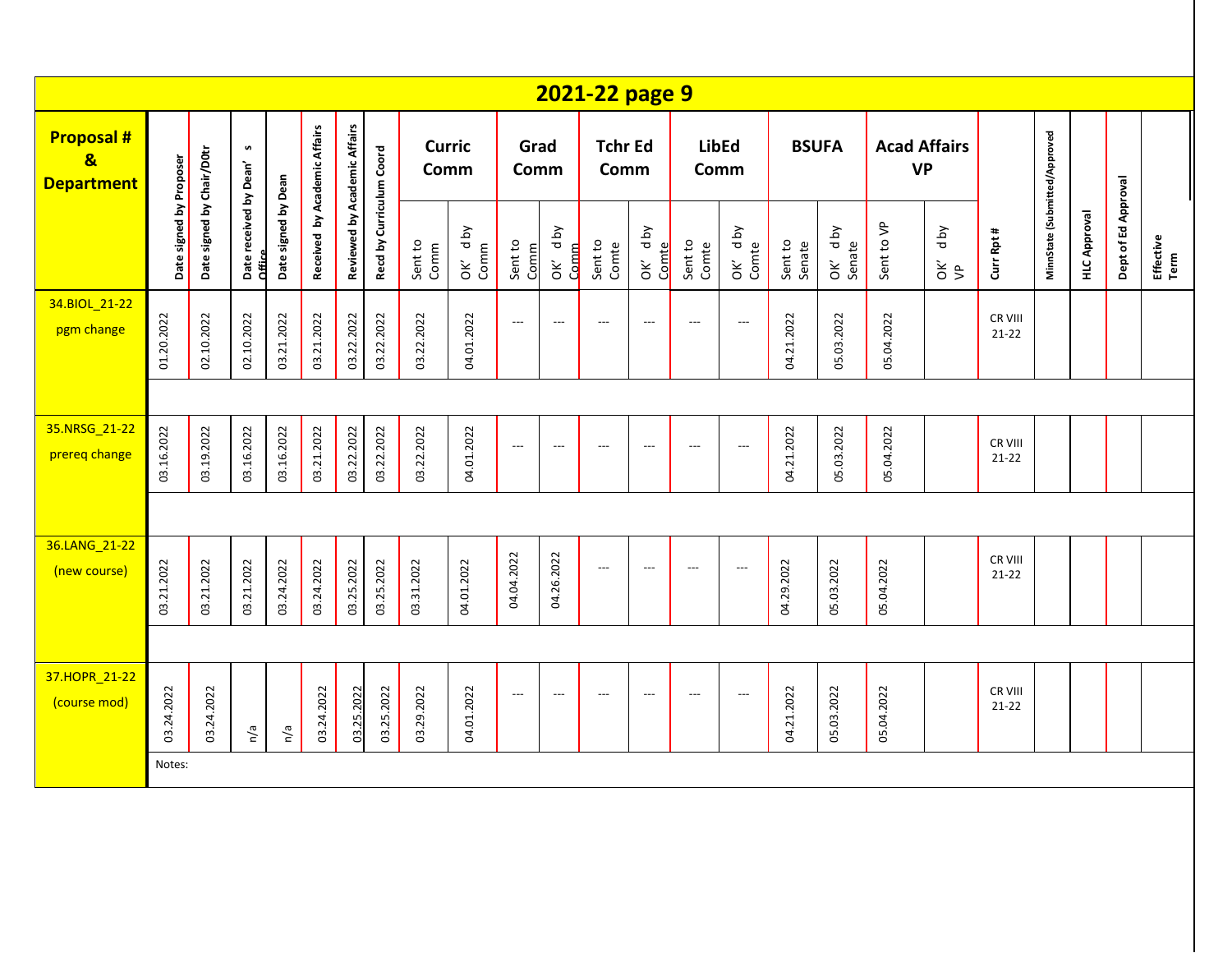|                                                       |                         |                           |                                  |                     |                              |                              |                          |                       |                 |                          |                 | 2021-22 page 10          |                          |                          |                          |                   |                    |                                  |                       |                      |                               |                     |                     |                   |
|-------------------------------------------------------|-------------------------|---------------------------|----------------------------------|---------------------|------------------------------|------------------------------|--------------------------|-----------------------|-----------------|--------------------------|-----------------|--------------------------|--------------------------|--------------------------|--------------------------|-------------------|--------------------|----------------------------------|-----------------------|----------------------|-------------------------------|---------------------|---------------------|-------------------|
| <b>Proposal#</b><br>$\mathbf{g}$<br><b>Department</b> |                         |                           | $\pmb{\mathsf{w}}$               |                     | Received by Academic Affairs | Reviewed by Academic Affairs |                          | <b>Curric</b><br>Comm |                 | Grad<br>Comm             |                 | <b>Tchr Ed</b><br>Comm   |                          | <b>LibEd</b><br>Comm     |                          |                   | <b>BSUFA</b>       | <b>Acad Affairs</b><br><b>VP</b> |                       |                      |                               |                     |                     |                   |
|                                                       | Date signed by Proposer | Date signed by Chair/D0tr | Date received by Dean'<br>Office | Date signed by Dean |                              |                              | Recd by Curriculum Coord | Sent to<br>Comm       | OK' dby<br>Comm | Sent to<br>Comm          | OK' dby<br>Comm | Sent to<br>Comte         | OK' d by<br>Comte        | Sent to<br>Comte         | OK' d by<br>Comte        | Sent to<br>Senate | OK' d by<br>Senate | Sent to VP                       | d by<br>$\frac{2}{5}$ | Curr Rpt #           | MinnState (Submitted/Approved | <b>HLC Approval</b> | Dept of Ed Approval | Effective<br>Term |
| 38.MUS 21-22<br>(new master<br>prgm)                  | 03.17.2022              | 03.17.2022                | 03.17.2022                       | 03.24.2022          | 03.29.2022                   |                              |                          |                       |                 |                          |                 |                          |                          |                          |                          |                   |                    |                                  |                       |                      |                               |                     |                     |                   |
|                                                       |                         |                           |                                  |                     |                              |                              |                          |                       |                 |                          |                 |                          |                          |                          |                          |                   |                    |                                  |                       |                      |                               |                     |                     |                   |
| <b>39.MUS</b><br>(new course)                         | 02.22.2022              | 03.31.2022                | 04.18.2022                       | 04.20.2022          | 04.20.2022                   | 04.20.2022                   | 04.21.2022               | 04.22.2022            | 04.28.2022      | $\hspace{0.05cm} \ldots$ | $---$           | 04.22.2022               | 04.25.2022               | 04.22.2022               |                          |                   |                    |                                  |                       |                      |                               |                     |                     |                   |
|                                                       |                         |                           |                                  |                     |                              |                              |                          |                       |                 |                          |                 |                          |                          |                          |                          |                   |                    |                                  |                       |                      |                               |                     |                     |                   |
| 40.CSS<br>(new<br>course/certs)                       | 03.18.2022              | 03.26.2022                | 03.26.2022                       | 04.06.2022          | 04.12.2022                   | 04.18.2022                   | 04.19.2022               | 04.22.2022            | 04.28.2022      | 04.22.2022               | 04.26.2022      | $\hspace{0.05cm} \ldots$ | $\overline{a}$           | $\hspace{0.05cm} \ldots$ | $\overline{\phantom{a}}$ | 04.29.2022        | 05.03.2022         | 05.04.2022                       |                       | CR VIII<br>$21 - 22$ |                               |                     |                     |                   |
|                                                       |                         |                           |                                  |                     |                              |                              |                          |                       |                 |                          |                 |                          |                          |                          |                          |                   |                    |                                  |                       |                      |                               |                     |                     |                   |
| <b>41.SCI</b><br>(master closure)                     | 04.13.2022              | 04.13.2022                | 04.13.2022                       | 04.13.2022          | 04.13.2022                   | 04.18.2022                   | 04.19.2022               | 04.22.2022            | 04.28.2022      | 04.22.2022               | 04.26.2022      | $\hspace{0.05cm} \ldots$ | $\overline{\phantom{a}}$ | ---                      | $\overline{\phantom{a}}$ | 04.29.2022        | 05.03.2022         | 05.04.2022                       |                       | CR VIII<br>$21 - 22$ |                               |                     |                     |                   |
|                                                       | Notes:                  |                           |                                  |                     |                              |                              |                          |                       |                 |                          |                 |                          |                          |                          |                          |                   |                    |                                  |                       |                      |                               |                     |                     |                   |
|                                                       |                         |                           |                                  |                     |                              |                              |                          |                       |                 |                          |                 |                          |                          |                          |                          |                   |                    |                                  |                       |                      |                               |                     |                     |                   |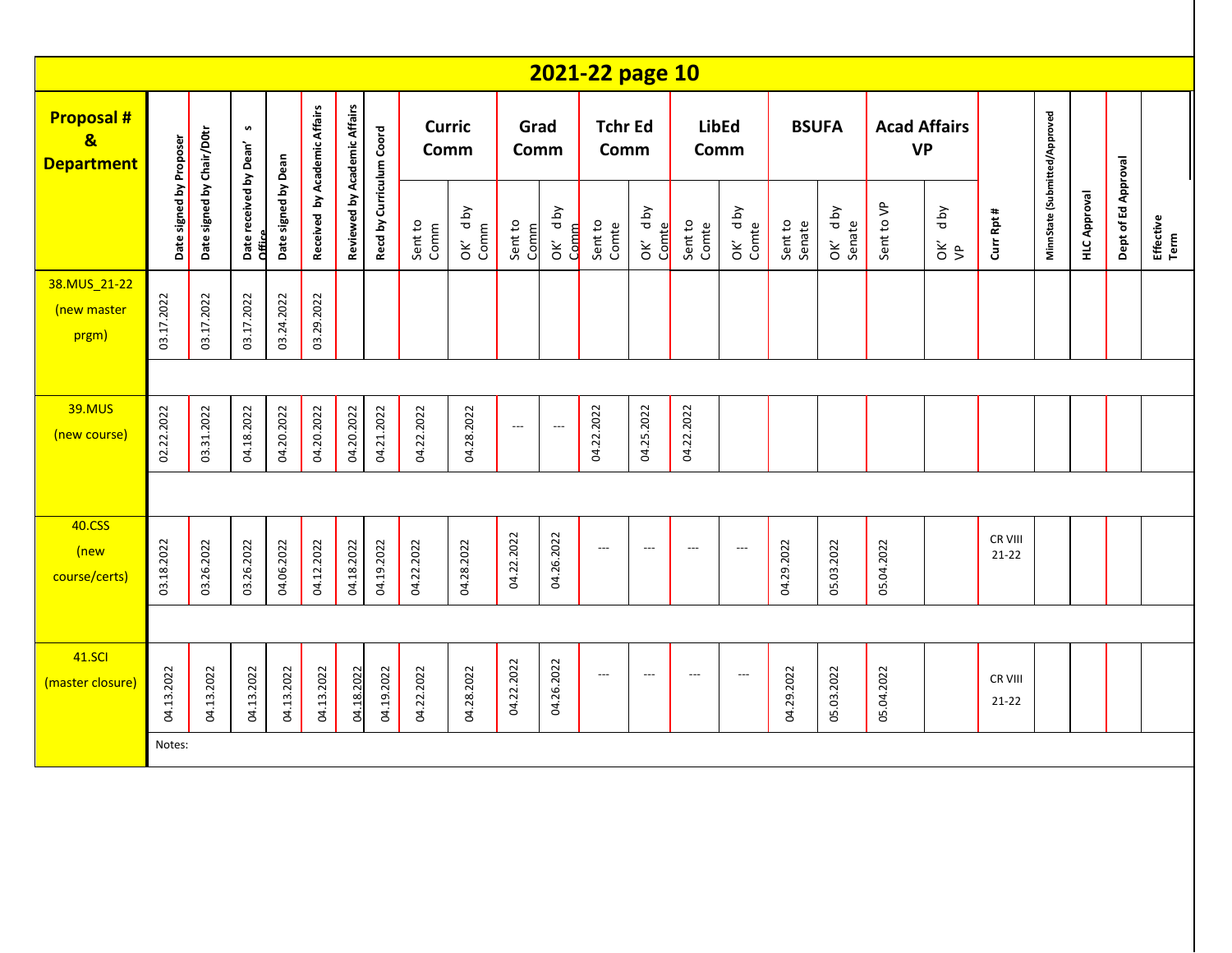|                                                                   |                         |                           |                                  |                     |                              |                              |                          |                       |                 |                 |              | 2021-22 page 11        |                             |                  |                          |                   |                   |                                  |                       |                      |                               |                     |                     |                   |
|-------------------------------------------------------------------|-------------------------|---------------------------|----------------------------------|---------------------|------------------------------|------------------------------|--------------------------|-----------------------|-----------------|-----------------|--------------|------------------------|-----------------------------|------------------|--------------------------|-------------------|-------------------|----------------------------------|-----------------------|----------------------|-------------------------------|---------------------|---------------------|-------------------|
| <b>Proposal #</b><br>$\overline{\mathbf{g}}$<br><b>Department</b> |                         |                           | $\pmb{\mathsf{w}}$               |                     | Received by Academic Affairs | Reviewed by Academic Affairs |                          | <b>Curric</b><br>Comm |                 | Grad<br>Comm    |              | <b>Tchr Ed</b><br>Comm |                             |                  | <b>LibEd</b><br>Comm     | <b>BSUFA</b>      |                   | <b>Acad Affairs</b><br><b>VP</b> |                       |                      |                               |                     |                     |                   |
|                                                                   | Date signed by Proposer | Date signed by Chair/D0tr | Date received by Dean'<br>Office | Date signed by Dean |                              |                              | Recd by Curriculum Coord | Sent to<br>Comm       | OK' dby<br>Comm | Sent to<br>Comm | d by<br>OK'd | Sent to<br>Comte       | <b>Aq</b> p<br>Comte<br>OK' | Sent to<br>Comte | OK' dby<br>Comte         | Sent to<br>Senate | OK' dby<br>Senate | Sent to VP                       | d by<br>$\frac{2}{5}$ | Curr Rpt #           | MinnState (Submitted/Approved | <b>HLC Approval</b> | Dept of Ed Approval | Effective<br>Term |
| 42.MASC_21-22<br>(pgm mod)                                        | 04.17.2022              | 04.17.2022<br>04.18.2022  | 04.18.2022                       |                     |                              |                              |                          |                       |                 |                 |              |                        |                             |                  |                          |                   |                   |                                  |                       |                      |                               |                     |                     |                   |
|                                                                   |                         |                           |                                  |                     |                              |                              |                          |                       |                 |                 |              |                        |                             |                  |                          |                   |                   |                                  |                       |                      |                               |                     |                     |                   |
| 43.MUS_21-22<br>(new course)                                      |                         |                           |                                  |                     |                              |                              |                          |                       |                 |                 |              |                        |                             |                  |                          |                   |                   |                                  |                       |                      |                               |                     |                     |                   |
|                                                                   |                         |                           |                                  |                     |                              |                              |                          |                       |                 |                 |              |                        |                             |                  |                          |                   |                   |                                  |                       |                      |                               |                     |                     |                   |
| <b>44.HUM</b>                                                     | 04.11.2022              | 04.11.2022                | unknown                          | 04.18.2022          | 04.22.2022                   | 04.22.2022                   | 04.22.2022               | 04.28.2022            | 04.28.2022      | $---$           | $---$        | $---$                  | $\overline{\phantom{a}}$    | ---              | $\overline{\phantom{a}}$ | 04.29.2022        |                   |                                  |                       | CR VIII<br>$21 - 22$ |                               |                     |                     |                   |
|                                                                   |                         |                           |                                  |                     |                              |                              |                          |                       |                 |                 |              |                        |                             |                  |                          |                   |                   |                                  |                       |                      |                               |                     |                     |                   |
| 45.MASC                                                           | 04.22.2022              | 04.22.2022                | 04.22.2022                       | 04.29.2022          | 05.02.2022                   |                              |                          |                       |                 |                 |              |                        |                             |                  |                          |                   |                   |                                  |                       |                      |                               |                     |                     |                   |
|                                                                   | Notes:                  |                           |                                  |                     |                              |                              |                          |                       |                 |                 |              |                        |                             |                  |                          |                   |                   |                                  |                       |                      |                               |                     |                     |                   |
|                                                                   |                         |                           |                                  |                     |                              |                              |                          |                       |                 |                 |              |                        |                             |                  |                          |                   |                   |                                  |                       |                      |                               |                     |                     |                   |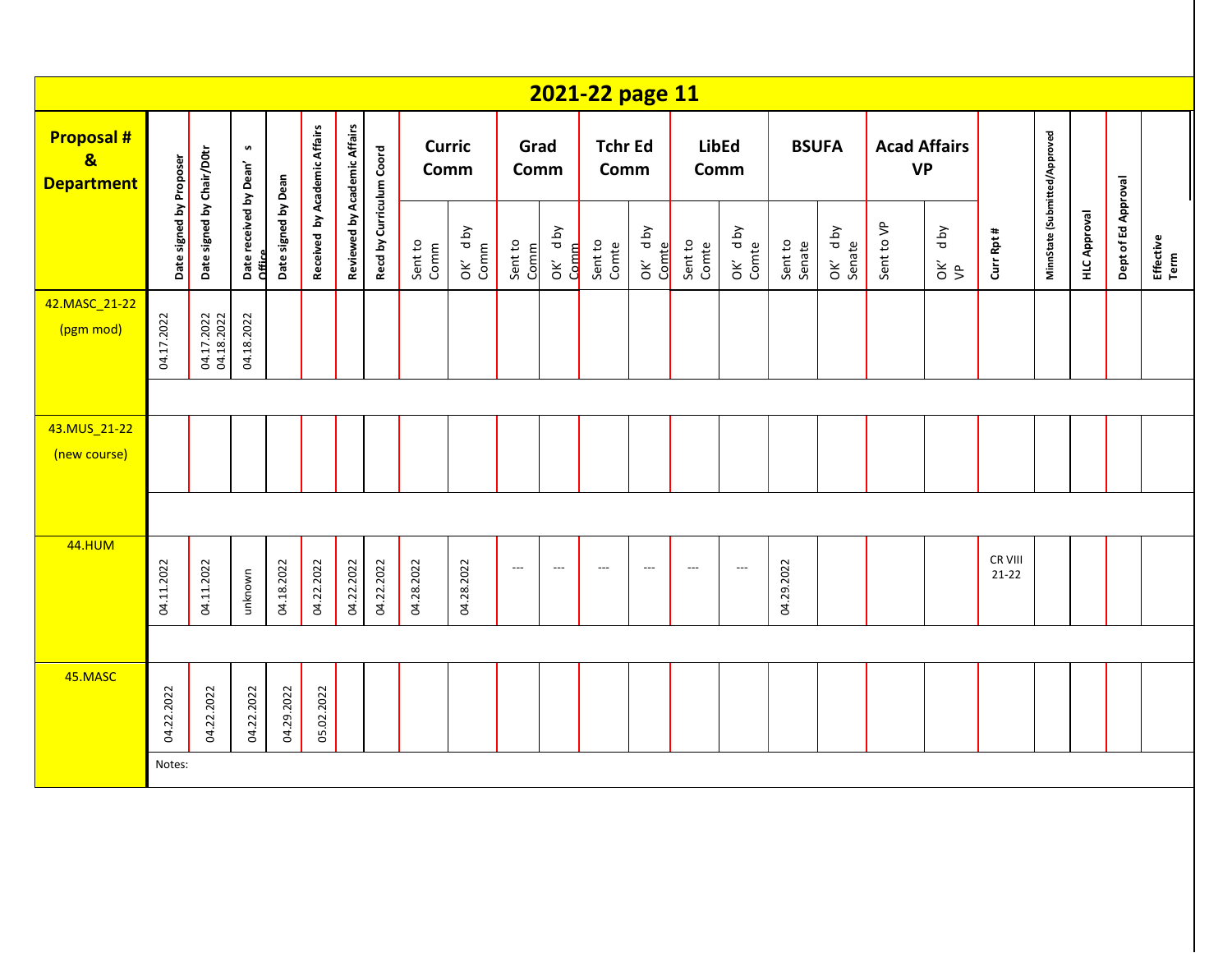|                                                                  |                         |                           |                                  |                     |                              |                              |                          |                       |                 |                          |                          | 2021-22 page 11        |                  |                          |                          |                   |                   |                                  |                     |            |                               |                     |                     |                   |
|------------------------------------------------------------------|-------------------------|---------------------------|----------------------------------|---------------------|------------------------------|------------------------------|--------------------------|-----------------------|-----------------|--------------------------|--------------------------|------------------------|------------------|--------------------------|--------------------------|-------------------|-------------------|----------------------------------|---------------------|------------|-------------------------------|---------------------|---------------------|-------------------|
| <b>Proposal#</b><br>$\overline{\mathbf{g}}$<br><b>Department</b> |                         |                           | S                                |                     |                              |                              |                          | <b>Curric</b><br>Comm |                 | Comm                     | Grad                     | <b>Tchr Ed</b><br>Comm |                  | <b>LibEd</b><br>Comm     |                          | <b>BSUFA</b>      |                   | <b>Acad Affairs</b><br><b>VP</b> |                     |            |                               |                     |                     |                   |
|                                                                  | Date signed by Proposer | Date signed by Chair/D0tr | Date received by Dean'<br>Office | Date signed by Dean | Received by Academic Affairs | Reviewed by Academic Affairs | Recd by Curriculum Coord | Sent to<br>Comm       | OK' dby<br>Comm | Sent to<br>Comm          | OK' dby<br><b>Comm</b>   | Sent to<br>Comte       | OK' dby<br>Comte | Sent to<br>Comte         | OK' d by<br>Comte        | Sent to<br>Senate | OK' dby<br>Senate | Sent to VP                       | Aq p<br>$rac{c}{d}$ | Curr Rpt # | MinnState (Submitted/Approved | <b>HLC Approval</b> | Dept of Ed Approval | Effective<br>Term |
| 46.SCI_21-22<br>(pgm mod)                                        | 03.30.2022              | 03.30.2022                |                                  | 04.27.2022          | 04.27.2022                   |                              |                          |                       |                 | $\hspace{0.05cm} \ldots$ | $\hspace{0.05cm} \ldots$ |                        |                  | $\hspace{0.05cm} \ldots$ | $\hspace{0.05cm} \ldots$ |                   |                   |                                  |                     |            |                               |                     |                     |                   |
|                                                                  |                         |                           |                                  |                     |                              |                              |                          |                       |                 |                          |                          |                        |                  |                          |                          |                   |                   |                                  |                     |            |                               |                     |                     |                   |
| 47.ED_21-22<br>(course mods)                                     | 03.28.2022              | 04.14.2022                | 04.27.2022                       |                     |                              |                              |                          |                       |                 |                          |                          |                        |                  | $\hspace{0.05cm} \ldots$ | $\overline{\phantom{a}}$ |                   |                   |                                  |                     |            |                               |                     |                     |                   |
|                                                                  |                         |                           |                                  |                     |                              |                              |                          |                       |                 |                          |                          |                        |                  |                          |                          |                   |                   |                                  |                     |            |                               |                     |                     |                   |
| 48.ACCT_21-22                                                    |                         |                           |                                  |                     |                              |                              |                          |                       |                 |                          |                          |                        |                  |                          |                          |                   |                   |                                  |                     |            |                               |                     |                     |                   |
|                                                                  |                         |                           |                                  |                     |                              |                              |                          |                       |                 |                          |                          |                        |                  |                          |                          |                   |                   |                                  |                     |            |                               |                     |                     |                   |
|                                                                  |                         |                           |                                  |                     |                              |                              |                          |                       |                 |                          |                          |                        |                  |                          |                          |                   |                   |                                  |                     |            |                               |                     |                     |                   |
|                                                                  | Notes:                  |                           |                                  |                     |                              |                              |                          |                       |                 |                          |                          |                        |                  |                          |                          |                   |                   |                                  |                     |            |                               |                     |                     |                   |
|                                                                  |                         |                           |                                  |                     |                              |                              |                          |                       |                 |                          |                          |                        |                  |                          |                          |                   |                   |                                  |                     |            |                               |                     |                     |                   |
|                                                                  |                         |                           |                                  |                     |                              |                              |                          |                       |                 |                          |                          | 2020-21 page 1         |                  |                          |                          |                   |                   |                                  |                     |            |                               |                     |                     |                   |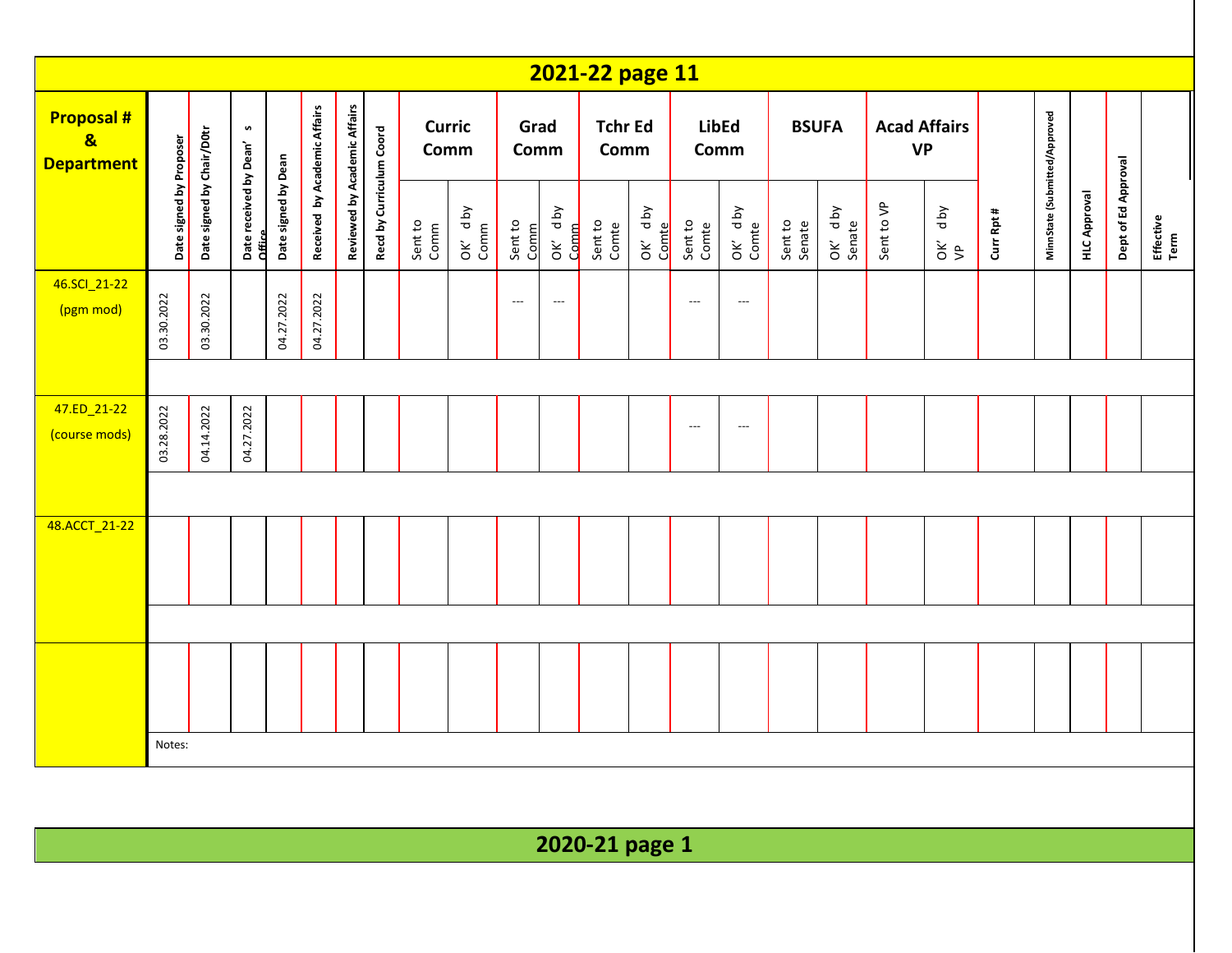| <b>Proposal #</b><br>$\mathbf{g}$<br><b>Department</b> |                         |                           | S                                |                     |                                               |                                    | <b>Curric</b><br>Comm |                    | Grad<br>Comm             |                 | <b>Tchr Ed</b><br>Comm |                          | <b>LibEd</b><br>Comm     |                          | <b>BSUFA</b>      |                   | <b>Acad Affairs</b><br><b>VP</b> |                       |                    |                                                                 | Entered in Curriculum & DARS |                     |
|--------------------------------------------------------|-------------------------|---------------------------|----------------------------------|---------------------|-----------------------------------------------|------------------------------------|-----------------------|--------------------|--------------------------|-----------------|------------------------|--------------------------|--------------------------|--------------------------|-------------------|-------------------|----------------------------------|-----------------------|--------------------|-----------------------------------------------------------------|------------------------------|---------------------|
|                                                        | Date signed by Proposer | Date signed by Chair/D0tr | Date received by Dean'<br>Office | Date signed by Dean | Date Reviewed by Academic<br>Affairs          | Rec′d by Curriculum<br>Coordinator | Sent to<br>Comm       | Aq p<br>Comm<br>ŏК | Sent to<br>Comm          | OK' dby<br>Comm | Sent to<br>Comte       | OK' dby<br>Comte         | Sent to<br>Comte         | OK' dby<br>Comte         | Sent to<br>Senate | OK' dby<br>Senate | Sent to VP                       | d by<br>$\frac{2}{5}$ | Curr Rpt #         | MnSCU Approval<br>Req′ d (X) Submitted (S)<br>/(A) = (approved) |                              | Effective<br>Term   |
| 1.CRLE_20-21<br>(course and prm<br>mods)               | 9.02.2020               | 9.02.2020                 | 9.03.2020                        |                     |                                               |                                    |                       |                    |                          |                 |                        |                          |                          |                          |                   |                   |                                  |                       |                    |                                                                 |                              |                     |
|                                                        |                         |                           |                                  |                     |                                               |                                    |                       |                    |                          |                 |                        |                          |                          |                          |                   |                   |                                  |                       |                    |                                                                 |                              |                     |
| 2.MATH_20-21<br>(course mods)                          | 09.03.2020              | 09.03.2020                | 09.08.2020                       | 10.21.2020          | 10.28.2020                                    | 10.28.2020                         | 10.29.2020            | 2.24.2020          | 10.29.2020               | 11.25.2020      | 10.29.2020             | 11.03.2020               | $\hspace{0.05cm} \ldots$ | ---                      | 11.25.2020        | 12.07.2020        | 12.08.2020                       | 01.05.2021            | $20 - 21$<br>CR IV |                                                                 |                              | <b>S21</b><br>20215 |
|                                                        |                         |                           |                                  |                     |                                               |                                    |                       |                    |                          |                 |                        |                          |                          |                          |                   |                   |                                  |                       |                    |                                                                 |                              |                     |
| 3.CSS_20-21<br>(geol minor)                            | 09.14.2020              | 09.14.2020                | 09.14.2020                       | 09.14.2020          | 11.04.2020                                    | 11.04.2020                         | 11.18.2020            | 12.03.2020         | 11.18.2020               | 11.25.2020      | 11.18.2020             | 11.24.2020               | ---                      | ---                      | 12.04.2020        | 12.07.2020        | 12.08.2020                       | 01.05.2021            | $20 - 21$<br>CR IV |                                                                 |                              | <b>S21</b><br>20215 |
|                                                        |                         |                           |                                  |                     | 9.14.2020 question to proposer re addt'l form |                                    |                       |                    |                          |                 |                        |                          |                          |                          |                   |                   |                                  |                       |                    |                                                                 |                              |                     |
| 4.BUAD-<br>UNIV_20-21                                  | 09.28.2020              | 09.28.2020                | 09.29.2020                       | 09.29.2020          | 09.29.2020                                    | 09.29.2020                         | 09.29.2020            | 10.26.2020         | $\hspace{0.05cm} \ldots$ | $---$           | $---$                  | $\overline{\phantom{a}}$ | $\hspace{0.05cm} \ldots$ | $\overline{\phantom{a}}$ | 10.27.2020        | 11.02.2020        | 11.04.2020                       | 11.06.2020            | $20 - 21$<br>CRIII |                                                                 |                              | S21<br>20215        |
|                                                        | Notes:                  |                           |                                  |                     |                                               |                                    |                       |                    |                          |                 |                        |                          |                          |                          |                   |                   |                                  |                       |                    |                                                                 |                              |                     |
|                                                        |                         |                           |                                  |                     |                                               |                                    |                       |                    |                          |                 |                        |                          |                          |                          |                   |                   |                                  |                       |                    |                                                                 |                              |                     |
|                                                        |                         |                           |                                  |                     |                                               |                                    |                       |                    |                          |                 | 2020-21 page 2         |                          |                          |                          |                   |                   |                                  |                       |                    |                                                                 |                              |                     |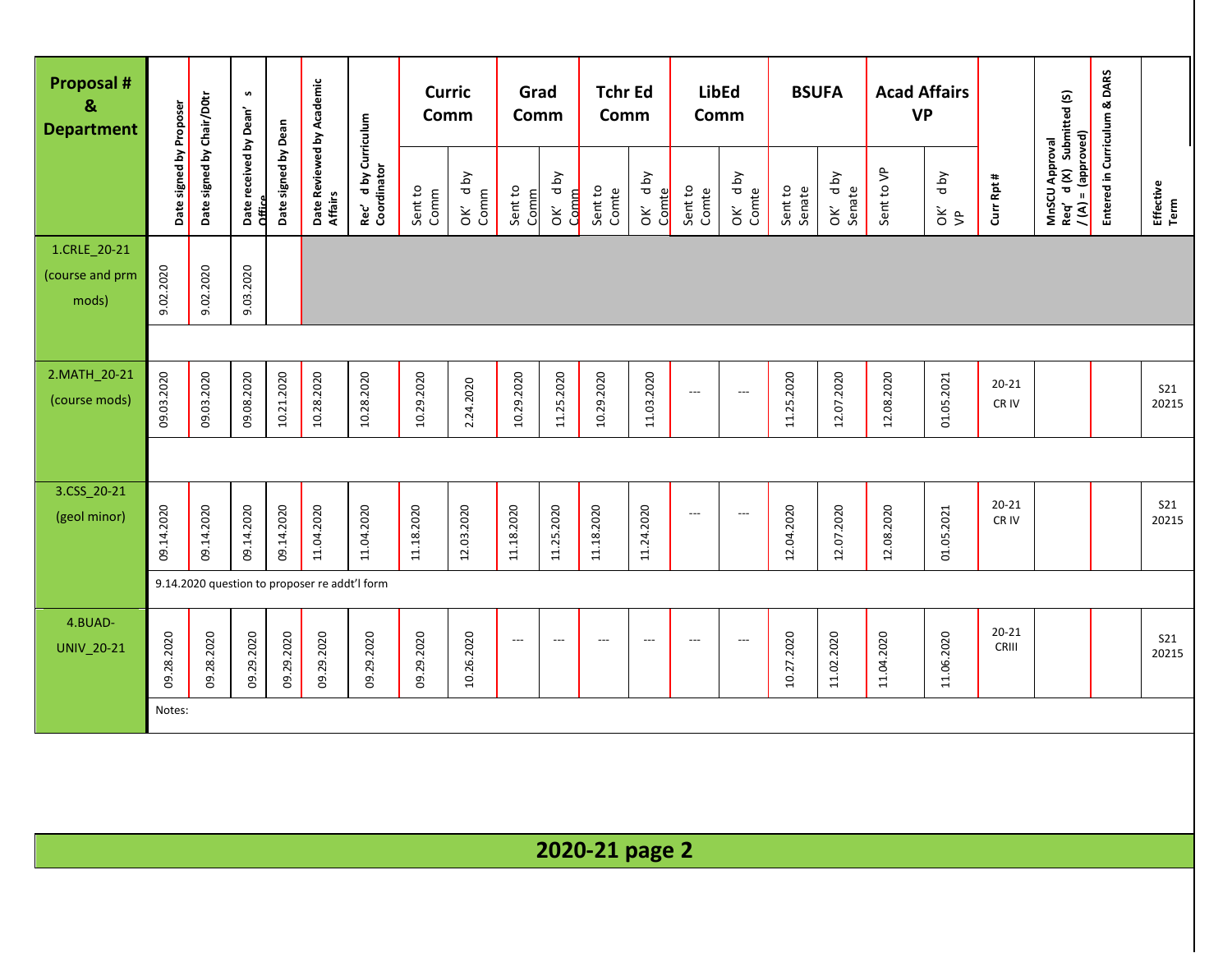| <b>Proposal #</b><br>&<br><b>Department</b> |                         |                           | S                                |                     |                                      |                                     | <b>Curric</b><br>Comm |                                      | Grad<br>Comm             |                          | <b>Tchr Ed</b><br>Comm   |                          | <b>LibEd</b><br>Comm     |                  | <b>BSUFA</b>      |                   | <b>Acad Affairs</b><br><b>VP</b> |                       |                              |                                                                   | Entered in Curriculum & DARS |                     |
|---------------------------------------------|-------------------------|---------------------------|----------------------------------|---------------------|--------------------------------------|-------------------------------------|-----------------------|--------------------------------------|--------------------------|--------------------------|--------------------------|--------------------------|--------------------------|------------------|-------------------|-------------------|----------------------------------|-----------------------|------------------------------|-------------------------------------------------------------------|------------------------------|---------------------|
|                                             | Date signed by Proposer | Date signed by Chair/D0tr | Date received by Dean'<br>Office | Date signed by Dean | Date Reviewed by Academic<br>Affairs | Rec' d by Curriculum<br>Coordinator | Sent to<br>Comm       | d by<br>Comm<br>$\mathsf{\check{g}}$ | Sent to<br>Comm          | OK' dby<br>Comm          | Sent to<br>Comte         | OK' dby<br>Comte         | Sent to<br>Comte         | OK' dby<br>Comte | Sent to<br>Senate | OK' dby<br>Senate | Sent to VP                       | Yq p<br>$\frac{2}{5}$ | Curr Rpt #                   | MnSCU Approval<br>Req' d (X) Submitted (S)<br>$/(A) = (approved)$ |                              | Effective<br>Term   |
| 5.HPSH_20-21<br>(course mods)               | 05.30.2020              | 10.14.2020                | 10.15.2020                       | 10.15.2020          | 10.21.2020                           | 10.28.2020                          | 10.29.2020            | 11.24.2020                           | 10.29.2020               | 11.25.2020               | 11.3.2020                | 10.29.2020               | $\qquad \qquad - -$      | $---$            | 11.25.2020        | 12.07.2020        | 12.08.2020                       | 01.05.2021            | $20 - 21$<br>CR IV           |                                                                   |                              | S21<br>20215        |
|                                             |                         |                           |                                  |                     |                                      |                                     |                       |                                      |                          |                          |                          |                          |                          |                  |                   |                   |                                  |                       |                              |                                                                   |                              |                     |
| 6.NRSG_20-21<br>(course & pgm<br>mods)      | 10.12.2020              | 10.16.2020                | 10.16.2020                       | 10.28.2020          | 11.21.2020                           | 11.21.2020                          | 11.24.2020            | 01.07.2021                           | $\hspace{0.05cm} \ldots$ | $\overline{\phantom{a}}$ | $\overline{\phantom{a}}$ | $\overline{\phantom{a}}$ | $\overline{\phantom{a}}$ | $---$            | 01.07.2021        | 01.11.2021        | 01.12.2021                       | 01.18.2021            | $20 - 21$<br>CR <sub>V</sub> |                                                                   |                              | F21<br>20223        |
|                                             |                         |                           |                                  |                     |                                      |                                     |                       |                                      |                          |                          |                          |                          |                          |                  |                   |                   |                                  |                       |                              |                                                                   |                              |                     |
| 7.HPSH 20-21<br>(course mod)                | 10.22.2020              | 10.22.2020                | 10.23.2020                       | 10.27.2020          | 10.29.2020                           | 10.29.2020                          | 11.03.2020            | 11.24.2020                           | $---$                    | $---$                    | 11.03.2020               | 11.06.2020               | $\overline{\phantom{a}}$ | ---              | 11.25.2020        | 12.07.2020        | 12.08.2020                       | 01.05.2021            | $20 - 21$<br>CR IV           |                                                                   |                              | <b>S21</b><br>20215 |
|                                             |                         |                           |                                  |                     |                                      |                                     |                       |                                      |                          |                          |                          |                          |                          |                  |                   |                   |                                  |                       |                              |                                                                   |                              |                     |
| 8.SOWK_20-21                                | 10.23.2020              | 10.23.2020                | 10.23.2020                       | 10.28.2020          | 11.04.2020                           | 11.04.2020                          | 12.16.2020            | 01.07.2021                           | $---$                    | $---$                    | $\overline{\phantom{a}}$ | $\overline{\phantom{a}}$ | $\overline{\phantom{a}}$ | ---              | 01.07.2021        | 01.11.2021        | 01.12.2021                       | 01.18.2021            | $20 - 21$<br>CR <sub>V</sub> |                                                                   |                              | F21<br>20223        |
|                                             | Notes:                  |                           |                                  |                     |                                      |                                     |                       |                                      |                          |                          |                          |                          |                          |                  |                   |                   |                                  |                       |                              |                                                                   |                              |                     |
|                                             |                         |                           |                                  |                     |                                      |                                     |                       |                                      |                          |                          |                          |                          |                          |                  |                   |                   |                                  |                       |                              |                                                                   |                              |                     |

**2020-21 page 3**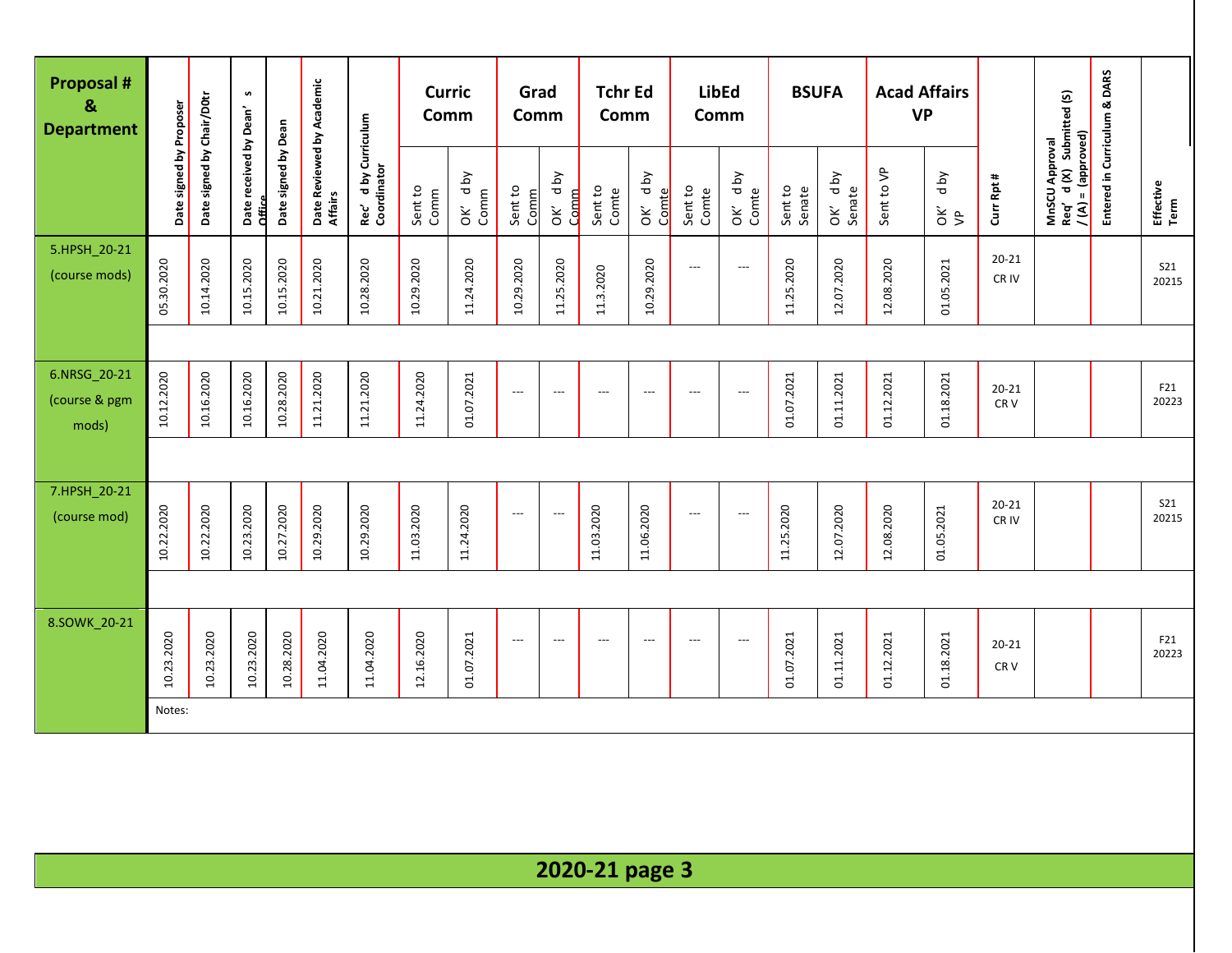| <b>Proposal #</b><br>&<br><b>Department</b> |                         |                           | S                                |                     |                                      |                                                                         | <b>Curric</b><br>Comm |                    | Grad<br>Comm             |                          | <b>Tchr Ed</b><br>Comm |                          |                  | <b>LibEd</b><br>Comm | <b>BSUFA</b>      |                      | <b>Acad Affairs</b><br><b>VP</b> |             |                    |                                                                                                        | Entered in Curriculum & DARS |                   |
|---------------------------------------------|-------------------------|---------------------------|----------------------------------|---------------------|--------------------------------------|-------------------------------------------------------------------------|-----------------------|--------------------|--------------------------|--------------------------|------------------------|--------------------------|------------------|----------------------|-------------------|----------------------|----------------------------------|-------------|--------------------|--------------------------------------------------------------------------------------------------------|------------------------------|-------------------|
|                                             | Date signed by Proposer | Date signed by Chair/D0tr | Date received by Dean'<br>Office | Date signed by Dean | Date Reviewed by Academic<br>Affairs | d by Curriculum<br>Rec' d by Cu<br>Coordinator                          | Sent to<br>Comm       | d by<br>Comm<br>ÒК | Sent to<br>Comm          | d by<br>Comm<br>òΚ       | Sent to<br>Comte       | OK' dby<br>Comte         | Sent to<br>Comte | OK' dby<br>Comte     | Sent to<br>Senate | d by<br>Senate<br>ÒК | Sent to VP                       | Yq p<br>š\$ | Curr Rpt #         | MnSCU Approval<br>Req'   d (X)   Submitted (S)<br>Req'd (X) Submi<br>/ (A) = (approved)                |                              | Effective<br>Term |
| 9.COMM_20-21<br>(new course)                | 11.29.2020              | 12.01.2020                | 12.30.2020                       | 12.31.2020          | 01.04.2021                           | 01.04.2021                                                              | 01.04.2021            | 01.07.2021         | $\overline{\phantom{a}}$ | $\overline{\phantom{a}}$ | ---                    | $\overline{\phantom{a}}$ | 01.04.2021       | 01.27.2021           | 01.28.2021        | 02.01.2021           | 02.02.2021                       | 02.02.2021  | $20 - 21$<br>CR VI |                                                                                                        |                              | F21<br>20223      |
|                                             |                         |                           |                                  |                     |                                      |                                                                         |                       |                    |                          |                          |                        |                          |                  |                      |                   |                      |                                  |             |                    |                                                                                                        |                              |                   |
| 10.SS_20-21<br>(Soc Studies BS)             | 09.26.2020              | 09.28.2020<br>10.12.2020  | 10.27.2020                       | 10.27.2020          | 11.04.2020                           | 11.04.2020                                                              |                       |                    |                          |                          |                        |                          |                  |                      |                   |                      |                                  |             |                    | ~~ Proposal withdrawn from Curriculum and LibEd Committees as it will be combined into 11.HST 20-21 ~~ |                              |                   |
|                                             |                         |                           |                                  |                     |                                      | Notes: Withdrawn and combined into 11.HST_20-21 due to proposal content |                       |                    |                          |                          |                        |                          |                  |                      |                   |                      |                                  |             |                    |                                                                                                        |                              |                   |
| 11.HST_20-21                                |                         |                           |                                  |                     |                                      |                                                                         |                       |                    |                          |                          |                        |                          |                  |                      |                   |                      |                                  |             |                    |                                                                                                        |                              |                   |
| (major/minor)                               | 10.3.2020               | 10.12.2020                | 10.27.2020                       | 10.27.2020          | 11.21.2020                           | 11.21.2020                                                              | 12.31.2020            | 01.07.2021         | $\overline{\phantom{a}}$ | $---$                    | 12.31.2020             | 1.07.2021                | 11.23.2020       | 01.27.2021           | 01.28.2021        | 02.01.2021           | 02.02.2021                       | 02.02.2021  | $20 - 21$<br>CR VI |                                                                                                        |                              | F21<br>20223      |
|                                             |                         |                           |                                  |                     |                                      |                                                                         |                       |                    |                          |                          |                        |                          |                  |                      |                   |                      |                                  |             |                    |                                                                                                        |                              |                   |
| 12.HST_20-21<br>(HST 2500)                  | 10.03.2020              | 10.12.2020                | 10.27.2020                       | 10.28.2020          | 11.21.2020                           | 11.21.2020                                                              | 11.23.2020            |                    | $---$                    | $---$                    | ---                    | $\overline{\phantom{a}}$ | 11.23.2020       |                      |                   |                      | combined into 11.HST 20-21 ~~    |             |                    | ~~ Proposal withdrawn from Curriculum and LibEd Committees as it will be                               |                              |                   |
|                                             |                         |                           |                                  |                     |                                      | Notes: Withdrawn and combined into 11.HST_20-21 due to proposal content |                       |                    |                          |                          |                        |                          |                  |                      |                   |                      |                                  |             |                    |                                                                                                        |                              |                   |
|                                             |                         |                           |                                  |                     |                                      |                                                                         |                       |                    |                          |                          |                        |                          |                  |                      |                   |                      |                                  |             |                    |                                                                                                        |                              |                   |
|                                             |                         |                           |                                  |                     |                                      |                                                                         |                       |                    |                          |                          | 2020-21 page 4         |                          |                  |                      |                   |                      |                                  |             |                    |                                                                                                        |                              |                   |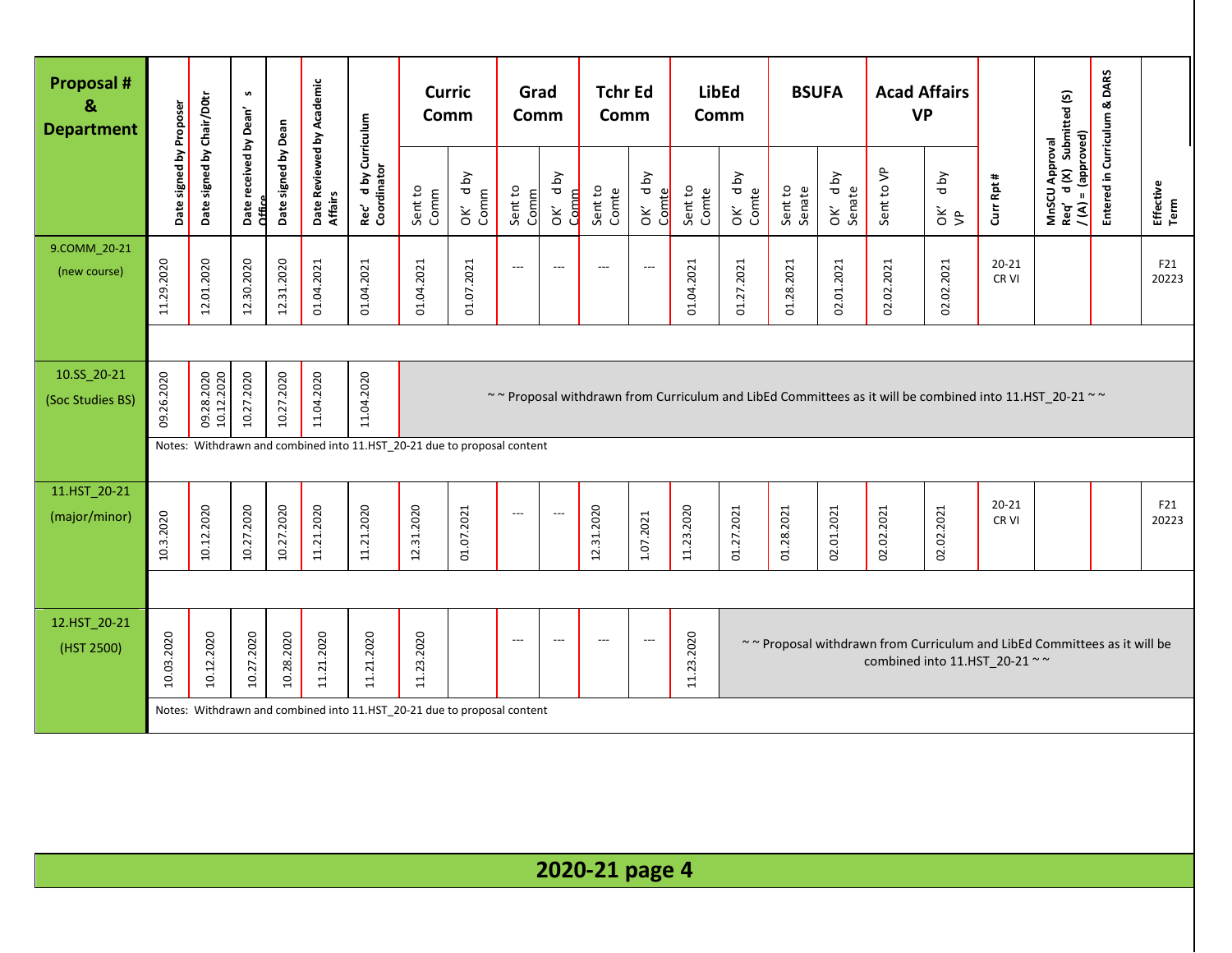| <b>Proposal #</b><br>&<br><b>Department</b> |                          |                           | S                                |                          |                                      |                                     | <b>Curric</b><br>Comm |                    | Grad<br>Comm             |                    | <b>Tchr Ed</b><br>Comm   |                          | <b>LibEd</b><br>Comm     |                          | <b>BSUFA</b>      |                            |                                                                  | <b>Acad Affairs</b><br><b>VP</b> |                    |                                                                 | Entered in Curriculum & DARS |                   |
|---------------------------------------------|--------------------------|---------------------------|----------------------------------|--------------------------|--------------------------------------|-------------------------------------|-----------------------|--------------------|--------------------------|--------------------|--------------------------|--------------------------|--------------------------|--------------------------|-------------------|----------------------------|------------------------------------------------------------------|----------------------------------|--------------------|-----------------------------------------------------------------|------------------------------|-------------------|
|                                             | Date signed by Proposer  | Date signed by Chair/D0tr | Date received by Dean'<br>Office | Date signed by Dean      | Date Reviewed by Academic<br>Affairs | Rec' d by Curriculum<br>Coordinator | Sent to<br>Comm       | d by<br>Comm<br>òΚ | Sent to<br>Comm          | d by<br>Comm<br>òΚ | Sent to<br>Comte         | d by<br>Comte<br>ОK      | Sent to<br>Comte         | OK' dby<br>Comte         | Sent to<br>Senate | d by<br>OK' d <sub>t</sub> | Sent to VP                                                       | <b>Aq</b> p<br>š\$               | Curr Rpt #         | MnSCU Approval<br>Req′ d (X) Submitted (S)<br>/(A) = (approved) |                              | Effective<br>Term |
| 13.CSS-ED_20-<br>21<br>(GEOG 3460)          | 10.26.2020               | 10.26.2020<br>10.27.2020  | 11.02.2020                       | 11.02.2020               | 11.04.2020                           | 11.04.2020                          | 11.06.2020            | 11.24.2020         | 11.06.2020               | 11.25.2020         | 11.06.2020               | 11.10.2020               | ---                      | $\hspace{0.05cm} \ldots$ | 11.25.2020        | 12.07.2020                 | 12.08.2020                                                       | 01.05.2021                       | $20 - 21$<br>CRIV  |                                                                 |                              | F21<br>20223      |
|                                             |                          |                           |                                  |                          |                                      |                                     |                       |                    |                          |                    |                          |                          |                          |                          |                   |                            |                                                                  |                                  |                    |                                                                 |                              |                   |
| 14.ACCT_20-21<br>(minor)                    | 11.04.2020               | 11.05.2020                | 11.06.2020                       | 11.06.2020               | 11.09.2020                           | 11.09.2020                          | 11.12.2020            | 11.24.2020         | $\hspace{0.05cm} \ldots$ | $\qquad \qquad -$  | $---$                    | $---$                    | $\overline{\phantom{a}}$ | $---$                    | 11.25.2020        | 12.07.2020                 | 12.08.2020                                                       | 01.05.2021                       | $20 - 21$<br>CR IV |                                                                 |                              | F21<br>20223      |
|                                             |                          |                           |                                  |                          |                                      |                                     |                       |                    |                          |                    |                          |                          |                          |                          |                   |                            |                                                                  |                                  |                    |                                                                 |                              |                   |
| 15.ACCT_20-21<br>(MPA)                      | 11.04.2020<br>11.13.2020 | 11.15.2020<br>11.16.2020  | 11.16.2020<br>11172020           | 11.16.2020<br>11.17.2020 | 12.17.2020                           | 12.17.2020                          | 12.30.2020            | 01.07.2021         | 12.30.2020               | 01.15.2021         | $\hspace{0.05cm} \ldots$ | $\overline{\phantom{a}}$ | $---$                    | $\hspace{0.05cm} \cdots$ | 01.26.2021        | 02.01.2021                 | 02.02.2021                                                       | 02.02.2021                       | $20 - 21$<br>CR VI |                                                                 |                              | F21<br>20223      |
|                                             |                          |                           |                                  |                          |                                      |                                     |                       |                    |                          |                    |                          |                          |                          |                          |                   |                            |                                                                  |                                  |                    |                                                                 |                              |                   |
| 16.ACCT_20-21<br>(major)                    | 11.04.2020               | 11.06.2020                | 11.06.2020                       | 1109.2020                | 11.13.2020                           | 11.13.2020                          |                       |                    |                          |                    |                          |                          |                          |                          |                   |                            | $\sim$ $\sim$ Proposal combined into 15.ACCT_20-21 $\sim$ $\sim$ |                                  |                    |                                                                 |                              |                   |
|                                             | Notes:                   |                           |                                  |                          |                                      |                                     |                       |                    |                          |                    |                          |                          |                          |                          |                   |                            |                                                                  |                                  |                    |                                                                 |                              |                   |
|                                             |                          |                           |                                  |                          |                                      |                                     |                       |                    |                          |                    |                          |                          |                          |                          |                   |                            |                                                                  |                                  |                    |                                                                 |                              |                   |
|                                             |                          |                           |                                  |                          |                                      |                                     |                       |                    |                          |                    | 2020-21 page 5           |                          |                          |                          |                   |                            |                                                                  |                                  |                    |                                                                 |                              |                   |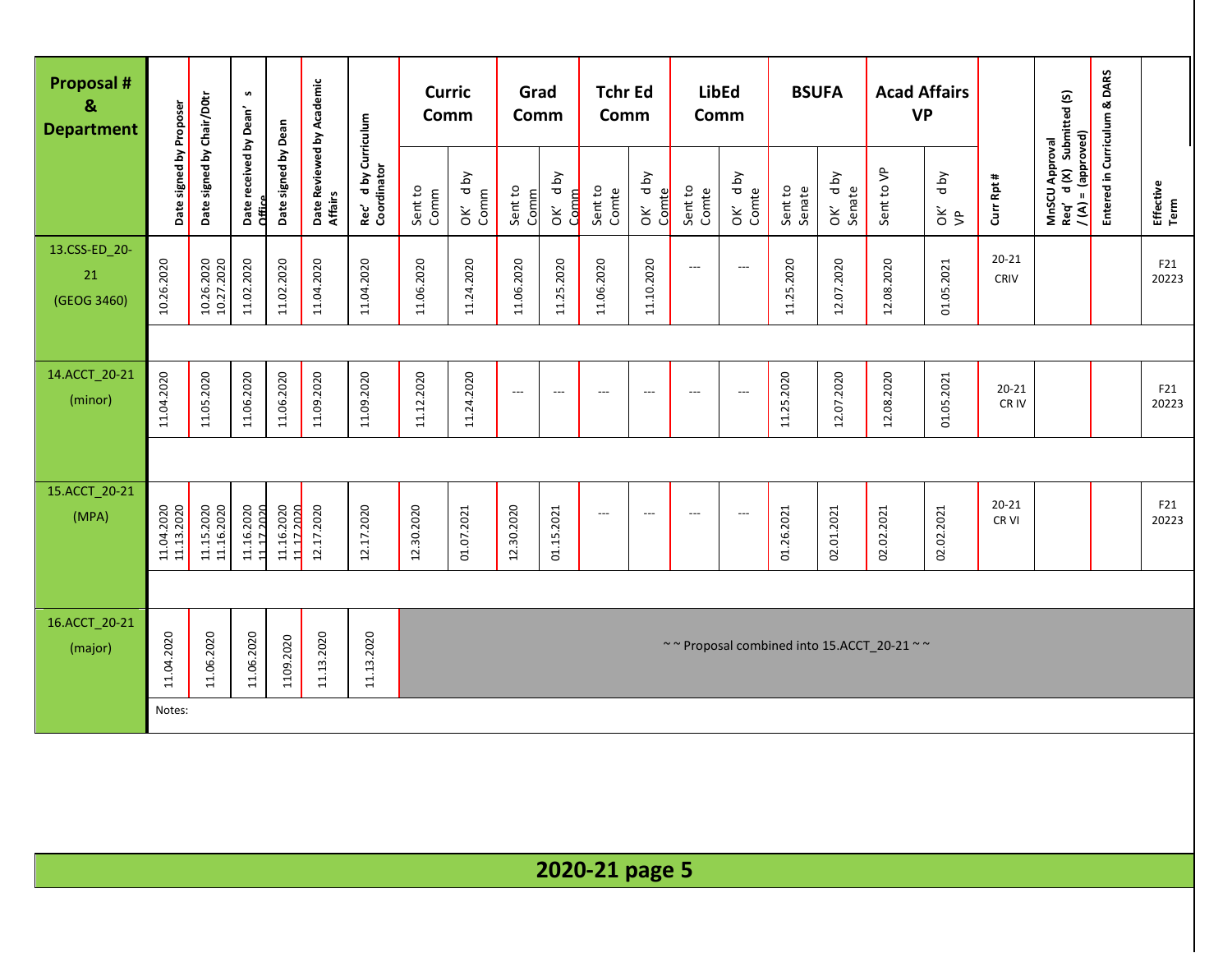| <b>Proposal #</b><br>&<br><b>Department</b> |                         |                           | S                                |                     |                                      |                                     | <b>Curric</b><br>Comm |                                             | Grad<br>Comm             |                           | <b>Tchr Ed</b><br>Comm   |                          | <b>LibEd</b><br>Comm |                            | <b>BSUFA</b>      |                       | <b>Acad Affairs</b><br><b>VP</b> |                       |                              |                                                                   | Entered in Curriculum & DARS |                     |
|---------------------------------------------|-------------------------|---------------------------|----------------------------------|---------------------|--------------------------------------|-------------------------------------|-----------------------|---------------------------------------------|--------------------------|---------------------------|--------------------------|--------------------------|----------------------|----------------------------|-------------------|-----------------------|----------------------------------|-----------------------|------------------------------|-------------------------------------------------------------------|------------------------------|---------------------|
|                                             | Date signed by Proposer | Date signed by Chair/D0tr | Date received by Dean'<br>Office | Date signed by Dean | Date Reviewed by Academic<br>Affairs | Rec' d by Curriculum<br>Coordinator | Sent to<br>Comm       | <b>Aq</b> p<br>Comm<br>$\mathsf{\check{g}}$ | Sent to<br>Comm          | <b>Aq</b> p<br>Comm<br>ОK | Sent to<br>Comte         | d by<br>Comte<br>òΚ      | Sent to<br>Comte     | d by<br>OK' d <sub>t</sub> | Sent to<br>Senate | yq p<br>Senate<br>OK' | Sent to VP                       | d by<br>$\frac{2}{5}$ | Curr Rpt #                   | MnSCU Approval<br>Req' d (X) Submitted (S)<br>$/(A) = (approved)$ |                              | Effective<br>Term   |
| 17.HPSH_20-21<br>(pgm mod)                  | 10.18.2020              | 11.02.2020                | 11.17.2020                       | 11.19.2020          | 11.21.2020                           | 11.21.2020                          | 12.09.2020            | 01.07.2021                                  | $\hspace{0.05cm} \ldots$ | $---$                     | $\overline{a}$           | $---$                    | $---$                | $\overline{\phantom{a}}$   | 01.07.2021        | 01.11.2021            | 01.12.2021                       | 01.18.2021            | CR <sub>V</sub><br>$20 - 21$ |                                                                   |                              | F21<br>20223        |
|                                             |                         |                           |                                  |                     |                                      |                                     |                       |                                             |                          |                           |                          |                          |                      |                            |                   |                       |                                  |                       |                              |                                                                   |                              |                     |
| 18.CSS_20-21<br>(mods)                      | 11.18.2020              | 11.18.2020                | 11.20.2020                       | 11.20.2020          | 11.21.2020                           | 11.21.2020                          | 9.14.2021             | 10.04.2021                                  | $\hspace{0.05cm} \ldots$ | $---$                     | $---$                    | $---$                    | ---                  | $\overline{\phantom{a}}$   | 10.04.2021        | 10.04.2021            | 10.05.2021                       | 10.07.2021            | CR II<br>$21 - 22$           |                                                                   |                              | <b>S22</b><br>20225 |
|                                             |                         |                           |                                  |                     |                                      |                                     |                       |                                             |                          |                           |                          |                          |                      |                            |                   |                       |                                  |                       |                              |                                                                   |                              |                     |
| 19.CSS_20-21<br>(mods)                      | 11.09.2020              | 11.20.2020.               | 11.20.2020                       | 11.23.2020          | 11.23.2020                           | 11.23.2020                          | 11.25.2020            | 01.07.2021                                  | 11.25.2020               | 01.29.2021                | $---$                    | $---$                    | 11.25.2020           | 02.16.2021                 | 02.18.2021        | 03.01.2021            | 03.02.2021                       | 03.02.2021            | CR VII<br>$20 - 21$          |                                                                   |                              | F21<br>20223        |
|                                             |                         |                           |                                  |                     |                                      |                                     |                       |                                             |                          |                           |                          |                          |                      |                            |                   |                       |                                  |                       |                              |                                                                   |                              |                     |
| 20.MUS_20-21                                | 11.16.2020              | 11.16.2020                | 11.30.2020                       | 12.01.2020          | 12.09.2020                           | 12.09.2020                          | 12.15.2020            | 01.07.2021                                  | $\hspace{0.05cm} \ldots$ | $---$                     | $\overline{\phantom{a}}$ | $\overline{\phantom{a}}$ | $---$                | $---$                      | 01.07.2021        | 01.11.2021            | 01.12.2021                       | 01.18.2021            | CR <sub>V</sub><br>$20 - 21$ |                                                                   |                              | F21<br>20223        |
|                                             | Notes:                  |                           |                                  |                     |                                      |                                     |                       |                                             |                          |                           |                          |                          |                      |                            |                   |                       |                                  |                       |                              |                                                                   |                              |                     |
|                                             |                         |                           |                                  |                     |                                      |                                     |                       |                                             |                          |                           |                          |                          |                      |                            |                   |                       |                                  |                       |                              |                                                                   |                              |                     |

**2020-21 page 6**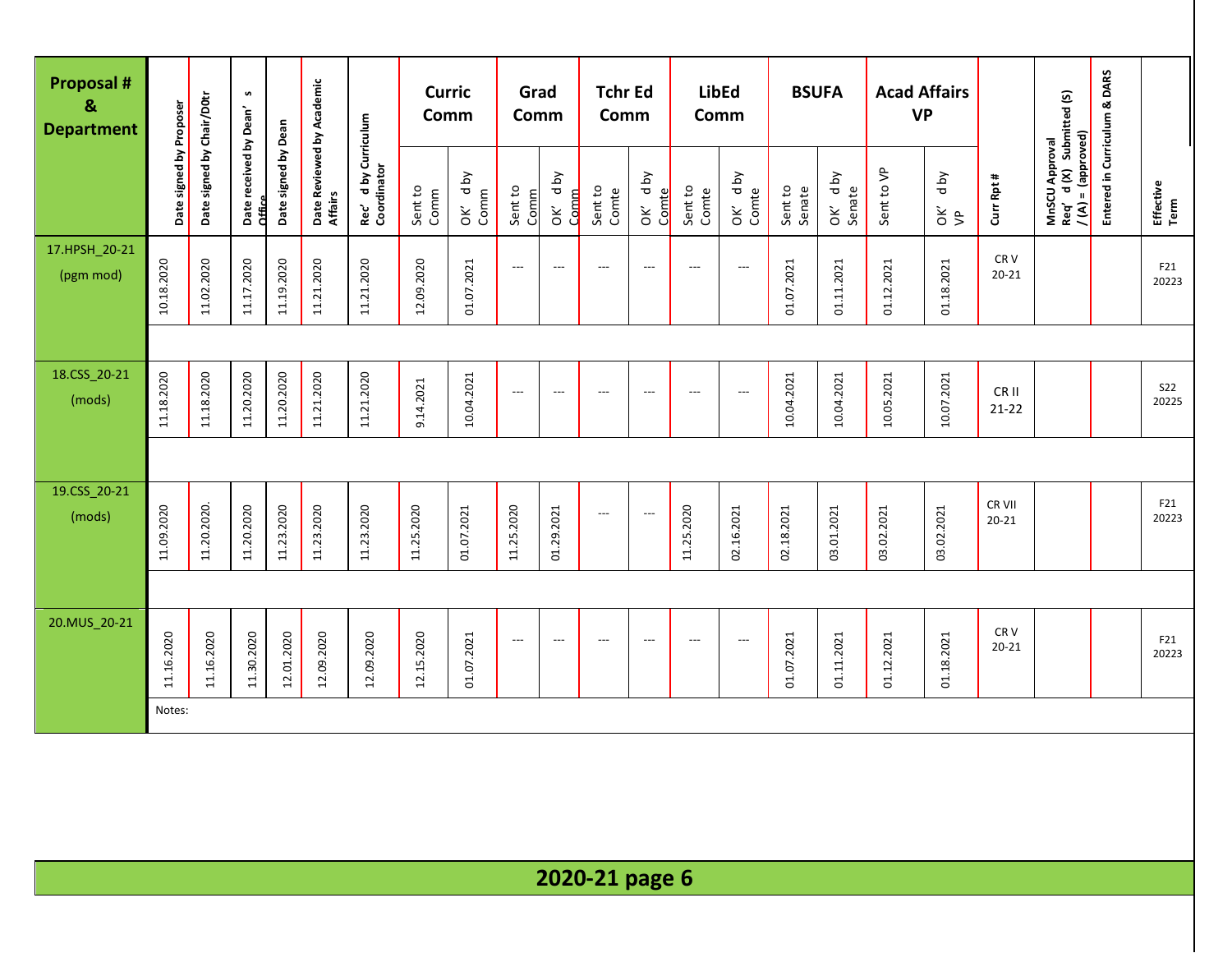| <b>Proposal #</b><br>&<br><b>Department</b> |                         |                           | s                                |                     |                                                                 |                                        | <b>Curric</b><br>Comm |                    | Grad<br>Comm             |                 | <b>Tchr Ed</b><br>Comm   |                          | Comm                     | <b>LibEd</b>             | <b>BSUFA</b>      |                   | <b>Acad Affairs</b><br><b>VP</b> |            |                              |                                                                 | Entered in Curriculum & DARS |                     |
|---------------------------------------------|-------------------------|---------------------------|----------------------------------|---------------------|-----------------------------------------------------------------|----------------------------------------|-----------------------|--------------------|--------------------------|-----------------|--------------------------|--------------------------|--------------------------|--------------------------|-------------------|-------------------|----------------------------------|------------|------------------------------|-----------------------------------------------------------------|------------------------------|---------------------|
|                                             | Date signed by Proposer | Date signed by Chair/D0tr | Date received by Dean'<br>Office | Date signed by Dean | Date Reviewed by Academic<br>Affairs                            | d by Curriculum<br>Coordinator<br>Rec' | Sent to<br>Comm       | Yq p<br>Comm<br>ÒК | Sent to<br>Comm          | OK' dby<br>Comm | Sent to<br>Comte         | OK' dby<br>Comte         | Sent to<br>Comte         | OK' dby<br>Comte         | Sent to<br>Senate | OK' dby<br>Senate | Sent to VP                       | Yq p<br>Šβ | Curr Rpt #                   | MnSCU Approval<br>Req' d (X) Submitted (S)<br>/(A) = (approved) |                              | Effective<br>Term   |
| 21.ICR 20-21<br>(indigenous<br>course       | 11.30.2020              | 12.14.2020                | 12.17.2020                       | 02.10.2022          | 02.24.2022                                                      | 02.24.2022                             | 02.28.2022            | 04.20.2022         | $\overline{\phantom{a}}$ | $---$           | $\overline{\phantom{a}}$ | $\overline{\phantom{a}}$ | $\hspace{0.05cm} \ldots$ | $\hspace{0.05cm} \ldots$ | 04.21.2022        | 05.03.2022        | 05.04.2022                       |            | CR VIII<br>$21 - 22$         |                                                                 |                              |                     |
| requirement)                                |                         |                           |                                  |                     |                                                                 |                                        |                       |                    |                          |                 |                          |                          |                          |                          |                   |                   |                                  |            |                              |                                                                 |                              |                     |
| 22.TADT 20-21<br>(cert mods)                | 04.27.2021              | 04.29.2021                | 04.29.2021                       | 05.19.2021          | $\begin{array}{c} \text{To: } 6.10.21 \\ 6.11.2021 \end{array}$ | 6.11.2021                              | 08.23.21              | 09.07.2021         | ---                      | $---$           | $\overline{\phantom{a}}$ | $\overline{a}$           | $---$                    | ---                      | 09.07.2021        | 09.13.2021        | 09.14.2021                       | 09.14.2021 | CR <sub>1</sub><br>$21 - 22$ |                                                                 |                              | <b>S21</b><br>20215 |
|                                             |                         |                           |                                  |                     |                                                                 |                                        |                       |                    |                          |                 |                          |                          |                          |                          |                   |                   |                                  |            |                              |                                                                 |                              |                     |
| 23.MATH_20-21<br>(course mods)              | 12.14.2020              | 01.22.2021                | 01.25.2021                       | 01.27.2020          | 01.27.2021                                                      | 01.27.2021                             | 01.27.2021            | 02.15.2021         | $\overline{\phantom{a}}$ | ---             | $\overline{\phantom{a}}$ | $\overline{\phantom{a}}$ | 01.27.2021               | 02.16.2021               | 02.18.2021        | 03.01.2021        | 03.02.2021                       | 03.02.2021 | CR VII<br>$20 - 21$          |                                                                 |                              | F21<br>20223        |
|                                             |                         |                           |                                  |                     |                                                                 |                                        |                       |                    |                          |                 |                          |                          |                          |                          |                   |                   |                                  |            |                              |                                                                 |                              |                     |
| 24.UNIV_20-21<br>(new course)               | 01.22.2021              | 01.25.2021                | 01.25.2021                       | 01.27.2021          | 01.27.2021                                                      | 01.27.2021                             | 01.27.2021            | 02.15.2021         | $\overline{\phantom{a}}$ | $---$           | $---$                    | $\overline{\phantom{a}}$ | $---$                    | $\hspace{0.05cm} \ldots$ | 02.18.2021        | 03.01.2021        | 03.02.2021                       | 03.02.2021 | CR VII<br>$20 - 21$          |                                                                 |                              | F21<br>20223        |
|                                             | Notes:                  |                           |                                  |                     |                                                                 |                                        |                       |                    |                          |                 |                          |                          |                          |                          |                   |                   |                                  |            |                              |                                                                 |                              |                     |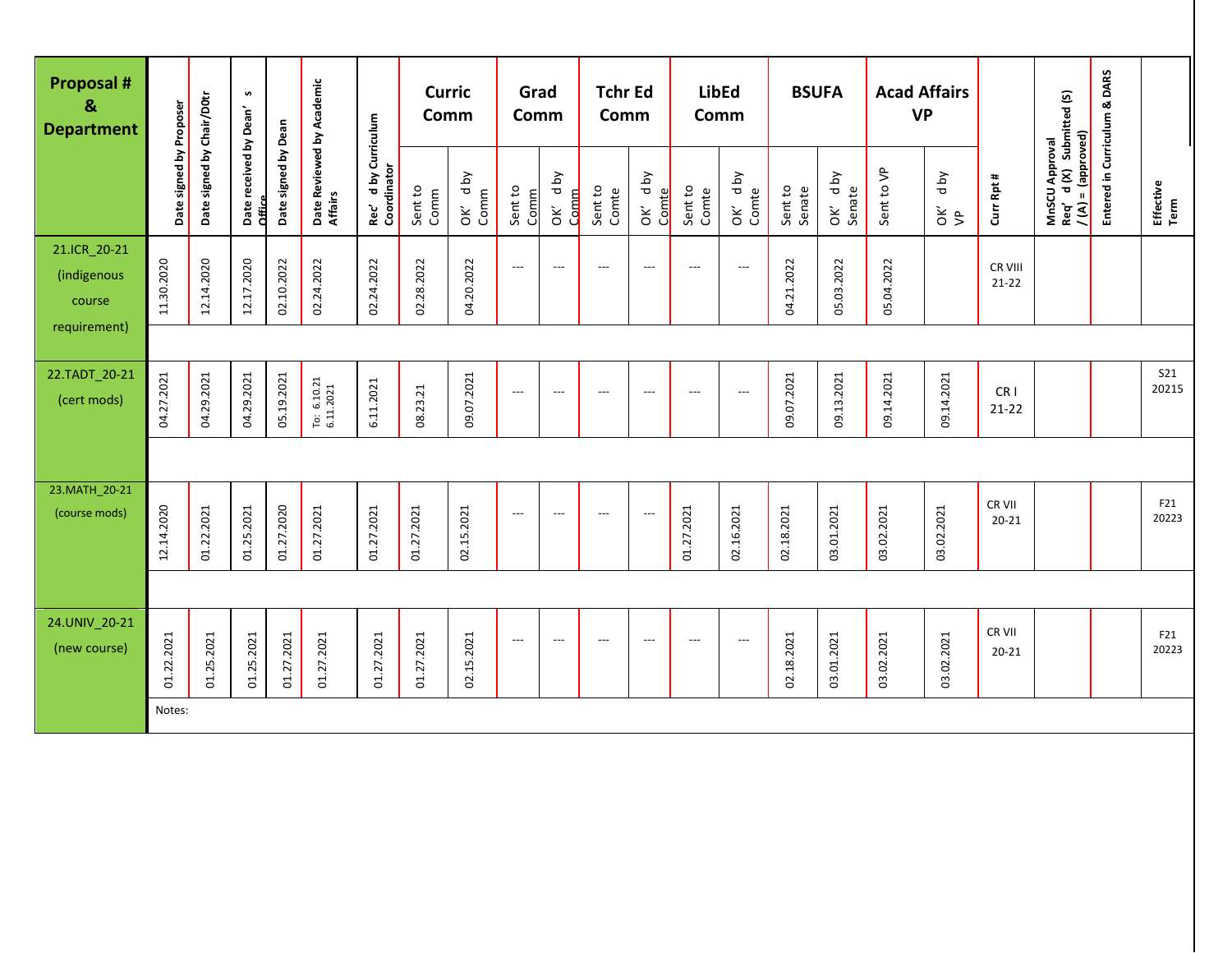|                                             |                         |                           |                                         |                     |                                      |                                     |                          |                 |                          |                          | 2020-21 page 7           |                          |                          |                          |                   |                   |                                  |                       |                              |                                                                   |                              |                     |
|---------------------------------------------|-------------------------|---------------------------|-----------------------------------------|---------------------|--------------------------------------|-------------------------------------|--------------------------|-----------------|--------------------------|--------------------------|--------------------------|--------------------------|--------------------------|--------------------------|-------------------|-------------------|----------------------------------|-----------------------|------------------------------|-------------------------------------------------------------------|------------------------------|---------------------|
| <b>Proposal #</b><br>&<br><b>Department</b> |                         |                           | n                                       |                     |                                      |                                     | <b>Curric</b><br>Comm    |                 | Grad<br>Comm             |                          | <b>Tchr Ed</b><br>Comm   |                          |                          | <b>LibEd</b><br>Comm     |                   | <b>BSUFA</b>      | <b>Acad Affairs</b><br><b>VP</b> |                       |                              |                                                                   |                              |                     |
|                                             | Date signed by Proposer | Date signed by Chair/D0tr | Date received by Dean'<br><b>Office</b> | Date signed by Dean | Date Reviewed by Academic<br>Affairs | Rec' d by Curriculum<br>Coordinator | Sent to<br>Comm          | OK' dby<br>Comm | Sent to<br>Comm          | OK' dby<br>Comm          | Sent to<br>Comte         | d by<br>Comte<br>ŎK      | Sent to<br>Comte         | OK' dby<br>Comte         | Sent to<br>Senate | OK' dby<br>Senate | Sent to VP                       | Yq p<br>$\frac{2}{5}$ | Curr Rpt #                   | MnSCU Approval<br>Req' d (X) Submitted (S)<br>$/(A) = (approved)$ | Entered in Curriculum & DARS | Effective<br>Term   |
| 25.BUAD_20-21<br>(pgm mod)                  | 01.26.2021              | 01.26.2021                | 01.26.2021                              | 06.10.2021          | To: 6.21.21<br>06.23.2021            | 06.23.2021                          | 08.23.2021               | 09.03.2021      | $\hspace{0.05cm} \ldots$ | $\overline{a}$           | $---$                    | $\overline{\phantom{a}}$ | $---$                    | $\overline{\phantom{a}}$ | 09.07.2021        | 09.13.2021        | 09.14.2021                       | 09.14.2021            | CR <sub>1</sub><br>$21-22$   |                                                                   |                              | <b>S21</b><br>20215 |
|                                             |                         |                           |                                         |                     |                                      |                                     |                          |                 |                          |                          |                          |                          |                          |                          |                   |                   |                                  |                       |                              |                                                                   |                              |                     |
| 26.CSS_20-21<br>(minor add &<br>drop)       | 02.08.2020              | 02.08.2020                | 02.08.2021                              | 02.08.2021          | 02.19.2021                           | 02.19.2021                          | 08.19.2021               | 09.03.2021      | $---$                    | $---$                    | $\overline{\phantom{a}}$ | $\overline{\phantom{a}}$ | $\overline{\phantom{a}}$ | $---$                    | 09.07.2021        | 09.13.2021        | 09.14.2021                       | 09.14.2021            | CR <sub>1</sub><br>$21 - 22$ |                                                                   |                              | <b>S21</b><br>20215 |
|                                             |                         |                           |                                         |                     |                                      |                                     |                          |                 |                          |                          |                          |                          |                          |                          |                   |                   |                                  |                       |                              |                                                                   |                              |                     |
| 27.PSY_20-21                                | 03.04.2021              | 03.05.2021                | 04.30.2021                              | 5.04.2021           | 5.17.2021                            | 5.17.2021                           | 08.23.2021               | 09.03.2021      | $\overline{\phantom{a}}$ | $\overline{a}$           | $---$                    | $\overline{\phantom{a}}$ | 08.19.2021               | 09.27.2021               | 09.30.2021        | 10.04.2021        | 10.05.2021                       | 10.07.2021            | CR II<br>$21 - 22$           |                                                                   |                              | <b>S22</b><br>20225 |
|                                             |                         |                           |                                         |                     |                                      |                                     |                          |                 |                          |                          |                          |                          |                          |                          |                   |                   |                                  |                       |                              |                                                                   |                              |                     |
| 28.ACCT_20-21                               | 03.19.2021              | 03.19.2021                | 03.31.2021                              | 04.01.2021          | 04.01.2021                           | 04.01.2021                          | 08.19.2021<br>08.26.2021 | 09.14.2021      | 08.19.2021               | 08.24.2021<br>09.28.2021 | $\hspace{0.05cm} \ldots$ | $\overline{\phantom{a}}$ | $\overline{\phantom{a}}$ | $---$                    | 09.30.2021        | 10.04.2021        | 10.05.2021                       | 10.07.2021            | CR II<br>$21 - 22$           |                                                                   |                              | F22<br>20233        |
|                                             | Notes:                  |                           |                                         |                     |                                      |                                     |                          |                 |                          |                          |                          |                          |                          |                          |                   |                   |                                  |                       |                              |                                                                   |                              |                     |
|                                             |                         |                           |                                         |                     |                                      |                                     |                          |                 |                          |                          |                          |                          |                          |                          |                   |                   |                                  |                       |                              |                                                                   |                              |                     |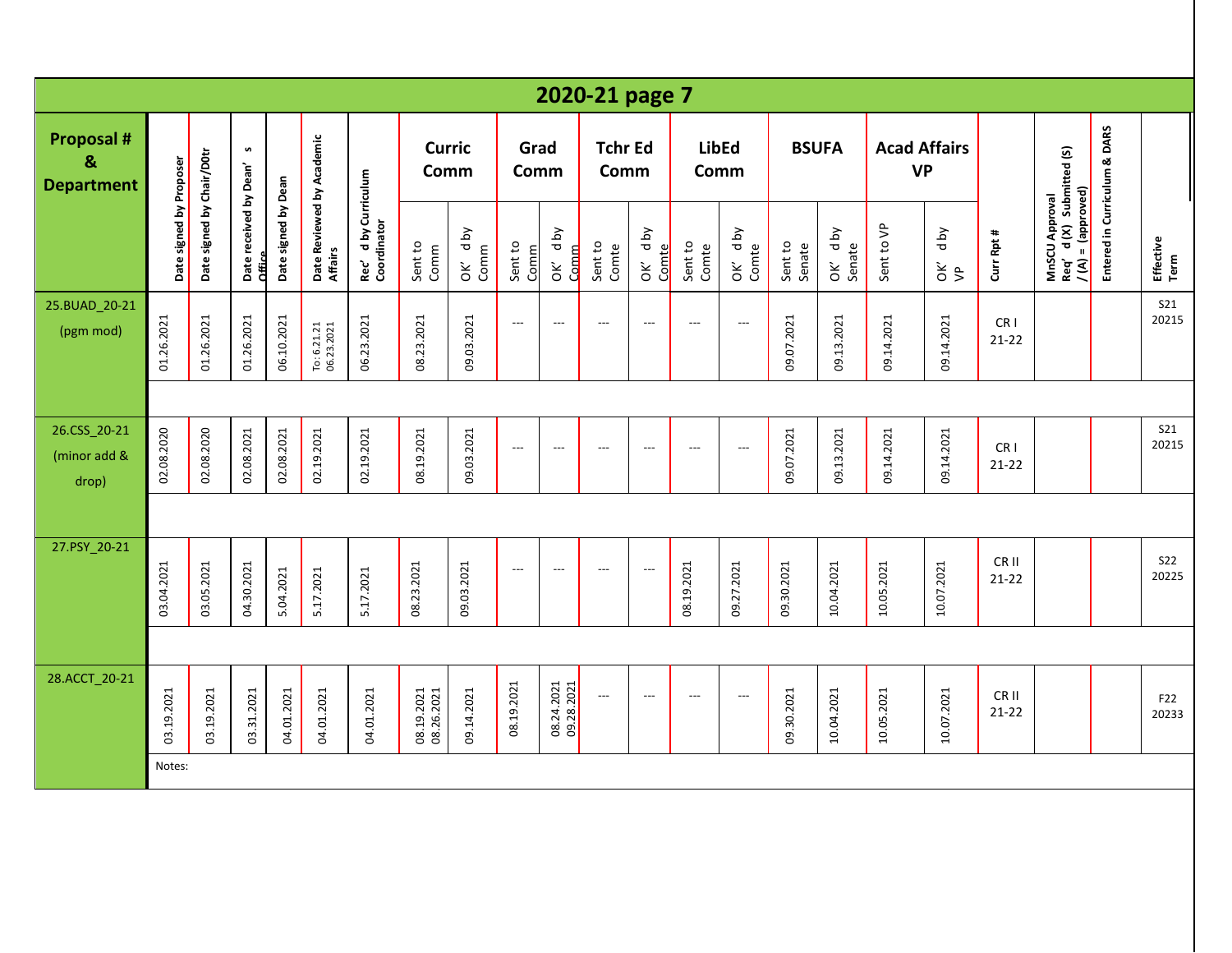|                                                        |                         |                           |                                  |                         |                                      |                                                |                         |                    |                          |                          | 2020-21 page 8            |                          |                          |                          |                   |                          |                                  |                       |                              |                                                                   |                              |                     |
|--------------------------------------------------------|-------------------------|---------------------------|----------------------------------|-------------------------|--------------------------------------|------------------------------------------------|-------------------------|--------------------|--------------------------|--------------------------|---------------------------|--------------------------|--------------------------|--------------------------|-------------------|--------------------------|----------------------------------|-----------------------|------------------------------|-------------------------------------------------------------------|------------------------------|---------------------|
| <b>Proposal #</b><br>$\mathbf{g}$<br><b>Department</b> |                         |                           | S                                |                         |                                      |                                                | <b>Curric</b><br>Comm   |                    | Grad<br>Comm             |                          | <b>Tchr Ed</b><br>Comm    |                          | <b>LibEd</b><br>Comm     |                          |                   | <b>BSUFA</b>             | <b>Acad Affairs</b><br><b>VP</b> |                       |                              |                                                                   |                              |                     |
|                                                        | Date signed by Proposer | Date signed by Chair/D0tr | Date received by Dean'<br>Office | Date signed by Dean     | Date Reviewed by Academic<br>Affairs | d by Curriculum<br>Rec' d by Cu<br>Coordinator | Sent to<br>Comm         | d by<br>Comm<br>ÒК | Sent to<br>Comm          | d by<br><b>Comm</b><br>ě | Sent to<br>Comte          | d by<br>Comte<br>OK'     | Sent to<br>Comte         | OK' d by<br>Comte        | Sent to<br>Senate | d by<br>OK' dt<br>Senate | Sent to VP                       | Yq p<br>$\frac{2}{5}$ | Curr Rpt #                   | MnSCU Approval<br>Req' d (X) Submitted (S)<br>$/(A) = (approxed)$ | Entered in Curriculum & DARS | Effective<br>Term   |
| 29.BUAD_20-21<br>(MBA)                                 | 04.13.2021              | 04.14.2021                | 04.29.2021                       | 04.29.2021              | 04.30.2021                           | 04.30.2021                                     | 08.19.2021              | 09.03.2021         | 08.19.2021               | 08.24.2021               | $\hspace{0.05cm} \ldots$  | $\overline{\phantom{a}}$ | $---$                    | $\hspace{0.05cm} \ldots$ | 09.07.2021        | 09.13.2021               | 09.14.2021                       | 09.14.2021            | CR <sub>1</sub><br>$21 - 22$ |                                                                   |                              | S21<br>20215        |
|                                                        |                         |                           |                                  |                         |                                      |                                                |                         |                    |                          |                          |                           |                          |                          |                          |                   |                          |                                  |                       |                              |                                                                   |                              |                     |
| 30.POL_20-21                                           | 04.14.2021              | 04.14.2021                | 04.29.2021                       | 04.29.2021              | 04.29.2021                           | 04.29.2021                                     | 08.19.2021              | 09.03.2021         | $---$                    | $\overline{\phantom{a}}$ | $\overline{\phantom{a}}$  | $\overline{\phantom{a}}$ | $\overline{\phantom{a}}$ | ---                      | 09.07.2021        | 09.13.2021               | 09.14.2021                       | 09.14.2021            | CR <sub>1</sub><br>$21 - 22$ |                                                                   |                              | <b>S21</b><br>20215 |
|                                                        |                         |                           |                                  |                         |                                      |                                                |                         |                    |                          |                          |                           |                          |                          |                          |                   |                          |                                  |                       |                              |                                                                   |                              |                     |
| 31.MUS_20-21                                           | 03.26.2021              | 04.15.2021                | 04.30.2021                       | 05.19.2021<br>6.10.2021 | To: 06.10.2021<br>Signed: 6.11.21    | 06.15.2021                                     | 09.13.2021<br>11.1.2021 | 11.02.2021         | 09.13.2021<br>11.1.2021  | 09.28.2021<br>11.09.2021 | $\overline{a}$            | $\overline{\phantom{a}}$ | ---                      | $\overline{\phantom{a}}$ | 11.24.2021        | 12.06.2021               | 12.06.2021                       | 12.14.2021            | CR III<br>$21 - 22$          | MnState<br>A UG<br>A GR<br><b>HLC</b><br>A UG<br>A GR             |                              | TBD                 |
|                                                        |                         |                           |                                  |                         |                                      |                                                |                         |                    |                          |                          |                           |                          |                          |                          |                   |                          |                                  |                       |                              |                                                                   |                              |                     |
| 32.SOWK_20-21                                          | 07.22.2021              | 07.22.2021                | 07.22.2021                       | 07.26.2021              | 08.03.201                            | 8.3.2021<br>8.03.2021                          | 08.23.2021              | 09.03.2021         | $\overline{\phantom{a}}$ | $---$                    | $\qquad \qquad -\qquad -$ | $---$                    | $---$                    | $\hspace{0.05cm} \ldots$ | 09.07.2021        | 09.13.2021               | 09.14.2021                       | 09.14.2021            | CR <sub>1</sub><br>$21 - 22$ |                                                                   |                              | S21<br>20215        |
|                                                        | Notes:                  |                           |                                  |                         |                                      |                                                |                         |                    |                          |                          |                           |                          |                          |                          |                   |                          |                                  |                       |                              |                                                                   |                              |                     |
|                                                        |                         |                           |                                  |                         |                                      |                                                |                         |                    |                          |                          |                           |                          |                          |                          |                   |                          |                                  |                       |                              |                                                                   |                              |                     |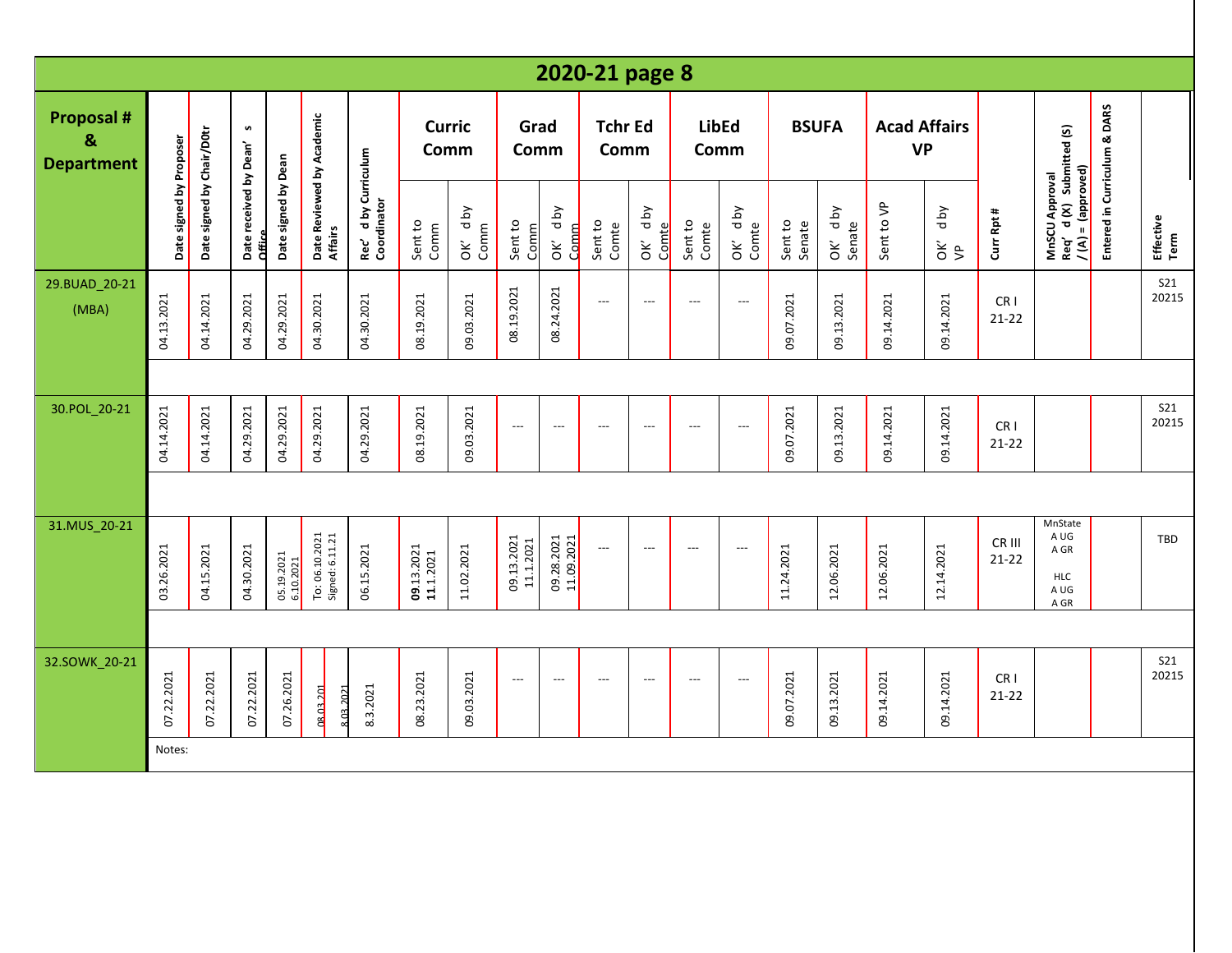|                                                            |                         |                           |                                  |                     |                                      |                                     |                       |                 |                 |                 | 2020-21 page 9         |                  |                      |                          |                   |                    |                                  |                       |                              |                                                                   |                              |                     |
|------------------------------------------------------------|-------------------------|---------------------------|----------------------------------|---------------------|--------------------------------------|-------------------------------------|-----------------------|-----------------|-----------------|-----------------|------------------------|------------------|----------------------|--------------------------|-------------------|--------------------|----------------------------------|-----------------------|------------------------------|-------------------------------------------------------------------|------------------------------|---------------------|
| <b>Proposal #</b><br>$\boldsymbol{8}$<br><b>Department</b> |                         |                           | S                                |                     |                                      |                                     | <b>Curric</b><br>Comm |                 | Grad<br>Comm    |                 | <b>Tchr Ed</b><br>Comm |                  | <b>LibEd</b><br>Comm |                          | <b>BSUFA</b>      |                    | <b>Acad Affairs</b><br><b>VP</b> |                       |                              |                                                                   |                              |                     |
|                                                            | Date signed by Proposer | Date signed by Chair/D0tr | Date received by Dean'<br>Office | Date signed by Dean | Date Reviewed by Academic<br>Affairs | Rec' d by Curriculum<br>Coordinator | Sent to<br>Comm       | OK' dby<br>Comm | Sent to<br>Comm | OK' dby<br>Comm | Sent to<br>Comte       | OK' dby<br>Comte | Sent to<br>Comte     | OK' dby<br>Comte         | Sent to<br>Senate | OK' d by<br>Senate | Sent to VP                       | Yq p<br>$\frac{2}{5}$ | Curr Rpt #                   | MnSCU Approval<br>Req' d (X) Submitted (S)<br>$/(A) = (approved)$ | Entered in Curriculum & DARS | Effective<br>Term   |
| 33.MATH_20-21<br>(Masters mods)                            | 04.22.2021              | 04.23.2021                | 04.29.2021                       | 04.29.2021          | 04.29.2021                           | 04.29.2021                          | 08.19.2021            | 09.03.2021      | 08.19.2021      | 08.24.2021      | 08.19.2021             | 08.23.2021       | $---$                | $\overline{\phantom{a}}$ | 09.07.2021        | 09.13.2021         | 09.14.2021                       | 09.14.2021            | CR <sub>1</sub><br>$21 - 22$ |                                                                   |                              | <b>S21</b><br>20215 |
|                                                            |                         |                           |                                  |                     |                                      |                                     |                       |                 |                 |                 |                        |                  |                      |                          |                   |                    |                                  |                       |                              |                                                                   |                              |                     |
|                                                            |                         |                           |                                  |                     |                                      |                                     |                       |                 |                 |                 |                        |                  |                      |                          |                   |                    |                                  |                       |                              |                                                                   |                              |                     |
|                                                            |                         |                           |                                  |                     |                                      |                                     |                       |                 |                 |                 |                        |                  |                      |                          |                   |                    |                                  |                       |                              |                                                                   |                              |                     |
|                                                            |                         |                           |                                  |                     |                                      |                                     |                       |                 |                 |                 |                        |                  |                      |                          |                   |                    |                                  |                       |                              |                                                                   |                              |                     |
|                                                            |                         |                           |                                  |                     |                                      |                                     |                       |                 |                 |                 |                        |                  |                      |                          |                   |                    |                                  |                       |                              |                                                                   |                              |                     |
|                                                            |                         |                           |                                  |                     |                                      |                                     |                       |                 |                 |                 |                        |                  |                      |                          |                   |                    |                                  |                       |                              |                                                                   |                              |                     |
|                                                            |                         |                           |                                  |                     |                                      |                                     |                       |                 |                 |                 |                        |                  |                      |                          |                   |                    |                                  |                       |                              |                                                                   |                              |                     |
|                                                            |                         |                           |                                  |                     |                                      |                                     |                       |                 |                 |                 |                        |                  |                      |                          |                   |                    |                                  |                       |                              |                                                                   |                              |                     |
|                                                            | Notes:                  |                           |                                  |                     |                                      |                                     |                       |                 |                 |                 |                        |                  |                      |                          |                   |                    |                                  |                       |                              |                                                                   |                              |                     |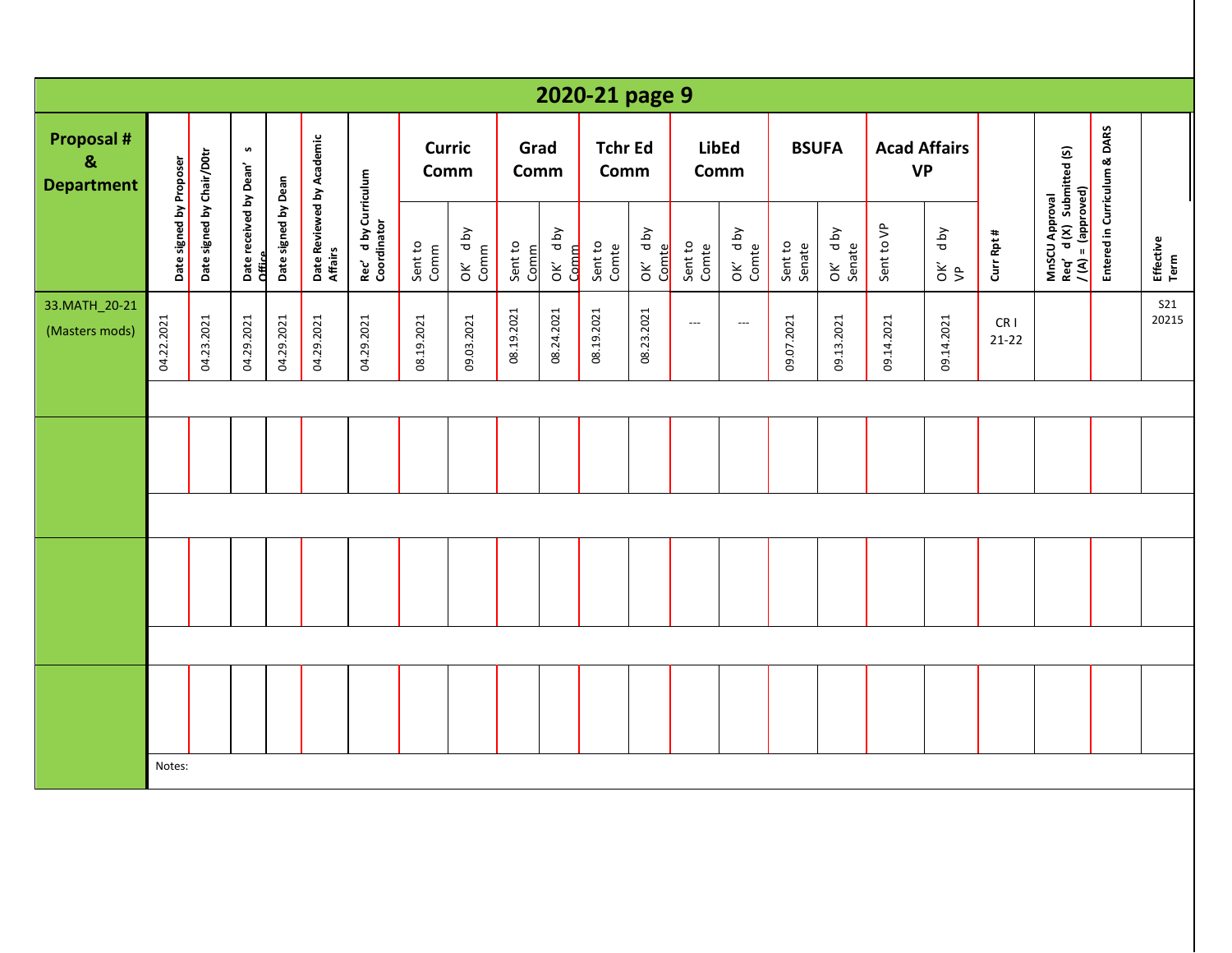|                                                        |                         |                           |                                  |                     |                                      |                                                |                       |                   |                          |                                         | 2019-20 page 1           |                          |                  |                          |                   |                                        |            |                       |                           |                                                                   |                              |                     |
|--------------------------------------------------------|-------------------------|---------------------------|----------------------------------|---------------------|--------------------------------------|------------------------------------------------|-----------------------|-------------------|--------------------------|-----------------------------------------|--------------------------|--------------------------|------------------|--------------------------|-------------------|----------------------------------------|------------|-----------------------|---------------------------|-------------------------------------------------------------------|------------------------------|---------------------|
| <b>Proposal #</b><br>$\mathbf{8}$<br><b>Department</b> |                         |                           | S                                |                     |                                      |                                                | <b>Curric</b><br>Comm |                   | Grad<br>Comm             |                                         | <b>Tchr Ed</b><br>Comm   |                          |                  | <b>LibEd</b><br>Comm     |                   | <b>BSUFA</b>                           | <b>VP</b>  | <b>Acad Affairs</b>   |                           |                                                                   |                              |                     |
|                                                        | Date signed by Proposer | Date signed by Chair/D0tr | Date received by Dean'<br>Office | Date signed by Dean | Date Reviewed by Academic<br>Affairs | d by Curriculum<br>Rec' d by Cu<br>Coordinator | Sent to<br>Comm       | yq p<br>Comm<br>š | Sent to<br>Comm          | <b>Aq</b> p<br>Comm<br>$\check{\sigma}$ | Sent to<br>Comte         | OK' dby<br>Comte         | Sent to<br>Comte | OK' dby<br>Comte         | Sent to<br>Senate | d by<br>Senate<br>$\mathsf{\check{g}}$ | Sent to VP | d by<br>$\frac{2}{5}$ | Curr Rpt #                | MnSCU Approval<br>Req' d (X) Submitted (S)<br>$I(A) = (approved)$ | Entered in Curriculum & DARS | Effective<br>Term   |
| 1.BIOL_19-20<br>(BS Biol pgm<br>mod)                   | 05.13.19                | 05.15.19                  | 05.30.19                         | 06.03.19            | 06.27.19                             | 06.28.19                                       | 11.22.2019            | 02.19.2020        | $\hspace{0.05cm} \ldots$ | $---$                                   | $\overline{\phantom{a}}$ | $\overline{\phantom{a}}$ | $---$            | $\hspace{0.05cm} \ldots$ | 02.20.2020        | 03.03.2020                             | 03.04.2020 | 03.05.2020            | CR VI<br>19-20            |                                                                   |                              | F20<br>20213        |
|                                                        | Notes:                  |                           |                                  |                     |                                      |                                                |                       |                   |                          |                                         |                          |                          |                  |                          |                   |                                        |            |                       |                           |                                                                   |                              |                     |
| 2.BIOL_19-20<br>(BS Biol Med Sci<br>emph)              | 05.09.19                | 05.15.19                  | 05.30.19                         | 06.03.19            | 06.27.19                             | 06.28.19                                       | 12.03.2019            | 12.09.2019        | $\hspace{0.05cm} \ldots$ | $\overline{\phantom{a}}$                | $\overline{\phantom{a}}$ | $\overline{\phantom{a}}$ | $\overline{a}$   | $\hspace{0.05cm} \ldots$ | 12.27.2019        | 01.13.2020                             | 01.14.2020 | 01.14.2020            | CR IV<br>19-20            |                                                                   |                              | F20<br>20213        |
|                                                        | Notes:                  |                           |                                  |                     |                                      |                                                |                       |                   |                          |                                         |                          |                          |                  |                          |                   |                                        |            |                       |                           |                                                                   |                              |                     |
| 3.BIOL 19-20<br>(add lib ed)                           | 05.09.19                | 05.15.19                  | 05.30.19                         | 06.03.19            | 06.27.19                             | 06.28.19                                       | 10.04.19              | 10.15.2019        | $\overline{\phantom{a}}$ | $---$                                   | ---                      | $\overline{\phantom{a}}$ | 10.04.2019       | 10.10.2019               | 11.01.2019        | 11.12.2019                             | 11.13.2019 | 11.18.2019            | CR <sub>II</sub><br>19-20 |                                                                   |                              | <b>S20</b><br>20205 |
|                                                        | Notes:                  |                           |                                  |                     |                                      |                                                |                       |                   |                          |                                         |                          |                          |                  |                          |                   |                                        |            |                       |                           |                                                                   |                              |                     |
| 4.BIOL_19-20<br>(BA Biol)                              | 05.09.19                | 05.15.19                  | 05.30.19                         | 06.03.19            | 06.27.19                             | 06.28.19                                       | 10.04.2019            | 11.01.2019        | $\overline{\phantom{a}}$ | $\overline{a}$                          | $---$                    | $\overline{a}$           | $\overline{a}$   | $\hspace{0.05cm} \ldots$ | 11.01.2019        | 11.12.2019                             | 11.13.2019 | 11.13.2019            | CR <sub>II</sub><br>19-20 |                                                                   |                              | F20<br>20213        |
|                                                        | Notes:                  |                           |                                  |                     |                                      |                                                |                       |                   |                          |                                         |                          |                          |                  |                          |                   |                                        |            |                       |                           |                                                                   |                              |                     |
|                                                        |                         |                           |                                  |                     |                                      |                                                |                       |                   |                          |                                         |                          |                          |                  |                          |                   |                                        |            |                       |                           |                                                                   |                              |                     |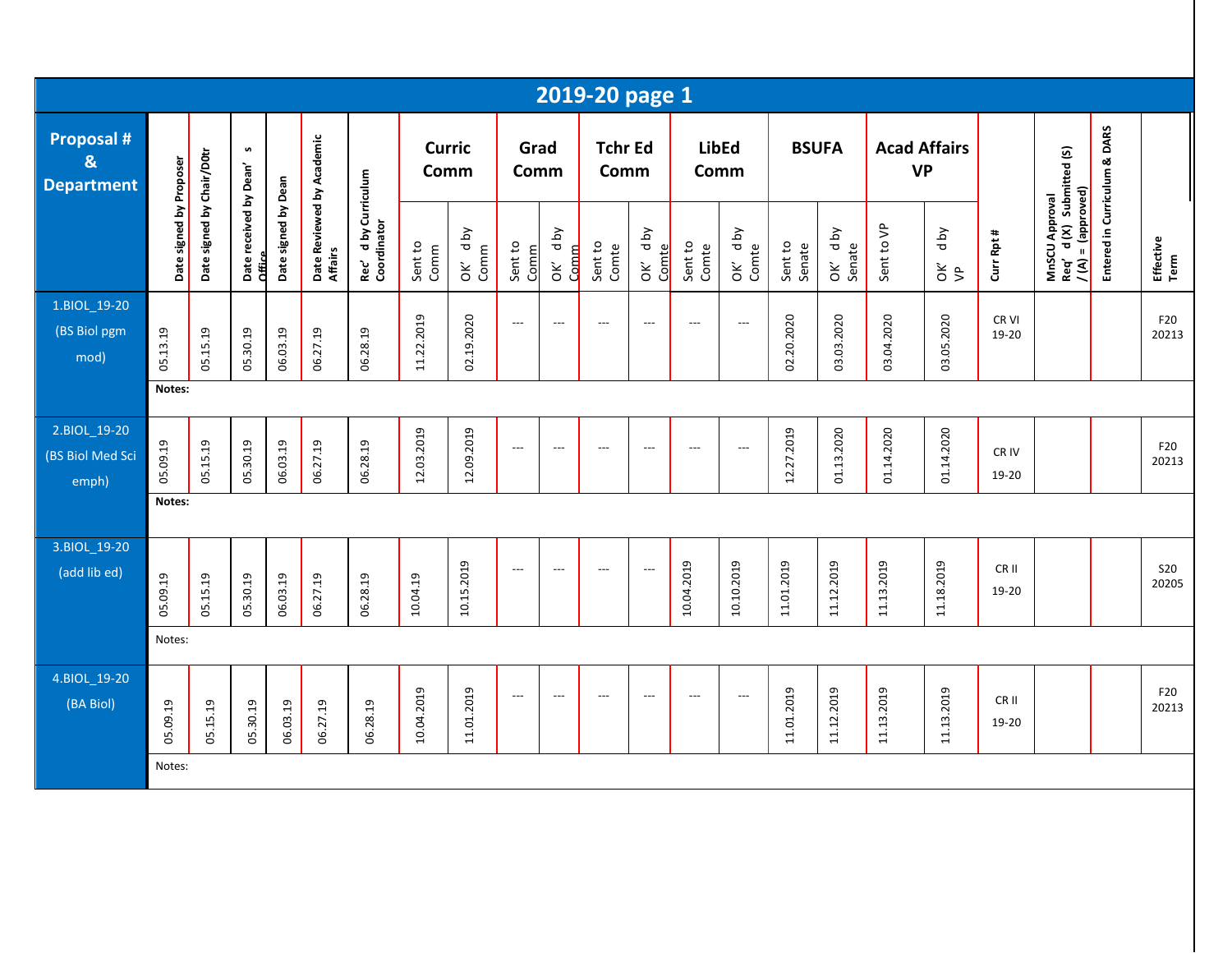|                                                        |                         |                           |                                  |                     |                                      |                                                |                       |                    |                          |                                    | 2019-20 page 2           |                           |                          |                            |                   |                      |                                                                                                                                                             |                       |                          |                                               |                              |                   |
|--------------------------------------------------------|-------------------------|---------------------------|----------------------------------|---------------------|--------------------------------------|------------------------------------------------|-----------------------|--------------------|--------------------------|------------------------------------|--------------------------|---------------------------|--------------------------|----------------------------|-------------------|----------------------|-------------------------------------------------------------------------------------------------------------------------------------------------------------|-----------------------|--------------------------|-----------------------------------------------|------------------------------|-------------------|
| <b>Proposal #</b><br>$\mathbf{g}$<br><b>Department</b> |                         |                           | S                                |                     |                                      |                                                | <b>Curric</b><br>Comm |                    | Grad<br>Comm             |                                    | <b>Tchr Ed</b><br>Comm   |                           | <b>LibEd</b><br>Comm     |                            | <b>BSUFA</b>      |                      | <b>Acad Affairs</b><br><b>VP</b>                                                                                                                            |                       |                          | d (X) Submitted (S)                           |                              |                   |
|                                                        | Date signed by Proposer | Date signed by Chair/D0tr | Date received by Dean'<br>Office | Date signed by Dean | Date Reviewed by Academic<br>Affairs | d by Curriculum<br>Rec' d by Cu<br>Coordinator | Sent to<br>Comm       | Yq p<br>Comm<br>òΚ | Sent to<br>Comm          | d by<br>Comm<br>$\check{\epsilon}$ | Sent to<br>Comte         | Yq p<br>Comte<br>ОK'      | Sent to<br>Comte         | Yq p<br>OK' d <sub>1</sub> | Sent to<br>Senate | d by<br>Senate<br>ŎK | Sent to VP                                                                                                                                                  | Yq p<br>$\frac{2}{5}$ | Curr Rpt #               | $/(A) = (approved)$<br>MnSCU Approval<br>Req' | Entered in Curriculum & DARS | Effective<br>Term |
| 5.CSS_19-20<br>(ENVR grad I<br>pgm mod)                | 06.12.19                | 06.12.19                  | 06.19.19                         | 06.20.2019          | 06.28.2019                           | 01.08.2020                                     | 02.17.2020            | 02.26.2020         | 02.17.2020               | 02.21.2020                         | $---$                    | $\overline{\phantom{a}}$  | $---$                    | ---                        | 02.26.2020        | 03.03.2020           | 03.04.2020                                                                                                                                                  | 03.05.2020            | CR VI<br>19-20           |                                               |                              | F20<br>20213      |
|                                                        | Notes:                  |                           |                                  |                     |                                      |                                                |                       |                    |                          |                                    |                          |                           |                          |                            |                   |                      |                                                                                                                                                             |                       |                          |                                               |                              |                   |
| 6.CSS_19-20<br>(new prg)<br>[Renamed from              | 1.28.2019               | 01.28.2019<br>09.05.2019  | 02.12.2019                       | 02.21.2019          | 09.06.2019                           | 09.11.2019                                     | 10.27.2020            | 12.03.2020         | 10.27.2020               | 10.29.2020                         | $\hspace{0.05cm} \ldots$ | $\overline{\phantom{a}}$  | $\overline{\phantom{a}}$ | $---$                      | 12.04.2020        | 12.07.2020           | 12.08.2020                                                                                                                                                  | 01.05.2021            | CR IV<br>$20 - 21$       | Α                                             |                              | F21<br>20223      |
| 33.GEOG_18-<br>19]                                     |                         |                           |                                  |                     |                                      |                                                |                       |                    |                          |                                    |                          |                           |                          |                            |                   |                      | Notes: 10.7.19, 11.18.19, 12.3.19 email requests for eCopy; 2.5.20 mtg; 2.5.20, 2.10.20, 2.17.20 questions to proposer; 8.25.20 followup email to proposers |                       |                          |                                               |                              |                   |
| 7.PHYS_19-20<br>(course<br>mods, drops,<br>adds)       | 05.07.19                | 05.07.19                  | 05.08.19                         | 05.09.19            | 06.27.19                             | 06.28.19                                       | 09.16.2019            | 9.27.2019          | $---$                    | ---                                | $---$                    | $\overline{\phantom{a}}$  | 9.17.2019                | 09.27.2019                 | 09.27.2019        | 10.07.2019           | 10.08.2019                                                                                                                                                  | 10.08.2019            | CR <sub>1</sub><br>19-20 | N/A                                           |                              | SP20<br>20205     |
| [Renamed from                                          | Notes:                  |                           |                                  |                     |                                      |                                                |                       |                    |                          |                                    |                          |                           |                          |                            |                   |                      |                                                                                                                                                             |                       |                          |                                               |                              |                   |
| 41.PHYS_18-19]                                         |                         |                           |                                  |                     |                                      |                                                |                       |                    |                          |                                    |                          |                           |                          |                            |                   |                      |                                                                                                                                                             |                       |                          |                                               |                              |                   |
| 8.BIOL_19-20<br>(course mods<br>1211/1212)             | 26.2019<br>ă.           | 08.2019<br>50             | 08.2019<br>5                     | 12.2019<br>67       | 10.2019<br>$\overline{6}$            | 11.2019<br>$\overline{6}$                      | 07.2019<br>ä.         | 19.2019<br>ੜ       | $\hspace{0.05cm} \ldots$ | $---$                              | 31.2019<br>ä             | 13.2019<br>$\overline{5}$ | 07.2019<br>ä.            | 10.2019<br>ä,              | 27.2019<br>ä,     | 13.2020<br>S.        | 14.2020<br>S                                                                                                                                                | 14.2020<br>S.         | CR IV<br>19-20           |                                               |                              | F20<br>20213      |
|                                                        | Notes:                  |                           |                                  |                     |                                      |                                                |                       |                    |                          |                                    |                          |                           |                          |                            |                   |                      |                                                                                                                                                             |                       |                          |                                               |                              |                   |
|                                                        |                         |                           |                                  |                     |                                      |                                                |                       |                    |                          |                                    |                          |                           |                          |                            |                   |                      |                                                                                                                                                             |                       |                          |                                               |                              |                   |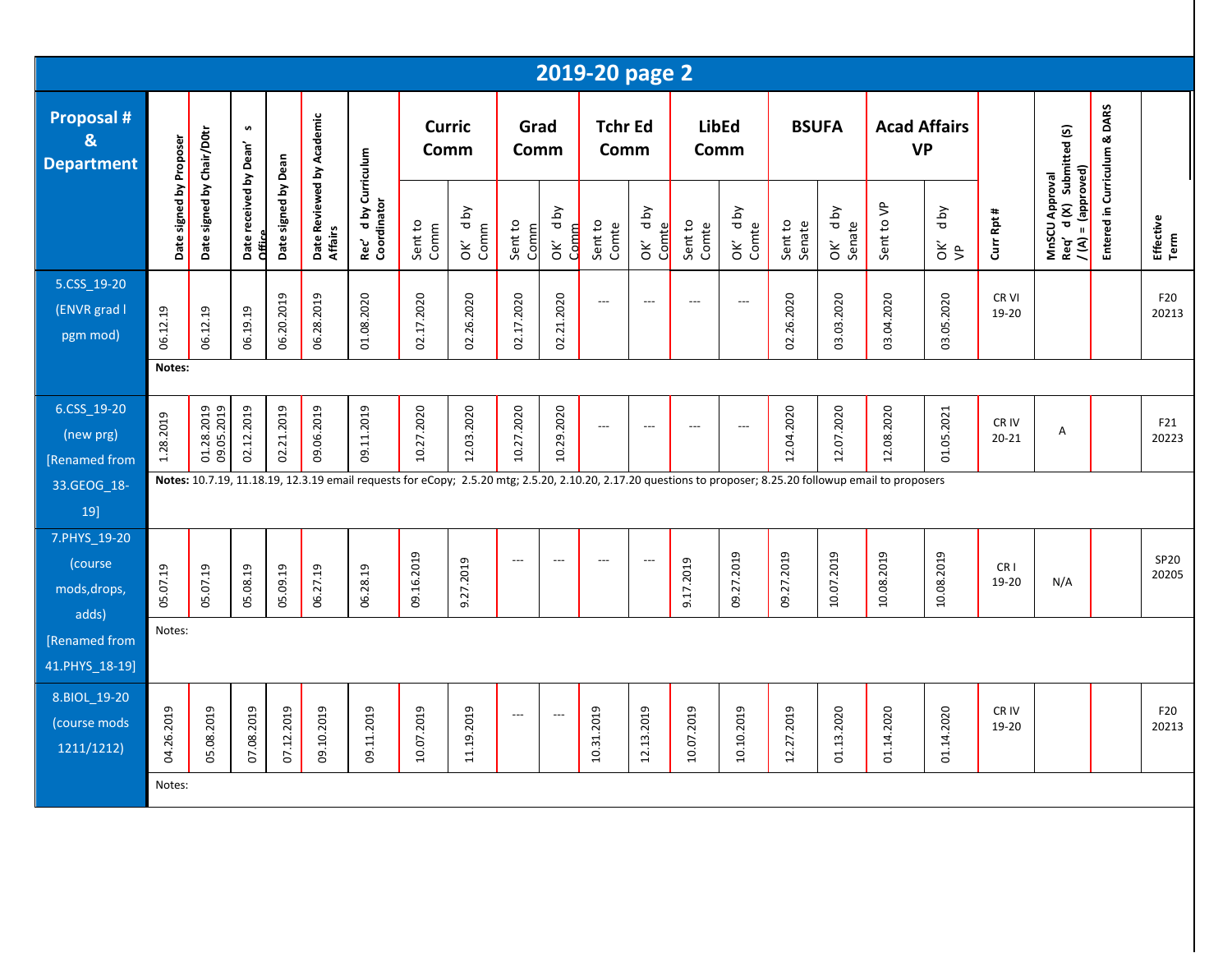|                                                        |                         |                           |                                  |                     |                                      |                                     |                       |                    |                          |                           | 2019-20 page 3           |                          |                          |                            |                   |                   |                                  |                       |                          |                                                                         |                              |                          |
|--------------------------------------------------------|-------------------------|---------------------------|----------------------------------|---------------------|--------------------------------------|-------------------------------------|-----------------------|--------------------|--------------------------|---------------------------|--------------------------|--------------------------|--------------------------|----------------------------|-------------------|-------------------|----------------------------------|-----------------------|--------------------------|-------------------------------------------------------------------------|------------------------------|--------------------------|
| <b>Proposal #</b><br>$\mathbf{g}$<br><b>Department</b> |                         |                           | S                                |                     |                                      |                                     | <b>Curric</b><br>Comm |                    | Grad<br>Comm             |                           | <b>Tchr Ed</b><br>Comm   |                          | <b>LibEd</b><br>Comm     |                            |                   | <b>BSUFA</b>      | <b>Acad Affairs</b><br><b>VP</b> |                       |                          |                                                                         |                              |                          |
|                                                        | Date signed by Proposer | Date signed by Chair/D0tr | Date received by Dean'<br>Office | Date signed by Dean | Date Reviewed by Academic<br>Affairs | Rec' d by Curriculum<br>Coordinator | Sent to<br>Comm       | yq p<br>Comm<br>òΚ | Sent to<br>Comm          | d by<br>Comm<br>ŎK        | Sent to<br>Comte         | OK' dby<br>Comte         | Sent to<br>Comte         | d by<br>OK' d <sub>t</sub> | Sent to<br>Senate | OK' dby<br>Senate | Sent to VP                       | d by<br>$\frac{2}{5}$ | Curr Rpt #               | MnSCU Approval<br>Req' d (X) Submitted (S)<br><u>/ (A) = (approved)</u> | Entered in Curriculum & DARS | Effective<br>Term        |
| 9.BIOL 19-20<br>(course mod<br>3260)                   | 06.28.2019              | 06.28.2019                | 07.08.2019                       | 07.12.2019          | 09.10.2019                           | 09.11.2019                          | 10.07.2019            | 10.14.2019         | $\overline{\phantom{a}}$ | $---$                     | $\hspace{0.05cm} \ldots$ | $\overline{\phantom{a}}$ | $---$                    | $\hspace{0.05cm} \ldots$   | 11.01.2019        | 11.12.2019        | 11.13.2019                       | 11.13.2019            | CR II<br>19-20           |                                                                         |                              | F20<br>20213             |
|                                                        | Notes:                  |                           |                                  |                     |                                      |                                     |                       |                    |                          |                           |                          |                          |                          |                            |                   |                   |                                  |                       |                          |                                                                         |                              |                          |
| 10.MATH_19-20                                          | 09.19.2019              | 09.19.2019                | 09.19.2019                       | 09.19.2019          | 09.20.2019                           | 10.10.2019                          | 11.14.2019            | 11.26.2019         | 11.14.2019               | 11.22.2019                | 11.14.2019               | 11.22.2019               | $\overline{\phantom{a}}$ | ---                        | 12.27.2019        | 01.13.2020        | 01.14.2020                       | 01.14.2020            | CR IV<br>19-20           |                                                                         |                              | F20<br>20213             |
|                                                        | Notes:                  |                           |                                  |                     |                                      |                                     |                       |                    |                          |                           |                          |                          |                          |                            |                   |                   |                                  |                       |                          |                                                                         |                              |                          |
| 11.HST 19-20<br>(HST pgm<br>changes)                   | 09.06.2019              | 09.06.2019                | 09.07.2019                       | 09.10.2019          | 09.10.2019                           | 01.08.2020                          | 02.03.2020            | 02.26.2020         | $\overline{\phantom{a}}$ | $\qquad \qquad -\qquad -$ | $---$                    | $\overline{\phantom{a}}$ | 02.03.2020               | 02.10.2020                 | 02.26.2020        | 03.03.2020        | 03.04.2020                       | 03.05.2020            | CR VI<br>19-20           |                                                                         |                              | F20<br>20213             |
|                                                        | Notes:                  |                           |                                  |                     |                                      |                                     |                       |                    |                          |                           |                          |                          |                          |                            |                   |                   |                                  |                       |                          |                                                                         |                              |                          |
| 12.HST_19-20<br>(SSED pgm<br><b>&amp;HST</b> course    | 09.06.2019              | 09.06.2019                | 09.07.2019                       | 09.10.2019          | 09.10.2019                           | 10.10.2019                          | 12.9.2019             | 01.29.2020         | $\overline{\phantom{a}}$ | $\overline{\phantom{a}}$  | 12.9.2019                | 01.22.2020               | $\overline{\phantom{a}}$ | $\overline{\phantom{a}}$   | 01.30.2020        | 02.10.2020        | 02.11.2020                       |                       | 19-20<br>CR <sub>V</sub> |                                                                         |                              | F <sub>20</sub><br>20213 |
| add)                                                   | Notes:                  |                           |                                  |                     |                                      |                                     |                       |                    |                          |                           |                          |                          |                          |                            |                   |                   |                                  |                       |                          |                                                                         |                              |                          |
|                                                        |                         |                           |                                  |                     |                                      |                                     |                       |                    |                          |                           |                          |                          |                          |                            |                   |                   |                                  |                       |                          |                                                                         |                              |                          |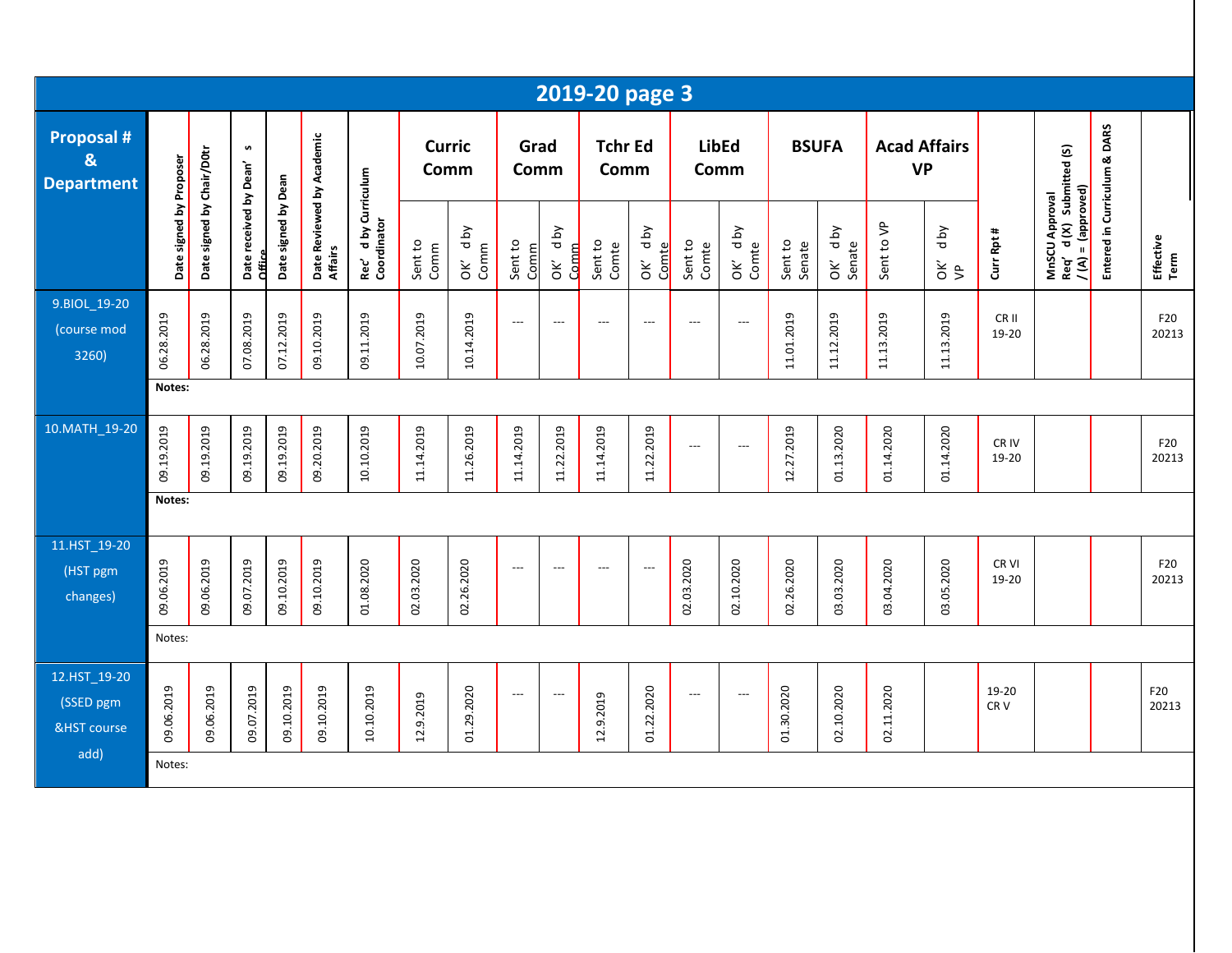|                                            |                         |                           |                                  |                     |                                      |                                                 |                       |                           |                          |                    | 2019-20 page 4           |                          |                          |                          |                   |                              |                                  |                              |                           |                                                                        |                              |                      |
|--------------------------------------------|-------------------------|---------------------------|----------------------------------|---------------------|--------------------------------------|-------------------------------------------------|-----------------------|---------------------------|--------------------------|--------------------|--------------------------|--------------------------|--------------------------|--------------------------|-------------------|------------------------------|----------------------------------|------------------------------|---------------------------|------------------------------------------------------------------------|------------------------------|----------------------|
| Proposal #<br>&<br><b>Department</b>       |                         |                           | n                                |                     |                                      |                                                 | <b>Curric</b><br>Comm |                           | Grad<br>Comm             |                    | <b>Tchr Ed</b><br>Comm   |                          | Comm                     | <b>LibEd</b>             | <b>BSUFA</b>      |                              | <b>Acad Affairs</b><br><b>VP</b> |                              |                           |                                                                        |                              |                      |
|                                            | Date signed by Proposer | Date signed by Chair/D0tr | Date received by Dean'<br>Office | Date signed by Dean | Date Reviewed by Academic<br>Affairs | d by Curriculum<br>Rec' d by Cur<br>Coordinator | Sent to<br>Comm       | <b>Aq</b> p<br>Comm<br>ŎK | Sent to<br>Comm          | d by<br>Comm<br>ŏΚ | Sent to<br>Comte         | d by<br>Comte<br>OK      | Sent to<br>Comte         | <b>Aq</b> p<br>OK' d b   | Sent to<br>Senate | <b>Aq</b> p<br>Senate<br>OK' | Sent to VP                       | <b>Aq</b> p<br>$\frac{2}{5}$ | Curr Rpt #                | MnSCU Approval<br>Req′d (X) Submitted (S)<br><u>/ (A) = (approved)</u> | Entered in Curriculum & DARS | Effective<br>Term    |
| 13.POL_19-20<br>(new cert)                 | 09.16.2019              | 09.16.2019                | 09.16.2019                       | 09.16.2019          | 09.17.2019                           | 01.08.2020                                      | 01.24.2020            | 02.26.2020                | $\hspace{0.05cm} \ldots$ | $---$              | $\overline{\phantom{a}}$ | $\overline{\phantom{a}}$ | $---$                    | $---$                    | 02.26.2020        | 03.03.2020                   | 03.04.2020                       | 03.05.2020                   | CR VI<br>19-20            | $\pmb{\mathsf{X}}$                                                     |                              | F20<br>20213         |
|                                            | Notes:                  |                           |                                  |                     |                                      |                                                 |                       |                           |                          |                    |                          |                          |                          |                          |                   |                              |                                  |                              |                           |                                                                        |                              |                      |
| 14.CS_19-20                                | 09.19.2019              | 09.19.2019                | 09.19.2019                       | 09.19.2019          | 10.28.2019                           | 10.28.2019                                      | 12.17.2019            | 02.12.2020                | 12.17.2019               | 01.24.2020         | $\overline{a}$           | $\overline{a}$           | $---$                    | $---$                    | 02.20.2020        | 03.03.2020                   | 03.04.2020                       | 03.05.2020                   | CR <sub>VI</sub><br>19-20 |                                                                        |                              | F20<br>20213         |
|                                            | Notes:                  |                           |                                  |                     |                                      |                                                 |                       |                           |                          |                    |                          |                          |                          |                          |                   |                              |                                  |                              |                           |                                                                        |                              |                      |
| 15.BIOL 19-20<br>(new course)<br>3299/5299 | 09.26.2019              | 09.27.2019                | 10.04.2019                       | 10.04.2019          | 10.07.2019                           | 12.19.2019                                      | 1.08.2020             | 01.29.2020                | 1.08.2020                | 01.24.2020         | $\overline{\phantom{a}}$ | $\overline{\phantom{a}}$ | $---$                    | $\hspace{0.05cm} \ldots$ | 01.30.2020        | 02.10.2020                   | 02.11.2020                       | 02.12.2020                   | CR <sub>V</sub><br>19-20  |                                                                        |                              | <b>SS20</b><br>20211 |
|                                            | Notes:                  |                           |                                  |                     |                                      |                                                 |                       |                           |                          |                    |                          |                          |                          |                          |                   |                              |                                  |                              |                           |                                                                        |                              |                      |
| 16.MASC_19-20<br>(pre-req<br>changes)      | 10.04.2019              | 10.04.2019                | 10.04.2019                       | 10.04.2019          | 10.07.2019                           | 12.19.2019                                      | 01.17.2020            | 02.19.2020                | $---$                    | $---$              | ---                      | $\overline{\phantom{a}}$ | $\overline{\phantom{a}}$ | $\overline{\phantom{a}}$ | 02.20.2020        | 03.03.2020                   | 03.04.2020                       | 03.05.2020                   | CR <sub>VI</sub><br>19-20 |                                                                        |                              | F20<br>20213         |
|                                            | Notes:                  |                           |                                  |                     |                                      |                                                 |                       |                           |                          |                    |                          |                          |                          |                          |                   |                              |                                  |                              |                           |                                                                        |                              |                      |
|                                            |                         |                           |                                  |                     |                                      |                                                 |                       |                           |                          |                    |                          |                          |                          |                          |                   |                              |                                  |                              |                           |                                                                        |                              |                      |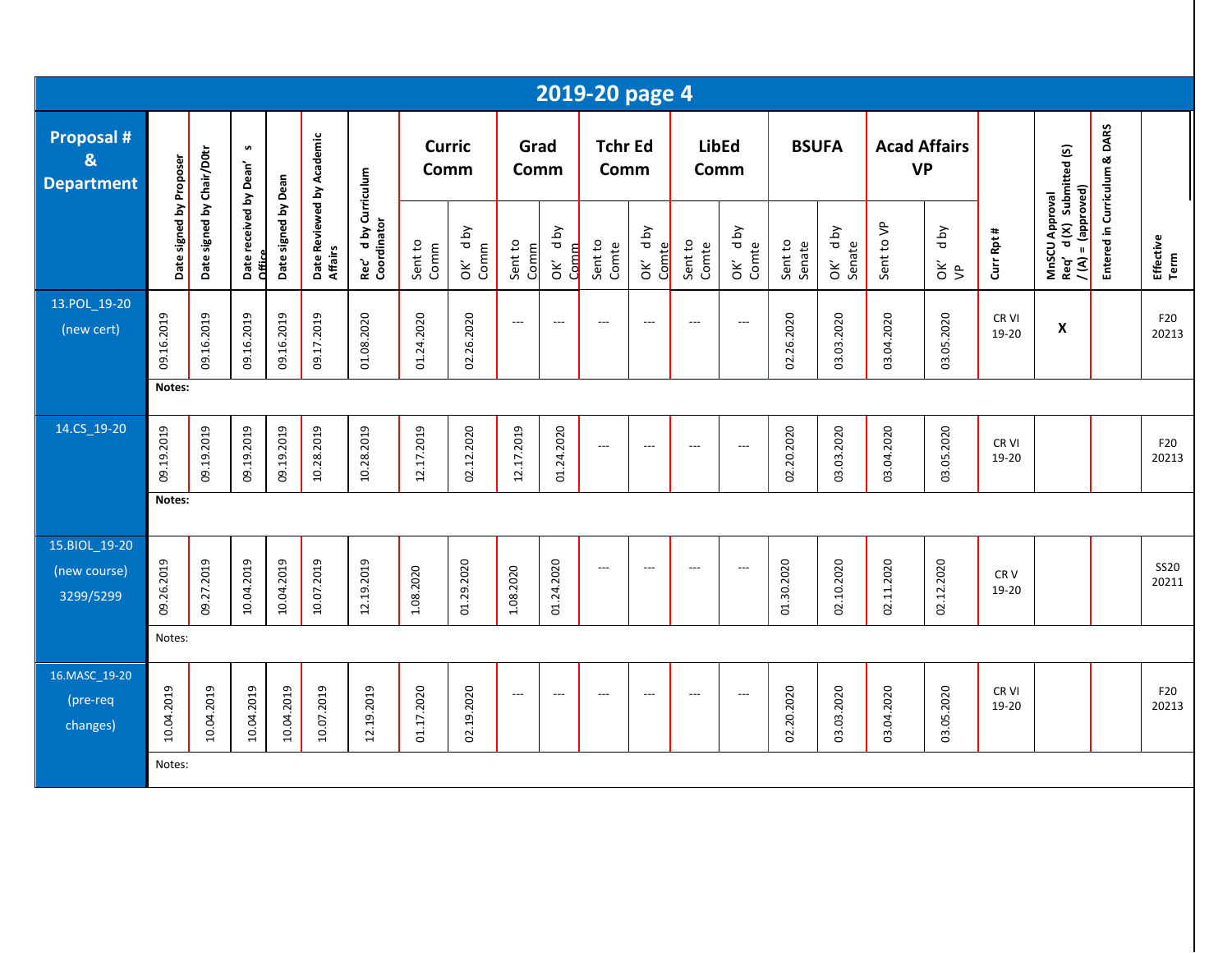|                                                            |                         |                           |                                  |                     |                                      |                                     |                       |                 |                          |                          | 2019-20 page 5           |                          |                          |                          |                   |                   |                                  |                       |                          |                                                                 |                              |                      |
|------------------------------------------------------------|-------------------------|---------------------------|----------------------------------|---------------------|--------------------------------------|-------------------------------------|-----------------------|-----------------|--------------------------|--------------------------|--------------------------|--------------------------|--------------------------|--------------------------|-------------------|-------------------|----------------------------------|-----------------------|--------------------------|-----------------------------------------------------------------|------------------------------|----------------------|
| <b>Proposal #</b><br>$\boldsymbol{8}$<br><b>Department</b> |                         |                           | n                                |                     |                                      |                                     | <b>Curric</b><br>Comm |                 | Grad<br>Comm             |                          | <b>Tchr Ed</b><br>Comm   |                          |                          | <b>LibEd</b><br>Comm     |                   | <b>BSUFA</b>      | <b>Acad Affairs</b><br><b>VP</b> |                       |                          |                                                                 |                              |                      |
|                                                            | Date signed by Proposer | Date signed by Chair/D0tr | Date received by Dean'<br>Office | Date signed by Dean | Date Reviewed by Academic<br>Affairs | Rec' d by Curriculum<br>Coordinator | Sent to<br>Comm       | OK' dby<br>Comm | Sent to<br>Comm          | OK' dby<br>Comm          | Sent to<br>Comte         | OK' dby<br>Comte         | Sent to<br>Comte         | OK' dby<br>Comte         | Sent to<br>Senate | OK' dby<br>Senate | Sent to VP                       | d by<br>$\frac{2}{5}$ | Curr Rpt #               | MnSCU Approval<br>Req' d (X) Submitted (S)<br>/(A) = (approved) | Entered in Curriculum & DARS | Effective<br>Term    |
| 17.PHYS<br>(course mod)                                    | 09.26.2019              | 09.26.2019                | 09.26.2019                       | 09.27.2019          | 09.27.2019                           | 10.10.2019                          | 11.14.2019            | 11.19.2019      | $\overline{\phantom{a}}$ | $\overline{\phantom{a}}$ | 11.14.2019               | 01.22.2020               | 11.14.2019               | 11.25.2019               | 01.24.2020        | 02.10.2020        | 02.11.2020                       | 02.12.2020            | 19-20<br>CR <sub>V</sub> |                                                                 |                              | F20<br>20213         |
|                                                            |                         |                           |                                  |                     |                                      |                                     |                       |                 |                          |                          |                          |                          |                          |                          |                   |                   |                                  |                       |                          |                                                                 |                              |                      |
| 18.BUAD<br>(course mod)                                    | 10.18.2019              | 10.18.2019                | 10.18.2019                       | 10.21.2019          | 10.21.2019                           | 10.22.2019                          | 11.13.2019            | 11.19.2019      | $\overline{\phantom{a}}$ | $---$                    | $\hspace{0.05cm} \ldots$ | $\overline{\phantom{a}}$ | $\overline{a}$           | $\overline{a}$           | 11.22.2019        | 12.09.2019        | 12.10.2019                       | 12.10.2019            | 19-20<br>CR III          |                                                                 |                              | F20<br>20213         |
|                                                            |                         |                           |                                  |                     |                                      |                                     |                       |                 |                          |                          |                          |                          |                          |                          |                   |                   |                                  |                       |                          |                                                                 |                              |                      |
| 19.SOWK_19-20                                              | 10.17.2019              | 10.17.2019                | 10.23.2019                       | 10.28.2019          | 10.28.2019                           | 12.19.2019                          | 01.22.2020            | 02.12.2020      | $\qquad \qquad - -$      | $\overline{a}$           | $\overline{a}$           | $\overline{a}$           | $\overline{\phantom{a}}$ | $\overline{\phantom{a}}$ | 02.20.2020        | 03.03.2020        | 03.04.2020                       | 03.05.2020            | CR VI<br>19-20           |                                                                 |                              | F20<br>20213         |
|                                                            |                         |                           |                                  |                     |                                      |                                     |                       |                 |                          |                          |                          |                          |                          |                          |                   |                   |                                  |                       |                          |                                                                 |                              |                      |
| 20.BIOL_19-20<br>(new Wildlife<br>minor)                   | 09.17.2019              | 09.18.2019                | 09.19.2019                       | 09.19.2019          | 09.20.2019                           | 11.04.2019                          | 12.5.2019             | 12.09.2019      | 12.5.2019                | 12.11.2019               | ---                      | $\overline{\phantom{a}}$ | ---                      | ---                      | 01.24.2020        | 02.10.2020        | 02.11.2020                       | 02.12.2020            | 19-20<br>CR <sub>V</sub> |                                                                 |                              | <b>SS20</b><br>20211 |
|                                                            |                         |                           |                                  |                     |                                      |                                     |                       |                 |                          |                          |                          |                          |                          |                          |                   |                   |                                  |                       |                          |                                                                 |                              |                      |
|                                                            |                         |                           |                                  |                     |                                      |                                     |                       |                 |                          |                          |                          |                          |                          |                          |                   |                   |                                  |                       |                          |                                                                 |                              |                      |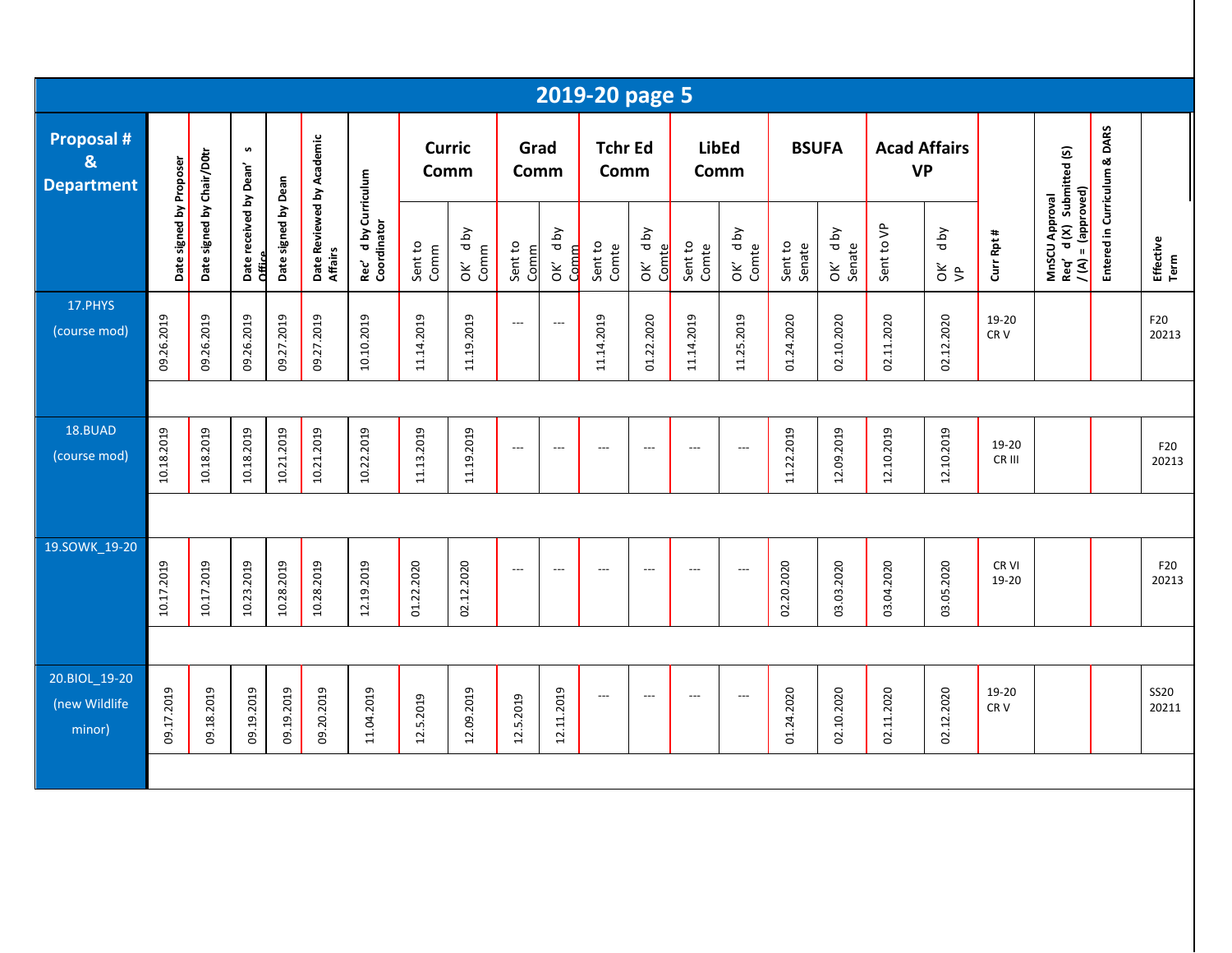|                                             |                         |                           |                                  |                     |                                      |                                                                                                              |                       |                    |                 |                                      | 2019-20 page 6           |                            |                      |                          |                         |                          |                                  |                       |                                       |                                               |                              |                                      |
|---------------------------------------------|-------------------------|---------------------------|----------------------------------|---------------------|--------------------------------------|--------------------------------------------------------------------------------------------------------------|-----------------------|--------------------|-----------------|--------------------------------------|--------------------------|----------------------------|----------------------|--------------------------|-------------------------|--------------------------|----------------------------------|-----------------------|---------------------------------------|-----------------------------------------------|------------------------------|--------------------------------------|
| <b>Proposal #</b><br>&<br><b>Department</b> |                         |                           | s                                |                     |                                      |                                                                                                              | <b>Curric</b><br>Comm |                    | Grad<br>Comm    |                                      | <b>Tchr Ed</b><br>Comm   |                            | <b>LibEd</b><br>Comm |                          | <b>BSUFA</b>            |                          | <b>Acad Affairs</b><br><b>VP</b> |                       |                                       | d (X) Submitted (S)                           |                              |                                      |
|                                             | Date signed by Proposer | Date signed by Chair/D0tr | Date received by Dean'<br>Office | Date signed by Dean | Date Reviewed by Academic<br>Affairs | d by Curriculum<br>Rec' d by Cu<br>Coordinator                                                               | Sent to<br>Comm       | Yq p<br>Comm<br>ОK | Sent to<br>Comm | d by<br>Comm<br>$\check{\mathbf{c}}$ | Sent to<br>Comte         | <b>Aq</b> p<br>Comte<br>òΚ | Sent to<br>Comte     | d by<br>OK' dl<br>Comte  | Sent to<br>Senate       | d by<br>OK' db<br>Senate | Sent to VP                       | Yq p<br>$\frac{2}{5}$ | Curr Rpt #                            | $/(A) = (approxed)$<br>MnSCU Approval<br>Req' | Entered in Curriculum & DARS | Effective<br>Term                    |
| 21.MASC<br>(MarComm pgm<br>mod)             | 10.18.2019              | 10.18.2019                | 10.22.2019                       | 10.25.2019          | 01.22.2020                           | 01.24.2020                                                                                                   | 01.24.2020            | 02.19.2020         | $---$           | $\overline{\phantom{a}}$             | $---$                    | $\overline{\phantom{a}}$   | ---                  | $\overline{\phantom{a}}$ | 02.20.2020              | 03.03.2020               | 03.04.2020                       | 03.05.2020            | CR <sub>VI</sub><br>19-20             |                                               |                              | F20<br>20213                         |
|                                             |                         |                           |                                  |                     |                                      |                                                                                                              |                       |                    |                 |                                      |                          |                            |                      |                          |                         |                          |                                  |                       |                                       |                                               |                              |                                      |
| 22.NRSG 19-20<br>(course mod)               | 12.2.2019               | 12.3.2019                 | 12.06.2019                       | 01.02.2020          | 01.03.2020                           | 02.10.2020                                                                                                   | 02.11.2020            | 02.20.2020         | $---$           | $\overline{\phantom{a}}$             | $\overline{\phantom{a}}$ | $---$                      | $---$                | ---                      | 02.20.2020              | 03.03.2020               | 03.04.2020                       | 03.05.2020            | CR <sub>VI</sub><br>19-20             |                                               |                              | F20<br>20213                         |
|                                             |                         |                           |                                  |                     |                                      |                                                                                                              |                       |                    |                 |                                      |                          |                            |                      |                          |                         |                          |                                  |                       |                                       |                                               |                              |                                      |
| 23.NRSG 19-20<br>(4 yr track)               | 12.02.2019              | 12.05.2019                | 12.06.2019                       | 01.02.2020          | 01.03.2020                           | 02.10.2020                                                                                                   | 8.31.2020             | 10.29.2020         | $---$           | $---$                                | $\overline{\phantom{a}}$ | $\overline{\phantom{a}}$   | ---                  | ---                      | 11.25.2020              | 12.07.2020               | 12.08.2020                       | 01.05.2021            | CR IV<br>$20 - 21$                    |                                               |                              | F.<br>21<br>20223                    |
|                                             |                         |                           |                                  |                     |                                      | Holding for another proposal to be approved due to hidden prereq's                                           |                       |                    |                 |                                      |                          |                            |                      |                          |                         |                          |                                  |                       |                                       |                                               |                              |                                      |
| 24.TADT 19-20<br>(pgm changes)              | 10.18.2019              | 10.18.2019                | 10.21.2019                       | 10.21.2019          | 10.21.2019                           | 12.19.2019                                                                                                   | 01.15.2020            | 05.12.2020         | $---$           | $---$                                | $\overline{\phantom{a}}$ | $---$                      | $---$                | $\overline{\phantom{a}}$ | 8.31.2020<br>11.25.2020 | 12.07.2020               | 12.08.2020                       | 01.05.2021            | CR <sub>1</sub><br>CR IV<br>$20 - 21$ |                                               |                              | Courses<br><b>S21</b><br>Pgms<br>F21 |
|                                             |                         |                           |                                  |                     |                                      | 5.12.2020 Ready to go to Sept/Oct 20 Faculty Senate meeting.   Denied by faculty senate - ACCT/BUAD concerns |                       |                    |                 |                                      |                          |                            |                      |                          |                         |                          |                                  |                       |                                       |                                               |                              |                                      |
|                                             |                         |                           |                                  |                     |                                      |                                                                                                              |                       |                    |                 |                                      |                          |                            |                      |                          |                         |                          |                                  |                       |                                       |                                               |                              |                                      |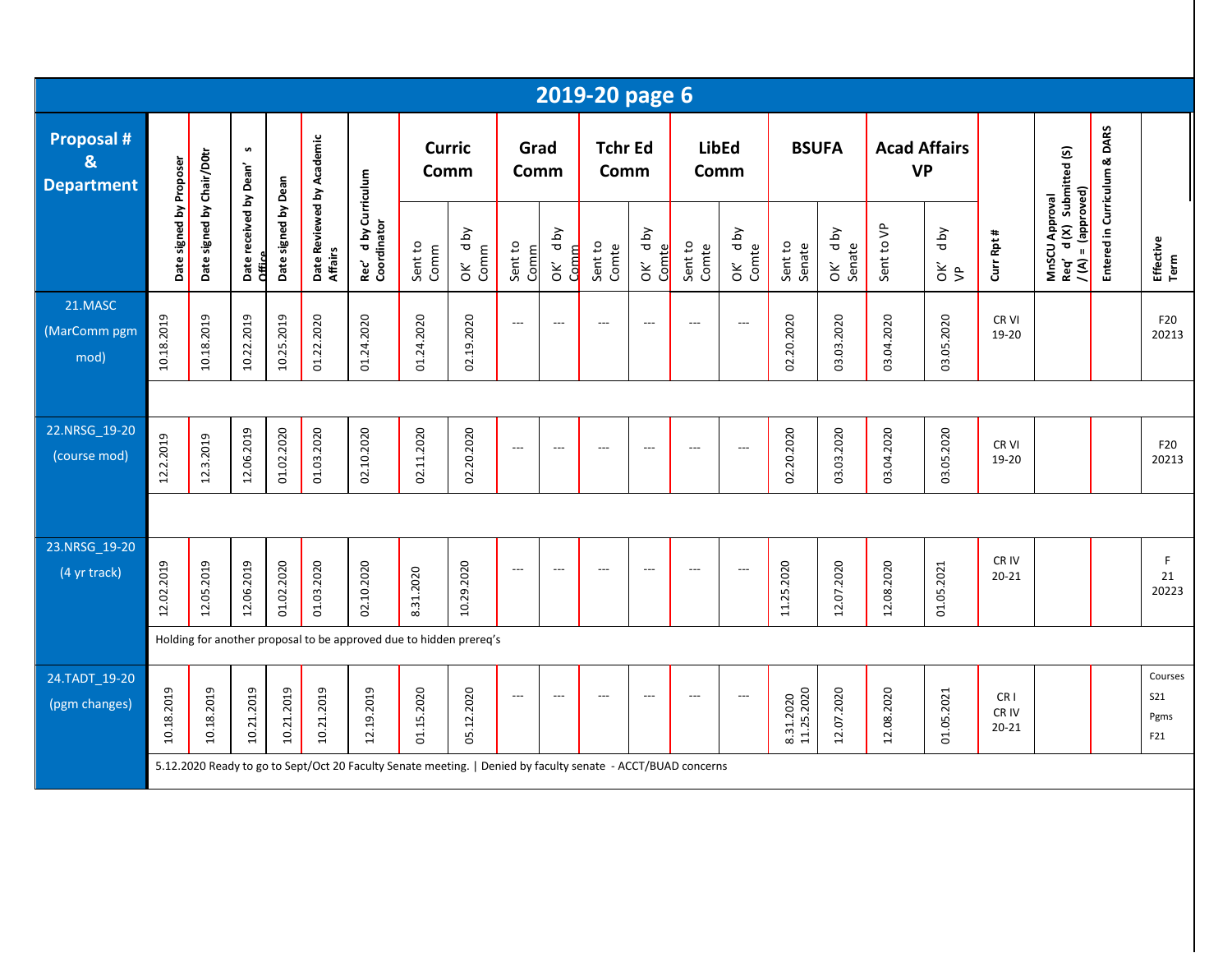|                                                        |                         |                           |                                  |                     |                                      |                                                |                       |                    |                                                                                                                                                                                                        |                           | 2019-20 page 7           |                          |                      |                          |                   |                      |                                  |                    |                                                              |                                                                        |                              |                   |
|--------------------------------------------------------|-------------------------|---------------------------|----------------------------------|---------------------|--------------------------------------|------------------------------------------------|-----------------------|--------------------|--------------------------------------------------------------------------------------------------------------------------------------------------------------------------------------------------------|---------------------------|--------------------------|--------------------------|----------------------|--------------------------|-------------------|----------------------|----------------------------------|--------------------|--------------------------------------------------------------|------------------------------------------------------------------------|------------------------------|-------------------|
| <b>Proposal #</b><br>$\mathbf{g}$<br><b>Department</b> |                         |                           | S                                |                     |                                      |                                                | <b>Curric</b><br>Comm |                    | Grad<br>Comm                                                                                                                                                                                           |                           | <b>Tchr Ed</b><br>Comm   |                          | <b>LibEd</b><br>Comm |                          | <b>BSUFA</b>      |                      | <b>Acad Affairs</b><br><b>VP</b> |                    |                                                              | Submitted (S)                                                          |                              |                   |
|                                                        | Date signed by Proposer | Date signed by Chair/D0tr | Date received by Dean'<br>Office | Date signed by Dean | Date Reviewed by Academic<br>Affairs | d by Curriculum<br>Rec' d by Cu<br>Coordinator | Sent to<br>Comm       | yq p<br>Comm<br>òΚ | Sent to<br>Comm                                                                                                                                                                                        | <b>Aq</b> p<br>Comm<br>ŎK | Sent to<br>Comte         | d by<br>Comte<br>ŏ       | Sent to<br>Comte     | OK' dby<br>Comte         | Sent to<br>Senate | d by<br>Senate<br>òΚ | Sent to VP                       | <b>Aq</b> p<br>š\$ | Curr Rpt #                                                   | = (approved)<br>MnSCU Approval<br>Req'd (X) Subm<br>/ (A) = (approved) | Entered in Curriculum & DARS | Effective<br>Term |
| 25.ACCT_19-20<br>(BS pgm mod)                          | 10.16.2019              | 10.16.2019                | 10.17.2019                       | 10.24.2019          | 10.24.2019                           | 12.19.2019                                     | 01.15.2020            |                    | ~~ Withdrawn ~~ Parts resubmitted under 15.ACCT_20-21 and part resubmitted under 25.BUAD_20-21<br>12.27.19 questions to proposer; 2.26.20 proposer working on committee feedback; 6.23.2020 w proposer |                           |                          |                          |                      |                          |                   |                      |                                  |                    |                                                              |                                                                        |                              |                   |
|                                                        |                         |                           |                                  |                     |                                      |                                                |                       |                    |                                                                                                                                                                                                        |                           |                          |                          |                      |                          |                   |                      |                                  |                    |                                                              |                                                                        |                              |                   |
| 26.ACCT_19-20<br>(new MS pgm)                          | 10.17.2019              | 10.17.2019                | 10.18.2019                       | 10.18.2019          | 10.18.2019                           | 12.19.2019                                     | 01.30.2020            | 02.26.2020         | 01.30.2020                                                                                                                                                                                             | 02.21.2020                | $\hspace{0.05cm} \ldots$ | $\hspace{0.05cm} \ldots$ | $---$                | $\hspace{0.05cm} \cdots$ | 02.26.2020        | 03.03.2020           | 03.04.2020                       | 03.05.2020         | CR VI<br>19-20                                               |                                                                        |                              | F20<br>20213      |
|                                                        |                         |                           |                                  |                     |                                      |                                                |                       |                    |                                                                                                                                                                                                        |                           |                          |                          |                      |                          |                   |                      |                                  |                    |                                                              |                                                                        |                              |                   |
| 27.PSY_19-20<br>(course mod)                           | 11.13.2019              | 11.21.2019                | 12.03.2019                       | 12.03.2019          | 12.04.2019                           | 02.10.2020                                     | 02.10.2020            |                    | $---$                                                                                                                                                                                                  | $\hspace{0.05cm} \ldots$  | ---                      | ---                      | 02.10.2020           | 02.14.2020               |                   |                      |                                  |                    | ~~ Withdrawn by Proposer ~~ Will submit under a new proposal |                                                                        |                              |                   |
|                                                        |                         |                           |                                  |                     |                                      | 2.2020 Proposer working on committee feedback  |                       |                    |                                                                                                                                                                                                        |                           |                          |                          |                      |                          |                   |                      |                                  |                    |                                                              |                                                                        |                              |                   |
| 28.ED_19-20<br>(new cert)                              | 09.23.2019              | 09.25.2019                | 09.25.2019                       | 09.25.2019          | 09.26.2019                           | 01.08.2020                                     | 01.30.2020            | 02.26.2020         | 01.30.2020                                                                                                                                                                                             | 02.07.2020                | $\hspace{0.05cm} \ldots$ | $---$                    | $---$                | $\hspace{0.05cm} \ldots$ | 02.26.2020        | 03.03.2020           | 03.04.2020                       | 03.05.2020         | CR VI<br>19-20                                               | X                                                                      |                              | F20<br>20213      |
|                                                        |                         |                           |                                  |                     |                                      |                                                |                       |                    |                                                                                                                                                                                                        |                           |                          |                          |                      |                          |                   |                      |                                  |                    |                                                              |                                                                        |                              |                   |
|                                                        |                         |                           |                                  |                     |                                      |                                                |                       |                    |                                                                                                                                                                                                        |                           |                          |                          |                      |                          |                   |                      |                                  |                    |                                                              |                                                                        |                              |                   |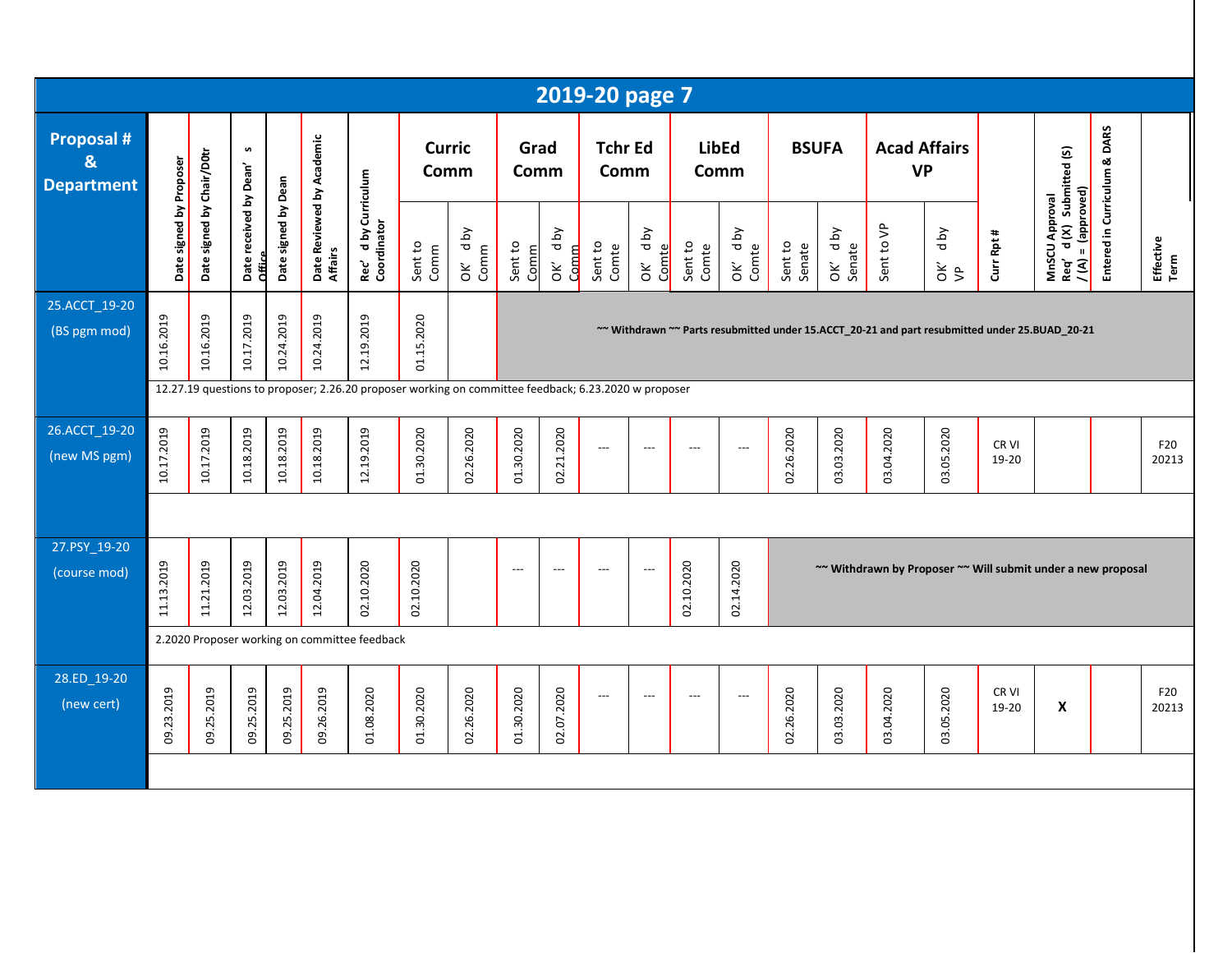|                                                        |                         |                                 |                                  |                     |                                      |                                                |                       |                          |                          |                                | 2019-20 page 8                    |                          |                      |                           |                          |                       |                                  |                       |                                   |                                                           |                              |                   |
|--------------------------------------------------------|-------------------------|---------------------------------|----------------------------------|---------------------|--------------------------------------|------------------------------------------------|-----------------------|--------------------------|--------------------------|--------------------------------|-----------------------------------|--------------------------|----------------------|---------------------------|--------------------------|-----------------------|----------------------------------|-----------------------|-----------------------------------|-----------------------------------------------------------|------------------------------|-------------------|
| <b>Proposal #</b><br>$\mathbf{g}$<br><b>Department</b> |                         |                                 | S                                |                     |                                      |                                                | <b>Curric</b><br>Comm |                          | Grad<br>Comm             |                                | <b>Tchr Ed</b><br>Comm            |                          | <b>LibEd</b><br>Comm |                           | <b>BSUFA</b>             |                       | <b>Acad Affairs</b><br><b>VP</b> |                       |                                   | d (X) Submitted (S)                                       |                              |                   |
|                                                        | Date signed by Proposer | Date signed by Chair/D0tr       | Date received by Dean'<br>Office | Date signed by Dean | Date Reviewed by Academic<br>Affairs | d by Curriculum<br>Rec' d by Cu<br>Coordinator | Sent to<br>Comm       | Aq p<br>Comm<br>ÒК       | Sent to<br>Comm          | <b>Aq</b><br><b>Comm</b><br>òΚ | Sent to<br>Comte                  | OK' dby<br>Comte         | Sent to<br>Comte     | OK' d by<br>Comte         | Sent to<br>Senate        | Yq p<br>Senate<br>OK' | Sent to VP                       | Yq p<br>$\frac{2}{5}$ | Curr Rpt #                        | Req' d(X) Submit<br>$I(A) = (approved)$<br>MnSCU Approval | Entered in Curriculum & DARS | Effective<br>Term |
| 29.BIOL_19-20<br>(MS mod)                              | 10.20.2019              | 10.21.2019                      |                                  | 10.25.2019          | 10.30.2019                           | 12.19.2019                                     | 01.24.2020            | 02.12.2020<br>03.26.2020 | 01.24.2020               | 02.07.2020<br>3.06.2020        | $\hspace{0.05cm} \dashrightarrow$ | $\overline{\phantom{a}}$ | $---$                | $\hspace{0.05cm} \ldots$  | 02.20.2020<br>03.27.2020 | 04.06.2020            | 04.07.2020                       | 04.08.2020            | CR VI<br>19-20<br>CR VII<br>19-20 |                                                           |                              | F20<br>20213      |
|                                                        |                         |                                 |                                  |                     |                                      |                                                |                       |                          |                          |                                |                                   |                          |                      |                           |                          |                       |                                  |                       |                                   |                                                           |                              |                   |
| 30.TADT_19-20<br>(TBrockman)                           | 10.18.2019              | 10.18.2019                      | 10.19.2019                       | 10.19.2019          | 10.21.2019                           | 12.19.2019                                     | 01.15.2020            | ---                      | $\hspace{0.05cm} \ldots$ | $\hspace{0.05cm} \ldots$       | $\hspace{0.05cm} \ldots$          | $\overline{\phantom{a}}$ | $---$                | $\hspace{0.05cm} \ldots$  |                          |                       |                                  |                       | N/A see 24.TADT_19-20             |                                                           |                              |                   |
|                                                        |                         | Proposal combined with 24.TADT- |                                  |                     |                                      |                                                |                       |                          |                          |                                |                                   |                          |                      |                           |                          |                       |                                  |                       |                                   |                                                           |                              |                   |
| 31.BIOL_19-20<br>(new minors)                          | 10.16.2019              | 10.17.2019                      | 10.17.2019                       | 10.17.2019          | 10.18.2019                           | 12.19.2019                                     | 01.24.2020            | 02.26.2020               | 01.24.2020               | 02.07.2020                     | 01.24.2020                        | 02.17.2020               | $---$                | $\hspace{0.05cm} \ldots$  | 02.26.2020               | 03.03.2020            | 03.04.2020                       | 03.05.2020            | CR VI<br>19-20                    |                                                           |                              | F20<br>20213      |
|                                                        |                         |                                 |                                  |                     |                                      |                                                |                       |                          |                          |                                |                                   |                          |                      |                           |                          |                       |                                  |                       |                                   |                                                           |                              |                   |
| 32.BIOL_19-20<br>(course mod)                          | 10.15.2019              | 10.17.2019                      | 10.17.2019                       | 10.17.2019          | 10.18.2019                           | 12.19.2019                                     | 01.07.2020            | 01.29.2020               | 01.07.2020               | 01.24.2020                     | 01.07.2020                        | 01.22.2020               | $---$                | $\qquad \qquad -\qquad -$ | 01.30.2020               | 02.10.2020            | 02.11.2020                       | 02.12.2020            | 19-20<br>CR <sub>V</sub>          |                                                           |                              | F20<br>20213      |
|                                                        |                         |                                 |                                  |                     |                                      |                                                |                       |                          |                          |                                |                                   |                          |                      |                           |                          |                       |                                  |                       |                                   |                                                           |                              |                   |
|                                                        |                         |                                 |                                  |                     |                                      |                                                |                       |                          |                          |                                |                                   |                          |                      |                           |                          |                       |                                  |                       |                                   |                                                           |                              |                   |
|                                                        |                         |                                 |                                  |                     |                                      |                                                |                       |                          |                          |                                |                                   |                          |                      |                           |                          |                       |                                  |                       |                                   |                                                           |                              |                   |
|                                                        |                         |                                 |                                  |                     |                                      |                                                |                       |                          |                          |                                |                                   |                          |                      |                           |                          |                       |                                  |                       |                                   |                                                           |                              |                   |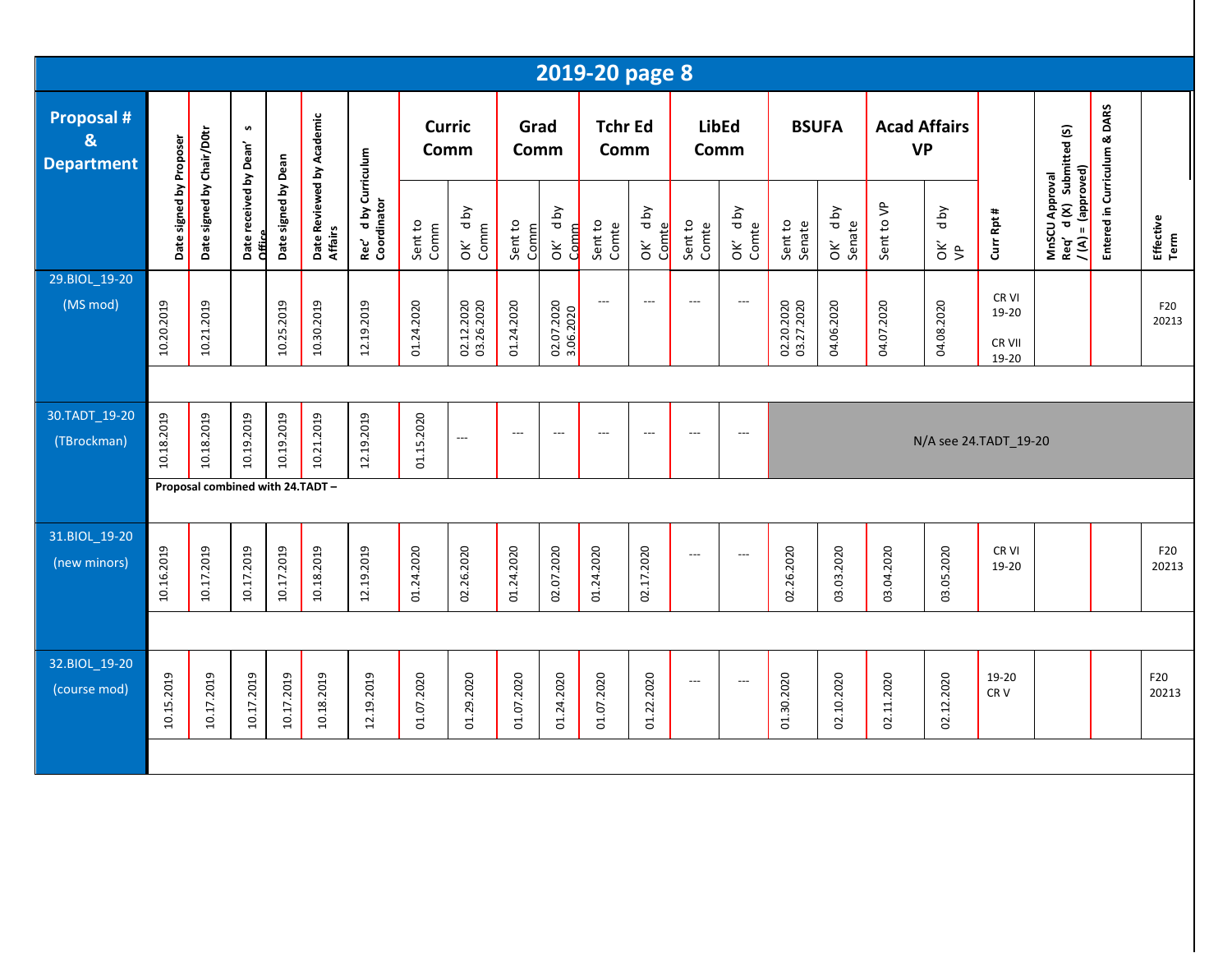|                                                        |                         |                           |                                  |                     |                                      |                                                                                                 |                       |                     |                          |                 | 2019-20 page 9           |                          |                          |                  |                   |                   |                                  |                       |                           |                                                                   |                              |                                    |
|--------------------------------------------------------|-------------------------|---------------------------|----------------------------------|---------------------|--------------------------------------|-------------------------------------------------------------------------------------------------|-----------------------|---------------------|--------------------------|-----------------|--------------------------|--------------------------|--------------------------|------------------|-------------------|-------------------|----------------------------------|-----------------------|---------------------------|-------------------------------------------------------------------|------------------------------|------------------------------------|
| <b>Proposal #</b><br>$\mathbf{g}$<br><b>Department</b> |                         |                           | n                                |                     |                                      |                                                                                                 | <b>Curric</b><br>Comm |                     | Grad<br>Comm             |                 | <b>Tchr Ed</b><br>Comm   |                          | LibEd<br>Comm            |                  |                   | <b>BSUFA</b>      | <b>Acad Affairs</b><br><b>VP</b> |                       |                           |                                                                   |                              |                                    |
|                                                        | Date signed by Proposer | Date signed by Chair/D0tr | Date received by Dean'<br>Office | Date signed by Dean | Date Reviewed by Academic<br>Affairs | d by Curriculum<br>Rec' d by Cu<br>Coordinator                                                  | Sent to<br>Comm       | d by<br>Comm<br>OK' | Sent to<br>Comm          | OK' dby<br>Comm | Sent to<br>Comte         | OK' dby<br>Comte         | Sent to<br>Comte         | OK' dby<br>Comte | Sent to<br>Senate | OK' dby<br>Senate | Sent to VP                       | Yq p<br>$\frac{2}{5}$ | Curr Rpt #                | MnSCU Approval<br>Req' d (X) Submitted (S)<br>$I(A) = (approxed)$ | Entered in Curriculum & DARS | Effective<br>Term                  |
| 33.BUAD 19-20<br>(new emph)                            | 11.25.2019              | 11.25.2019                | 12.02.2019                       | 12.03.2019          | 12.05.2019                           | 12.19.2019                                                                                      | 01.10.2020            | 02.26.2020          | $\hspace{0.05cm} \ldots$ | $---$           | $\overline{\phantom{a}}$ | $---$                    | $\overline{\phantom{a}}$ | ---              | 02.26.2020        | 03.03.2020        | 03.04.2020                       | 03.05.2020            | CR <sub>VI</sub><br>19-20 |                                                                   |                              | F20<br>20213                       |
|                                                        |                         |                           |                                  |                     |                                      |                                                                                                 |                       |                     |                          |                 |                          |                          |                          |                  |                   |                   |                                  |                       |                           |                                                                   |                              |                                    |
| 34.PHYS 19-20<br>(grad courses)                        | 12.06.2019              | 12.06.2019                | 12.09.2019                       | 12.09.2019          | 12.10.2019                           | 02.10.2020                                                                                      | 02.11.2020            | 02.19.2020          | 02.11.2020               | 02.26.2020      | $---$                    | $\overline{a}$           | $\overline{\phantom{a}}$ | ---              | 02.26.2020        | 03.03.2020        | 03.04.2020                       | 03.05.2020            | CR VI<br>19-20            |                                                                   |                              | <b>SS20</b><br>20211               |
|                                                        |                         |                           |                                  |                     |                                      |                                                                                                 |                       |                     |                          |                 |                          |                          |                          |                  |                   |                   |                                  |                       |                           |                                                                   |                              |                                    |
| 35.TADD_19-20<br>(course mod<br>2317)                  | 12.12.2019              | 12.12.2019                | 12.12.2019                       | 12.13.2019          | 12.13.2019                           | 02.10.2020                                                                                      | 02.11.2020            | 02.26.2020          | $\hspace{0.05cm} \ldots$ | $---$           | $\overline{a}$           | $\overline{\phantom{a}}$ | 02.11.2020               | 02.11.2020       | 02.26.2020        | 03.03.2020        | 03.04.2020                       | 03.05.2020            | CR VI<br>19-20            |                                                                   |                              | F20<br>20213                       |
|                                                        |                         |                           |                                  |                     |                                      |                                                                                                 |                       |                     |                          |                 |                          |                          |                          |                  |                   |                   |                                  |                       |                           |                                                                   |                              |                                    |
| 36.CSS_19-20<br>(ENVR pgm<br>changes)                  | 09.03.2020              | 09.03.2020                | 09.09.2020                       | 10.27.2020          | 10.29.2020                           | 10.30.2020                                                                                      | 11.03.2020            | 11.24.2020          | $\overline{\phantom{a}}$ | $---$           | ---                      | $\overline{\phantom{a}}$ | ---                      | ---              | 11.25.2020        | 12.07.2020        | 12.08.2020                       | 01.05.2021            | CR IV<br>$20 - 21$        |                                                                   |                              | Course<br><b>S21</b><br>Pgm<br>F21 |
|                                                        |                         |                           |                                  |                     |                                      | 12.16.19 Met with proposers draft proposal created / 8.25.2020 followup email sent to proposers |                       |                     |                          |                 |                          |                          |                          |                  |                   |                   |                                  |                       |                           |                                                                   |                              |                                    |
|                                                        |                         |                           |                                  |                     |                                      |                                                                                                 |                       |                     |                          |                 |                          |                          |                          |                  |                   |                   |                                  |                       |                           |                                                                   |                              |                                    |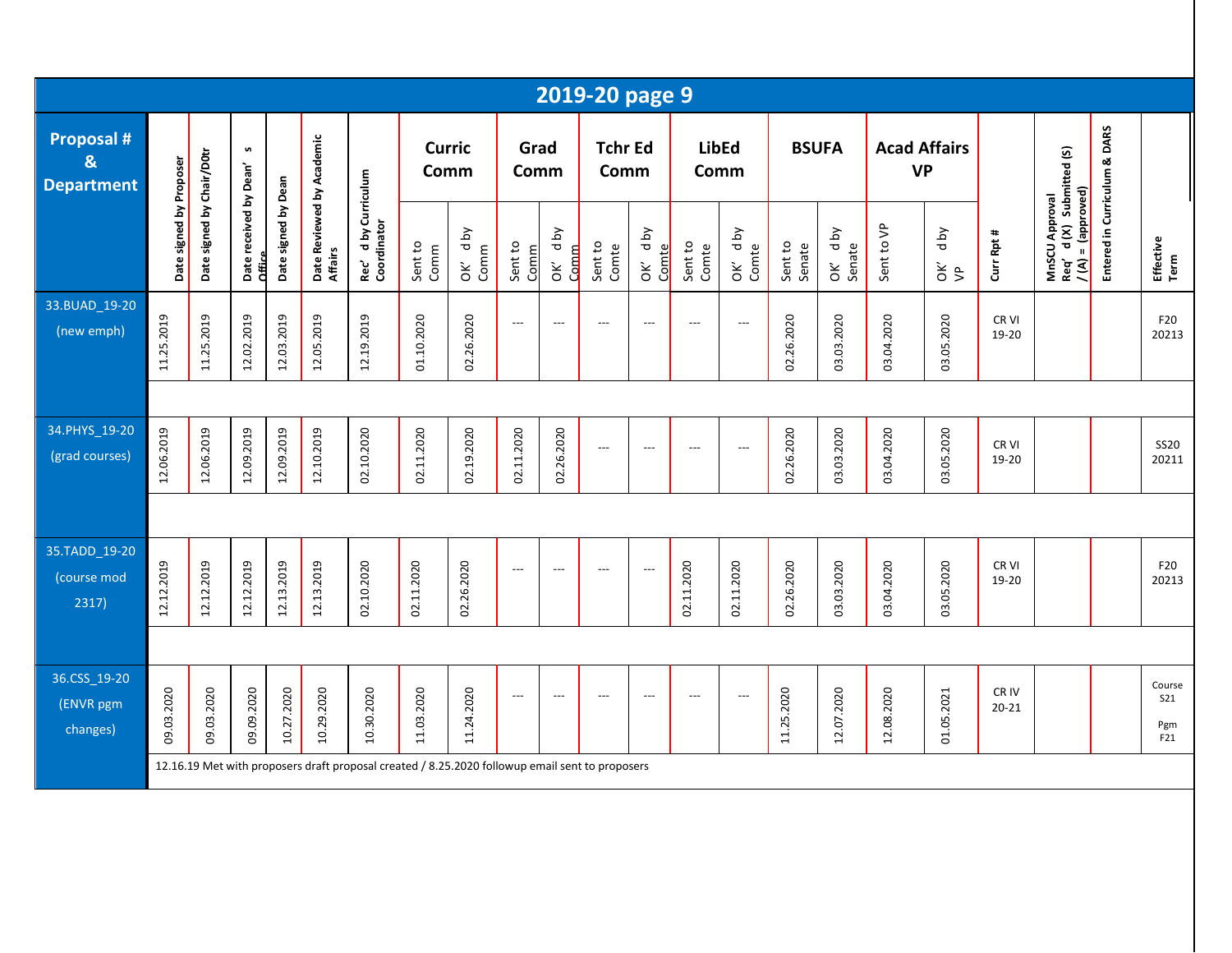|                                                        |                         |                           |                                  |                     |                                      |                                                                  |                 |                    |                          |                          | 2019-20 page 10        |                          |                          |                     |                   |                   |                                  |            |                           |                                                                                                            |                              |                     |
|--------------------------------------------------------|-------------------------|---------------------------|----------------------------------|---------------------|--------------------------------------|------------------------------------------------------------------|-----------------|--------------------|--------------------------|--------------------------|------------------------|--------------------------|--------------------------|---------------------|-------------------|-------------------|----------------------------------|------------|---------------------------|------------------------------------------------------------------------------------------------------------|------------------------------|---------------------|
| <b>Proposal #</b><br>$\mathbf{g}$<br><b>Department</b> |                         |                           | S                                |                     |                                      |                                                                  | Comm            | <b>Curric</b>      | Grad<br>Comm             |                          | <b>Tchr Ed</b><br>Comm |                          | Comm                     | <b>LibEd</b>        | <b>BSUFA</b>      |                   | <b>Acad Affairs</b><br><b>VP</b> |            |                           |                                                                                                            |                              |                     |
|                                                        | Date signed by Proposer | Date signed by Chair/D0tr | Date received by Dean'<br>Office | Date signed by Dean | Date Reviewed by Academic<br>Affairs | d by Curriculum<br>Rec' d by Cu<br>Coordinator                   | Sent to<br>Comm | Aq p<br>Comm<br>òΚ | Sent to<br>Comm          | Aq p<br>Comm<br>òΚ       | Sent to<br>Comte       | <b>Aq</b><br>Comte<br>ŎΚ | Sent to<br>Comte         | d by<br>Comte<br>OK | Sent to<br>Senate | OK' dby<br>Senate | Sent to VP                       | d by<br>Šβ | Curr Rpt #                | MnSCU Approval<br>Req' d (X) Submitted (S)<br>Req' d (X) $\frac{1}{2}$ )<br>$\frac{1}{2}$ (A) = (approved) | Entered in Curriculum & DARS | Effective<br>Term   |
| 37.ED_19-20<br>(new course)                            | 09.25.2019              | 09.25.2019                | 09.25.2019                       | 09.25.2019          | 01.07.2020                           | 01.08.2020                                                       | 01.22.2020      | 02.26.2020         | 01.22.2020               | 01.24.2020               | 01.22.2020             | 01.22.2020               | $\hspace{0.05cm} \ldots$ | $---$               | 02.26.2020        | 03.03.2020        | 03.04.2020                       | 03.05.2020 | CR <sub>VI</sub><br>19-20 |                                                                                                            |                              | F20<br>20213        |
|                                                        |                         |                           |                                  |                     |                                      |                                                                  |                 |                    |                          |                          |                        |                          |                          |                     |                   |                   |                                  |            |                           |                                                                                                            |                              |                     |
| 38.SPAN_19-20                                          | 3.24.2020               | 3.29.2020                 | 4.01.2020                        | 04.24.2020          | 4.25.2020 rovd                       | 05.04.2020<br>05.04.2020                                         | 08.24.2020      | 09.21.2020         | $\overline{\phantom{a}}$ | $\overline{\phantom{a}}$ | $---$                  | $\overline{\phantom{a}}$ | $---$                    | $---$               | 09.25.2020        | 10.05.2020        | 10.06.2020                       | 10.09.2020 | CR II<br>$20 - 21$        |                                                                                                            | X                            | <b>S21</b><br>20215 |
|                                                        |                         |                           |                                  |                     |                                      | 6.23.2020 Ready to go to curriculum committees in August/Sept 20 |                 |                    |                          |                          |                        |                          |                          |                     |                   |                   |                                  |            |                           |                                                                                                            |                              |                     |
| 39.MATH_19-20<br>(MATH 2210)                           | 01.24.2020              | 01.24.2020                | 01.24.2020                       | 01.24.2020          | 02.06.2020                           | 02.10.2020                                                       | 02.14.2020      | 02.19.2020         | $\hspace{0.05cm} \ldots$ | $---$                    | 02.14.2020             | 02.17.2020               | ---                      | ---                 | 02.20.2020        | 03.03.2020        | 03.04.2020                       | 03.05.2020 | CR VI<br>19-20            |                                                                                                            |                              | F20<br>20213        |
|                                                        |                         |                           |                                  |                     |                                      |                                                                  |                 |                    |                          |                          |                        |                          |                          |                     |                   |                   |                                  |            |                           |                                                                                                            |                              |                     |
| 40.ED_19-20<br>(ED 3000 mod)                           | 01.31.2020              | 02.07.2020                | 02.07.2020                       | 02.07.2020          | 02.10.2020                           | 3.10.2020                                                        | 3.27.2020       | 4.02.2020          | 3.27.2020                | 4.17.2020                | 3.27.2020              | 3.30.2020                | $\overline{\phantom{a}}$ | $---$               | 04.23.2020        | 05.05.2020        | 05.06.2020                       | 05.10.2020 | CR VIII<br>19-20          |                                                                                                            | X                            | F20<br>20213        |
|                                                        |                         |                           |                                  |                     |                                      |                                                                  |                 |                    |                          |                          |                        |                          |                          |                     |                   |                   |                                  |            |                           |                                                                                                            |                              |                     |
|                                                        |                         |                           |                                  |                     |                                      |                                                                  |                 |                    |                          |                          |                        |                          |                          |                     |                   |                   |                                  |            |                           |                                                                                                            |                              |                     |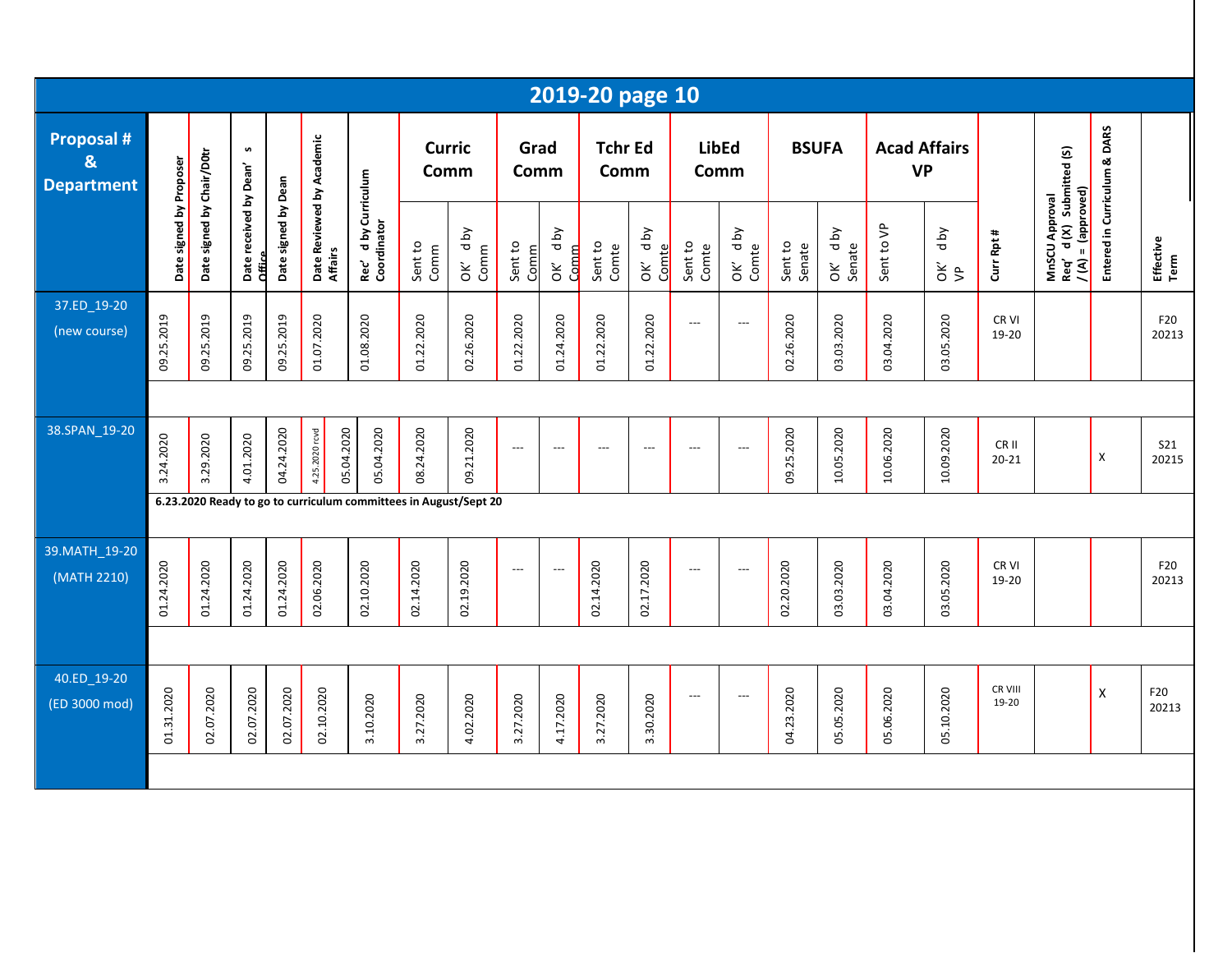|                                      |                         |                           |                       |                     |                              |                              |                         |                                                                                                                                                                                                                                                                                         |                     |                               | 2019-20 page 11 |                          |                        |                          |                          |                   |                       |            |                                                |                           |                                                                  |                              |                     |
|--------------------------------------|-------------------------|---------------------------|-----------------------|---------------------|------------------------------|------------------------------|-------------------------|-----------------------------------------------------------------------------------------------------------------------------------------------------------------------------------------------------------------------------------------------------------------------------------------|---------------------|-------------------------------|-----------------|--------------------------|------------------------|--------------------------|--------------------------|-------------------|-----------------------|------------|------------------------------------------------|---------------------------|------------------------------------------------------------------|------------------------------|---------------------|
| Proposal #<br>&<br><b>Department</b> |                         |                           |                       |                     |                              |                              | Coord.                  | <b>Curric</b><br>Comm                                                                                                                                                                                                                                                                   |                     |                               | Grad<br>Comm    |                          | <b>Tchr Ed</b><br>Comm | <b>LibEd</b><br>Comm     |                          | <b>BSUFA</b>      |                       |            | <b>Academic</b><br><b>Affairs</b><br><b>VP</b> |                           |                                                                  |                              |                     |
|                                      | Date signed by Proposer | Date signed by Chair/D0tr | Date received by Dean | Date signed by Dean | Received by Academic Affairs | Reviewed by Academic Affairs | d by Curriculum<br>Rec' | Sent to<br>Comm                                                                                                                                                                                                                                                                         | d by<br>Comm<br>ÒК, | Sent to<br>Comm               | OK' dby<br>Comm | Sent to<br>Comte         | Yq p<br>OK' d          | Sent to<br>Comte         | OK' dby<br>Comte         | Sent to<br>Senate | Aq p<br>Senate<br>OK' | Sent to VP | d by<br>$\frac{2}{5}$                          | Curr Rpt #                | MnSCU Approval<br>Req' d (X) Submitted (S)<br>/ (A) = (approved) | Entered in Curriculum & DARS | Effective<br>Term   |
| 41.ACCT_19-20<br>(ACCT 1200)         | 12.06.2019              | 02.21.2020                | 02.21.2020            | 02.21.2020          | 04.14.2020                   | 4.14.2020                    | 4.14.2020               | 04.16.2020                                                                                                                                                                                                                                                                              | 05.01.2020          | $---$                         | $---$           | $---$                    | $---$                  | 04.16.2020               | 9.30.20<br>denied        | 12.04.2020        | 12.07.2020            | 12.08.2020 | 01.05.2021                                     | CR <sub>IV</sub><br>20-21 |                                                                  |                              | <b>S21</b><br>20215 |
|                                      |                         |                           |                       |                     |                              |                              |                         |                                                                                                                                                                                                                                                                                         |                     |                               |                 |                          |                        |                          |                          |                   |                       |            |                                                |                           |                                                                  |                              |                     |
| 42.CRJS_19-20<br>(new minor)         | 2.10.2020               | 2.20.2020                 | 02.13.2020            | 20.14.2020          | $\mathbb{Z}^2$               | 3.10.2020                    | 3.11.2020               | ~~ see notes~~                                                                                                                                                                                                                                                                          |                     |                               |                 |                          |                        |                          |                          |                   |                       |            |                                                |                           |                                                                  |                              |                     |
|                                      |                         |                           |                       |                     |                              |                              |                         | 6.23.2020 with LEC   8.24.2020 Reminder email to LEC   9.30.20 LEC has denied proposal   12.04.2020 will move forward without LibEd<br>6.23.2020 with Curric Coord; 7.22.2020 back to proposer to resend thru to dean/academic affairs due to department change from 1 to 2 departments |                     |                               |                 |                          |                        |                          |                          |                   |                       |            |                                                |                           |                                                                  |                              |                     |
| 43.BIOL_19-20<br>(BIOL 2750)         | 02.17.2020              | 02.17.2020                | 02.18.2020            | 02.18.2020          | $\hspace{0.05cm} \ldots$     | 02.19.2020                   | 2.26.2020               | 3.31.2020                                                                                                                                                                                                                                                                               | 04.22.2020          | $---$                         | ---             | $\overline{\phantom{a}}$ | ---                    | ---                      | $---$                    | 04.23.2020        | 05.05.2020            | 05.06.2020 | 05.10.2020                                     | CR VIII<br>19-20          |                                                                  | $\pmb{\mathsf{X}}$           | F20<br>20213        |
|                                      |                         |                           |                       |                     |                              |                              |                         |                                                                                                                                                                                                                                                                                         |                     |                               |                 |                          |                        |                          |                          |                   |                       |            |                                                |                           |                                                                  |                              |                     |
| 44.ED_19-20<br>(adm gpa)             | 3.02.2020               | 3.02.2020                 | 3.30.2020             | 3.30.2020           | 4.08.2020                    | 04.08.2020                   | 04.13.2020              | 04.15.2020                                                                                                                                                                                                                                                                              | 04.22.2020          | $\hspace{1.5cm} \textbf{---}$ | ---             | 04.15.2020               | 04.16.2020             | $\hspace{0.05cm} \ldots$ | $\hspace{0.05cm} \ldots$ | 04.23.2020        | 05.05.2020            | 05.06.2020 | 05.10.2020                                     | CR VIII<br>19-20          |                                                                  |                              | S21<br>20215        |
|                                      |                         |                           |                       |                     |                              |                              |                         |                                                                                                                                                                                                                                                                                         |                     |                               |                 |                          |                        |                          |                          |                   |                       |            |                                                |                           |                                                                  |                              |                     |
|                                      |                         |                           |                       |                     |                              |                              |                         |                                                                                                                                                                                                                                                                                         |                     |                               |                 |                          |                        |                          |                          |                   |                       |            |                                                |                           |                                                                  |                              |                     |